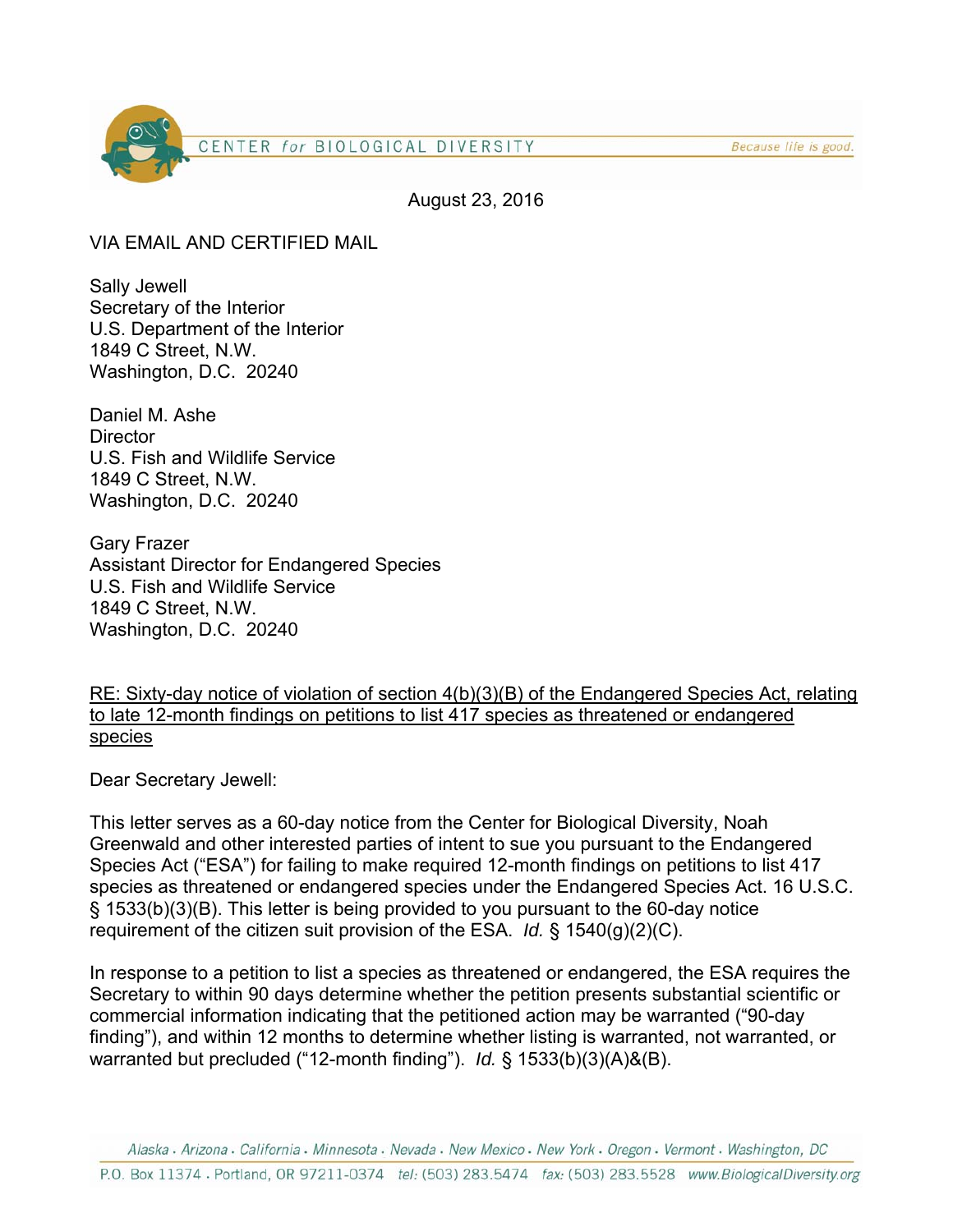The Center and other interested parties filed petitions seeking Endangered Species Act protections for the 417 species on various dates over the last eight years and the Service has subsequently issued 90-day findings determining listing may be warranted under the Endangered Species Act for all species included in this notice (see Appendix 1). The Service, however, has failed to issue timely 12-month findings for any of the species, which are now anywhere from 1-7 years late. Accordingly, you are in violation of the law and have abrogated your duty to ensure that protection of endangered species occurs in a timely manner thereby avoiding further decline and increased risk of extinction.

As discussed in more detail below, the Service's failure to make timely findings on petitions to list species is a persistent problem with real world consequences for species' survival. The Service routinely cites lack of funding and staffing to make listing determinations for imperiled species, but since 1998 has annually requested and been granted by Congress a cap on the amount of money that can be spent on listing of species.<sup>1</sup> We are keenly interested in finding a solution that ensures the survival of the 417 species included in this notice, as well as others awaiting consideration for protection, and entreat the Service to both develop a legally binding schedule for making 12-month findings for these species, and request sufficient funds from Congress to address the full backlog of species needing consideration for protection.

### **Listing Delays are a Persistent Problem with Serious Consequences**

Most currently listed species experienced long delays, in many cases lasting decades, on the path to protection, increasing risk of extinction, allowing further decline and ultimately reducing the chances of and increasing the costs of recovery. A recent peer reviewed study, for example, found that between 1973-2014 it took the Service on average more than 12 years to list species despite the fact that under the Act, the process is only supposed to take two years.<sup>2</sup> Delays in protection have real consequences with at least 42 species having gone extinct while waiting for protection. $3$  As highlighted by the 417 species that are the subject of this notice, the problem of listing delays persists to the present.

The length of time it has taken to list individual species and the relatively few number of species listed annually has led to a persistent backlog in species in need of protection that nearly stretches back to passage of the Endangered Species Act.<sup>4</sup> Passed in 1973, the Act included a provision directing the Smithsonian Institute to within one year, provide a list of threatened or endangered plants. 16 U.S.C. § 1543. In 1975, the Smithsonian provided a list of more than 3,000 plants that required protection. In 1976, the Service proposed roughly 1,700 of these plants for protection, but had yet to finalize protection in 1978 when Congress

<sup>&</sup>lt;sup>1</sup> See, for example, DOI 2012. The Department of Interior Budget Justifications and Performance Information Fiscal Year 2012, U.S. Fish and Wildlife Service. Page RM-1. 2

 $^{2}$  Puckett, E.E., D.C. Kesler, D.N. Greenwald. 2016. Taxa, petitioning agency, and lawsuits affect time spent awaiting listing under the US Endangered Species Act. Biological Conservation 201 (2016) 220–229.

 $^3$  http://www.biologicaldiversity.org/publications/papers/ExtinctAndESA.pdf  $^4$  Greenwold, D.N. Suckling K.E. Toyler, M. 2006. The ligting record In: S.

<sup>&</sup>lt;sup>4</sup> Greenwald, D.N., Suckling, K.F., Taylor, M., 2006. The listing record. In: Scott, J.M., Goble, D.D., Davis, F.W. (Eds.), The Endangered Species Act at Thirty: Conserving Biodiversity in Human-dominated Landscapes. Island Press, Washington DC, pp. 51–67.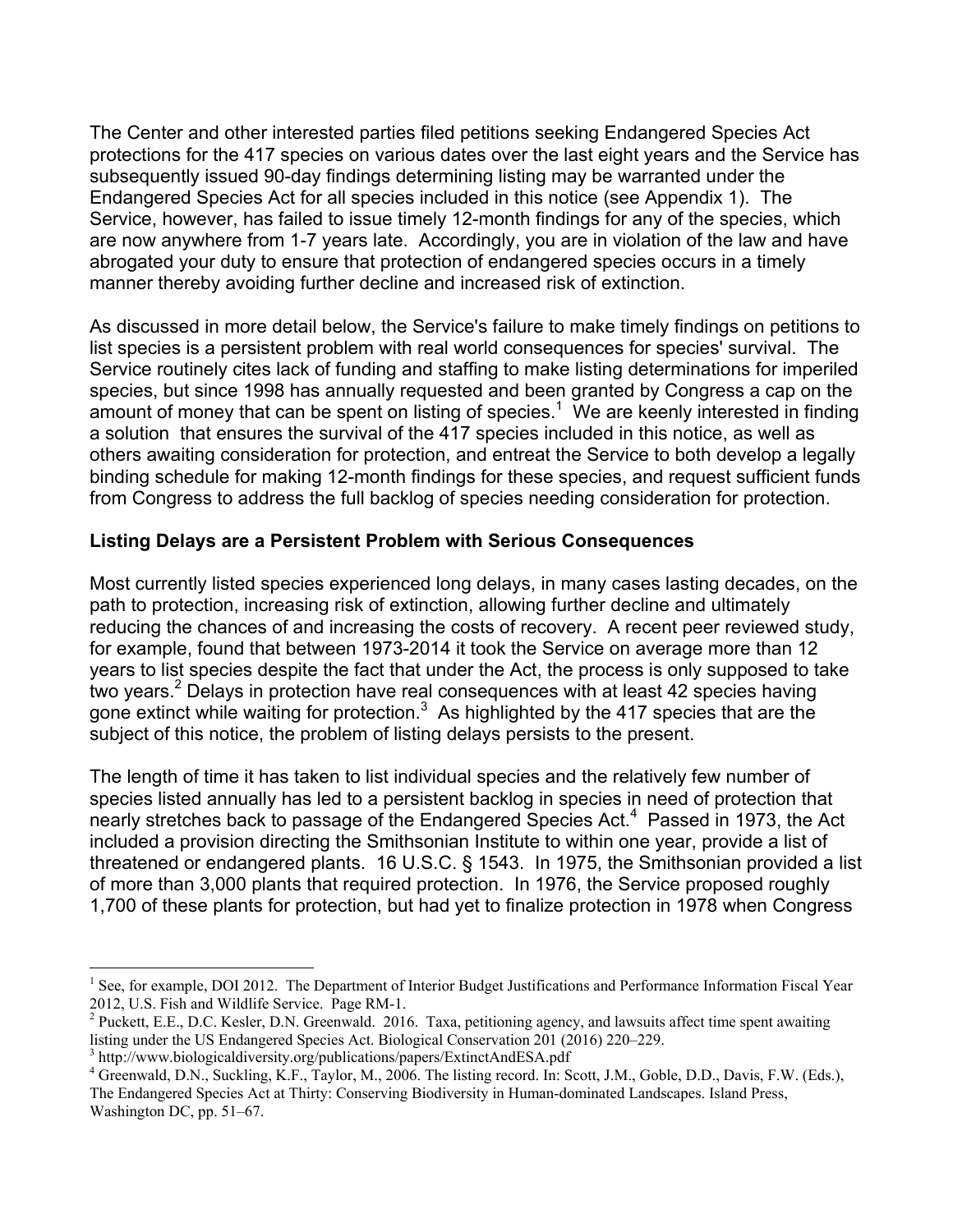passed an amendment to the Act requiring finalization of all proposals within two years.<sup>5</sup> The Service unfortunately failed to meet this deadline and the proposal was withdrawn. Instead, the Service added the more than 3,000 Smithsonian plants to the first candidate list in 1980, establishing a backlog from which the Service has yet to fully recover.<sup>6</sup>

In 1990 after years of growth in the backlog of species in need of protection, the Inspector General of the Department of Interior reviewed the listing program and concluded that "timely progress had not been made toward officially listing and protecting endangered and threatened plant and animal species," noting that the Service had failed to officially list "approximately 600 domestic candidate species deemed by the Service to merit immediate protection" or to take action to list "an additional 3,000 species that are suspected to be threatened or endangered."<sup>7</sup> The Inspector General further concluded that the Service's stated goal of listing 50 species per year was not "indicative of the 'expeditious progress' specified in the Act" because it would take as long as 48 years to protect just those species thought to merit protection at the time, and because "it could likely result in additional extinction of certain plants and animals."

Following the Inspector General report, the Service settled a series of lawsuits, agreeing to process listing of the candidate species over a roughly 5-7 year period. $8$  These settlements resulted in a distinct uptick in the number of species listed and helped reduce the candidate backlog, but did not solve the problem.<sup>9</sup> Following completion of work required in settlement of these lawsuits, the Service still identified 260 species as candidates that warranted protection, but for which it lacked the resources to provide protection.<sup>10</sup> This itself represented a small fraction of species in need of consideration for protection because in 1996, the Service eliminated consideration of literally thousands of species that were thought to need protection, but for which information was lacking.<sup>11</sup>

Prior to 1996, the Service identified three categories of candidates. Category 1 species were those for which the Service had sufficient information that listing was warranted, and are those that following 1996, have continued to be considered candidates. Category 2 species were those for which listing was thought to potentially be warranted, but for which information was lacking and category 3 species were those for which listing was no longer considered necessary for a variety of reasons. At the time it was eliminated, the category 2 list included

Hawaii); California Native Plant Society v Lujan, 1991. 91-0038 (US District Court, Eastern District

9 Ibid. Greenwald et al. 2006.

<sup>&</sup>lt;sup>5</sup> USFWS, 1976. In: DoI (Ed.), Proposed Endangered Status for Some 1700 US Vascular Plant Taxa. Federal Register, Washington, DC, pp. 24524–24572.

<sup>&</sup>lt;sup>6</sup> U.S. Fish and Wildlife Service. 1980. Review of species that are candidates or proposed for listing as endangered or threatened. Federal Register Vol. 45, December 15, 1980: 82479.

 $<sup>7</sup>$  DOI, 1990. In: Office of the Inspector General (Ed.), Audit Report - The Endangered Species Program, US Fish and</sup> Wildlife Service. US Department of the Interior, Washington DC.

<sup>&</sup>lt;sup>8</sup> Conservation Council for Hawaii v Lujan, 1990. Civ. No. 89-953 (US District Court,

of California); Fund for Animals v Lujan, 1992. 962 F.2d 1391 (9th Circuit Court of Appeals).

 $^{10}$  U.S. Fish and Wildlife Service. 2002. Review of species that are candidates or proposed for listing as endangered or threatened. Federal Register Vol. 67, June 13, 2002: 40658.

 $11$  U.S. Fish and Wildlife Service. 1996. Review of species that are candidates or proposed for listing as endangered or threatened. Federal Register Vol. 61, February 16, 1996: 7596.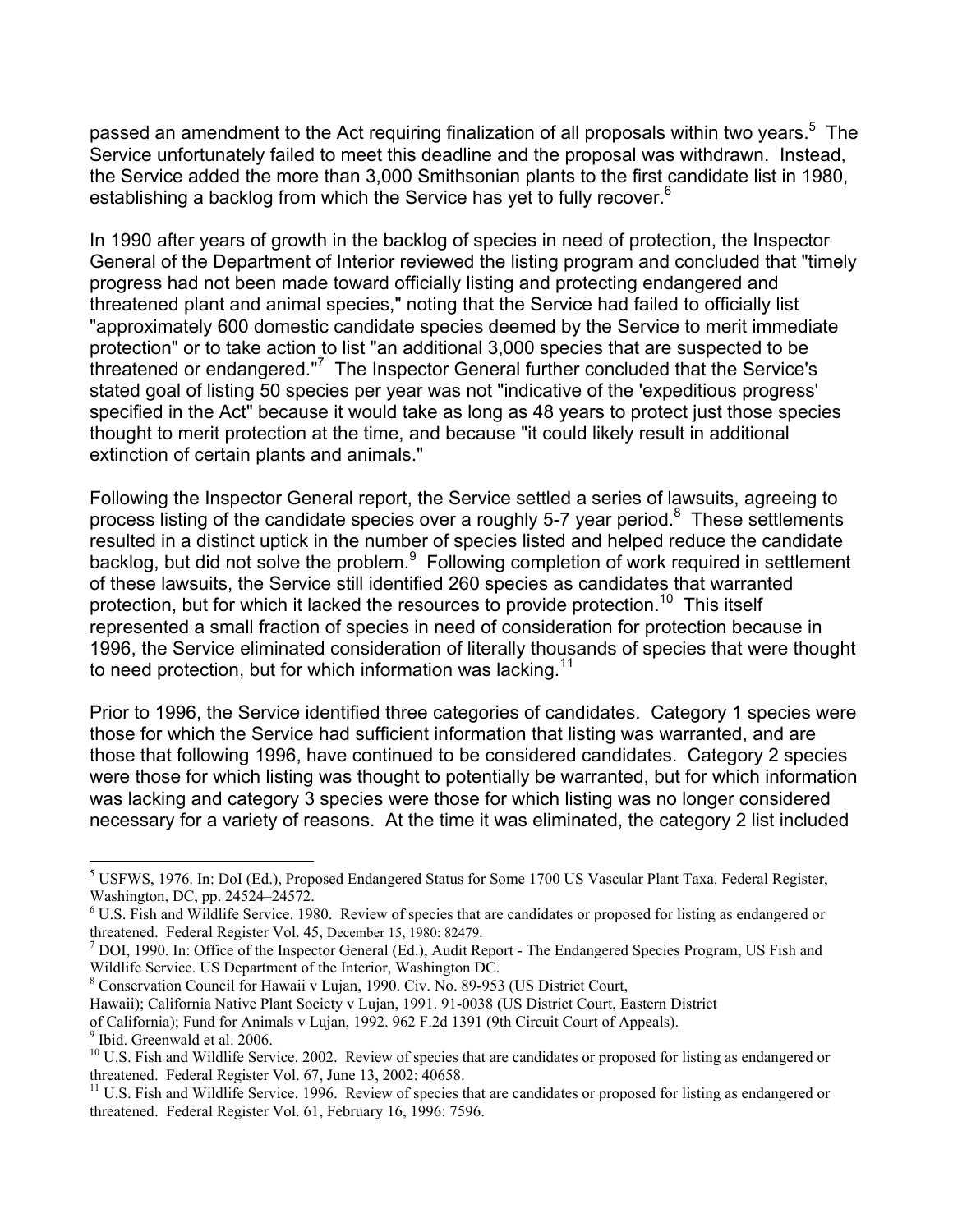more than 1,700 plant species and 1,900 animal species.<sup>12</sup> Although in eliminating consideration of all category 2 candidates, the Service maintained that it remained "concerned about these species" and would work with "states and other private and public interests to assess their need for protection under the Act,"13 most of these species have not received further consideration for protection and the Service appears to have no plan to address this need in the future. Many of the 417 species included in this notice are former category 2 candidates that were arbitrarily dropped from consideration.

Under the second Bush administration, problems with delayed protection and a backlog in species known to need protection only worsened. During the eight years of the administration, only a total of 62 species were listed under the Act, leaving a total of 251 candidate species and hundreds of former category 2 species to languish.<sup>14</sup> In 2005, the Center and allies sued the administration for failing to make expeditious progress in listing candidate species, eventually leading to a settlement agreement discussed in the next section.<sup>15</sup>

### **The 757 Species Agreement**

After years of litigation arguing the Service was not making expeditious progress listing species and failing to respond to petitions in a timely manner, the Center entered into a settlement agreement with the Service in 2011 that in combination with another agreement with Wildearth Guardians, required the Service to make initial findings on petitions for many species, including a majority of those included in this notice, and to make listing determinations for the 251 candidate species identified in the 2010 candidate notice of review.16

Although these agreements have allowed the Service to reduce the backlog of candidate species from 251 to 60 species in the most recent candidate notice of review, they did not cover 12-month findings for the 417 species included in this notice and thus findings for these species are now in most cases years overdue.<sup>17</sup> As noted previously, many hundreds of other species formerly considered candidates for protection also wait for consideration for protection.

In total under the Obama administration, the Service has listed 232 species or an average of roughly 31 species per year. This is a dramatic improvement over the previous

<sup>&</sup>lt;sup>12</sup> U.S. Fish and Wildlife Service. 1993. Review of species that are candidates or proposed for listing as endangered or threatened. Federal Register Vol. 58, September 30, 1993: 51.544; U.S. Fish and Wildlife Service. 1994. Review of species that are candidates or proposed for listing as endangered or threatened. Federal Register Vol. 59, November 15, 1994: 58,982.

<sup>&</sup>lt;sup>13</sup> U.S. Fish and Wildlife Service. 1996. Review of species that are candidates or proposed for listing as endangered or threatened. Federal Register Vol. 61, February 28, 1996: 7597.<br><sup>14</sup> Puckett et al. 2016.

<sup>&</sup>lt;sup>15</sup> Biodiversity Conservation Alliance et al. v. Kempthorne et al. Civ No. 1:04-CV-02026 (GK).

<sup>&</sup>lt;sup>16</sup> See Endangered Species Act Deadline Litigation, Misc. Action No. 10-377 (EGS), MDL Docket No. 2165.

<sup>&</sup>lt;sup>17</sup> U.S. Fish and Wildlife Service. 2015. Review of species that are candidates or proposed for listing as endangered or threatened. Federal Register Vol. 80, December 24, 2015: 80583.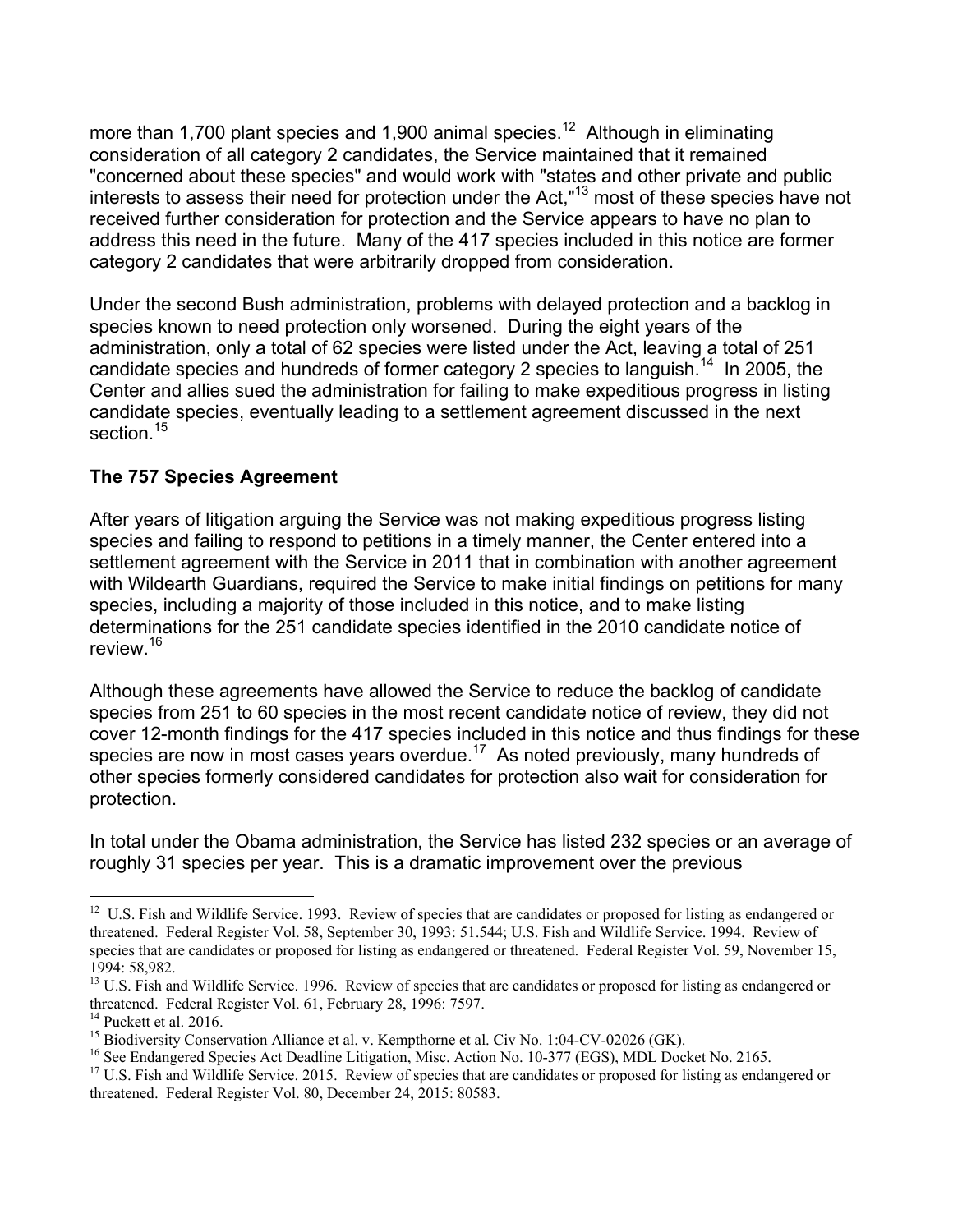administration, but falls short of the 499 species, average of 62 per year, listed under the Clinton administration, or the 50 species per year found by the Inspector General to be insufficient progress in 1990. The Service thus can and must do more to make timely protection decisions for species than it has under the current settlement agreements.

## **The Role of Litigation in Addressing Listing Delays**

As the settlements from the early 1990s and 2011 demonstrate, lawsuits from conservation groups and other interested parties have played a key role in speeding protection for imperiled species. Indeed, a recent peer reviewed study found that lawsuits both targeted species that were stuck in the process and sped listing of those species.<sup>18</sup> A separate study in the prestigious journal Science found that species petitioned and litigated for listing faced a higher degree of biological threat than species solely identified by the Service, indicating that citizens also identified species truly in need of protection.19 Accordingly, we file this notice in a constructive effort to ensure these 417 species receive timely consideration for protection needed for their very survival and to ensure that the Service's listing program continues to improve and move forward in its efforts to protect imperiled species in the U.S.

## **The 417 Noticed Species**

The 417 imperiled species included in this notice range across the country, but a majority (316) are southeastern aquatic and wetland species that we petitioned for on April 20, 2010 and were determined to warrant consideration for protection on September 27, 2011.<sup>20</sup> We and a coalition of southeastern conservation groups petitioned for these species based on a recognition that the southeast is both a hotspot for aquatic biodiversity and for extinction of its rich fauna of fish, mussels and other organisms. We file this notice in part in an effort to forestall further extinctions of southeast aquatic organisms and to ensure the health of the rivers in the region for people and wildlife alike.

This notice also spans taxonomic classifications, including 235 invertebrates (mussels, snails, crayfish, butterflies, beetles, etc.), 87 plants, 58 amphibians and reptiles, 27 fish, 6 birds and 7 mammals. As with southeastern aquatic species, the inclusion of a large number of amphibians and reptiles is reflective of the high degree of imperilment in this group. Roughly, one in four of these unique animals are at risk of extinction globally and the U.S. is no exception. The frogs, salamanders, turtles, snakes and other herpetofauna included in this notice face threats from exploitation and persecution, pollution, disease and habitat destruction and need timely protection.

# **The Need for Expedited Findings on the 417 Species**

Findings for the 417 species included in this notice are already 1-7 years past the deadlines established in the Endangered Species Act. Further delay of protection for these species will

<sup>&</sup>lt;sup>18</sup> Puckett et al. 2016.

<sup>&</sup>lt;sup>19</sup> Brosi, B.J., Biber, E.G.N., 2012. Citizen involvement in the U.S. Endangered Species Act. Science 337, 802–803.

 $20$  U.S. Fish and Wildlife Service. 2011. Partial 90-day finding on a petition to list 404 species in the

Southeastern United States as endangered or threatened.Federal Register, Vol. 76, Tuesday, September 27, 2011, 59836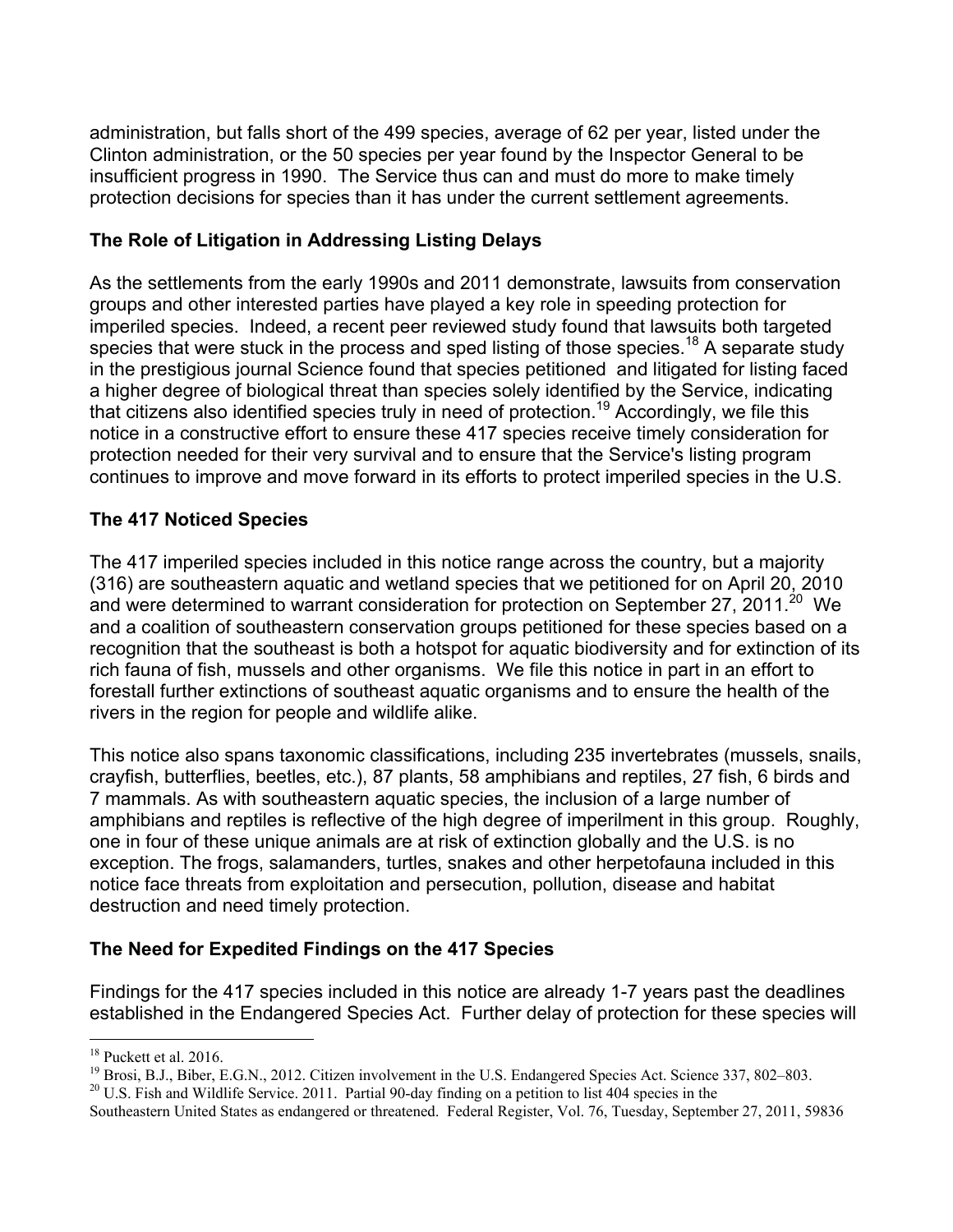only to serve to heighten their risk of extinction and make recovery more difficult and expensive. It is also important to recognize that these 417 species represent only a portion of the species that need consideration for protection, as evidenced by the 60 currently recognized candidate species and the hundreds of category 2 candidate species that the Service is no longer tracking. If the Service is to meet its mandate to provide timely protection to species at risk of extinction, it will need to greatly accelerate its efforts above even those achieved in the 757 species settlement agreement implemented since 2011.

If the Secretary does not make the required 12-month findings for these 417 species or contact us to develop a legally binding timeline for making these findings within the next sixty days, we intend to file suit. Please contact me if you have any questions or if you would like to discuss this matter.

Sincerely,

Noah Greenwald, Digitally signed by Noah Greenwald, o=Center for Biological<br>
Diversity, ou=Endangered Species Program,<br>
Date: 2016.08.22 12:46:09 -07'00'<br>
Date: 2016.08.22 12:46:09 -07'00'

Noah Greenwald Endangered Species Director Center for Biological Diversity P.O. Box 11374 Portland, OR 97211 ngreenwald@biologicaldiversity.org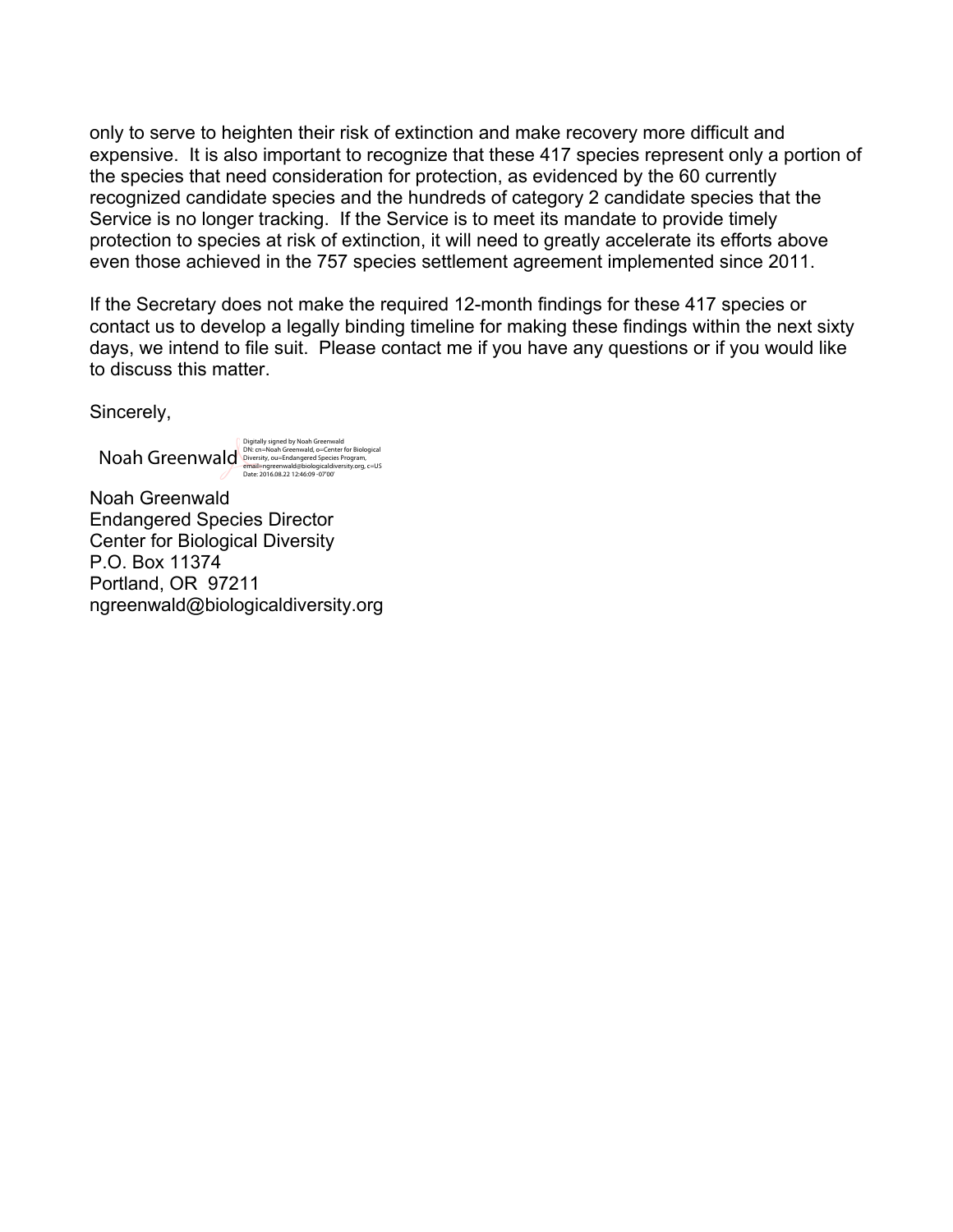| Appendix 1: 417 Species that may warrant protection and are in need of a 12-month finding. |                         |       |                   |                      |                     |  |
|--------------------------------------------------------------------------------------------|-------------------------|-------|-------------------|----------------------|---------------------|--|
|                                                                                            |                         |       |                   |                      | 90-day              |  |
| <b>Common</b>                                                                              | <b>Scientific</b>       | Range | <b>Petitioner</b> | <b>Petition Date</b> | <b>Finding Date</b> |  |
|                                                                                            |                         |       | Center for        |                      |                     |  |
|                                                                                            |                         |       | Biological        |                      |                     |  |
|                                                                                            |                         |       | Diversity and     |                      |                     |  |
| Puget Oregonian                                                                            | Cryptomastix devia      | PNW   | others            | 3/13/2008            | 10/4/2011           |  |
|                                                                                            |                         |       | Center for        |                      |                     |  |
|                                                                                            |                         |       | Biological        |                      |                     |  |
|                                                                                            |                         |       | Diversity and     |                      |                     |  |
| Columbia Oregonian                                                                         | Cryptomastix hendersoni | PNW   | others            | 3/13/2008            | 10/4/2011           |  |
|                                                                                            |                         |       | Center for        |                      |                     |  |
|                                                                                            |                         |       | Biological        |                      |                     |  |
|                                                                                            |                         |       | Diversity and     |                      |                     |  |
| <b>Evening Fieldslug</b>                                                                   | Deroceras hesperium     | PNW   | others            | 3/13/2008            | 10/4/2011           |  |
|                                                                                            |                         |       | Center for        |                      |                     |  |
|                                                                                            |                         |       | Biological        |                      |                     |  |
|                                                                                            |                         |       | Diversity and     |                      |                     |  |
| <b>Burrington Jumping-slug</b>                                                             | Hemphillia burringtoni  | PNW   | others            | 3/13/2008            | 10/4/2011           |  |
|                                                                                            |                         |       | Center for        |                      |                     |  |
|                                                                                            |                         |       | Biological        |                      |                     |  |
|                                                                                            |                         |       | Diversity and     |                      |                     |  |
| Siskiyou Sideband                                                                          | Monadenia chaceana      | PNW   | others            | 3/13/2008            | 10/4/2011           |  |
|                                                                                            |                         |       | Center for        |                      |                     |  |
|                                                                                            |                         |       | Biological        |                      |                     |  |
|                                                                                            |                         |       | Diversity and     |                      |                     |  |
| <b>Dalles Sideband</b>                                                                     | Monadenia fidelis minor | PNW   | others            | 3/13/2008            | 10/4/2011           |  |
|                                                                                            |                         |       | Center for        |                      |                     |  |
|                                                                                            |                         |       | Biological        |                      |                     |  |
|                                                                                            | Monadenia troglodytes   |       | Diversity and     |                      |                     |  |
| Shasta Sideband                                                                            | troglodytes             | PNW   | others            | 3/13/2008            | 10/4/2011           |  |
|                                                                                            |                         |       | Center for        |                      |                     |  |
|                                                                                            |                         |       | Biological        |                      |                     |  |
|                                                                                            | Monadenia troglodytes   |       | Diversity and     |                      |                     |  |
| Wintu Sideband                                                                             | wintu                   | PNW   | others            | 3/13/2008            | 10/4/2011           |  |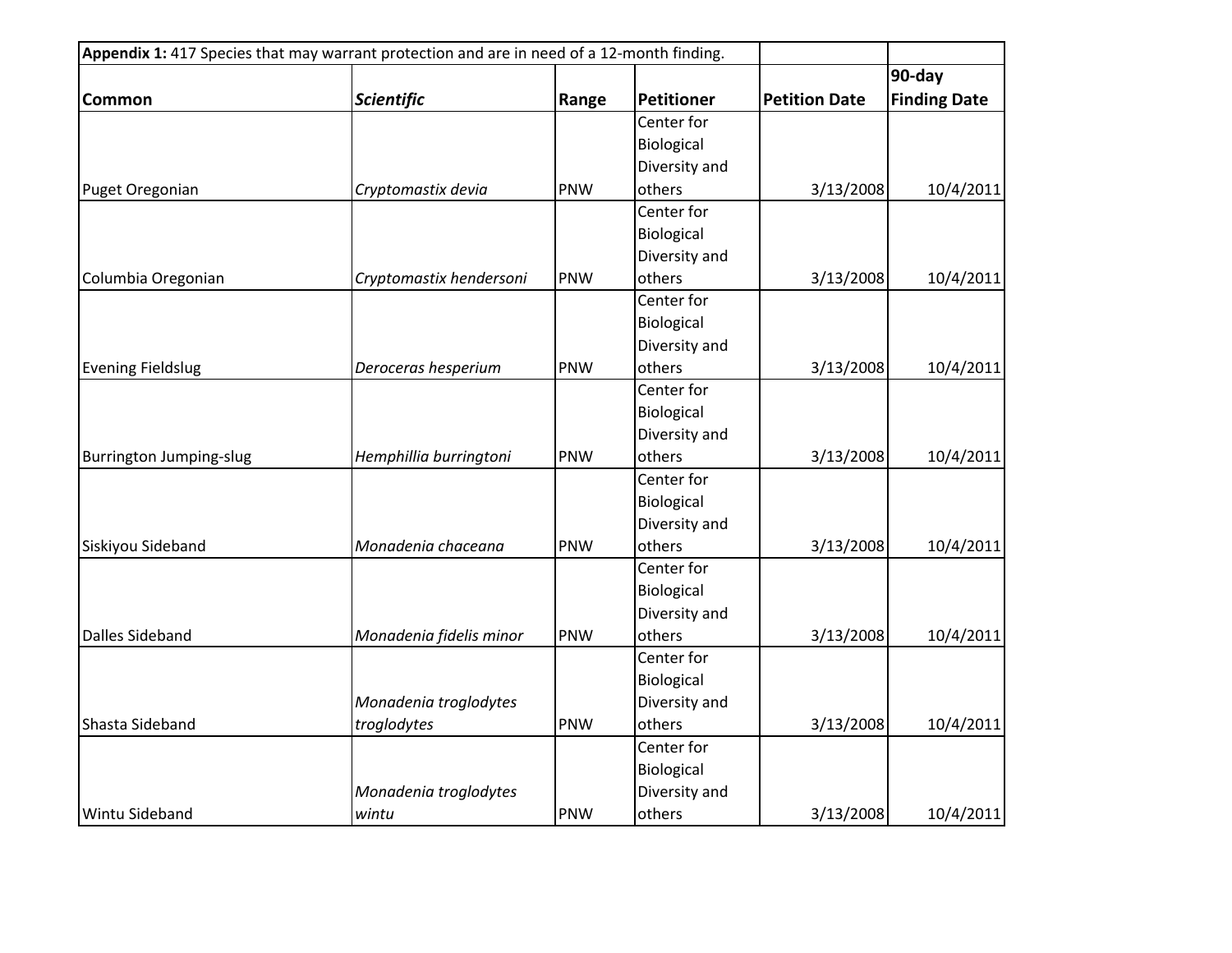|                       |                                                                                                    |                   |                                                                                                                                                                                                                             | 10/4/2011                                        |
|-----------------------|----------------------------------------------------------------------------------------------------|-------------------|-----------------------------------------------------------------------------------------------------------------------------------------------------------------------------------------------------------------------------|--------------------------------------------------|
|                       |                                                                                                    |                   |                                                                                                                                                                                                                             |                                                  |
|                       |                                                                                                    |                   |                                                                                                                                                                                                                             |                                                  |
|                       |                                                                                                    |                   |                                                                                                                                                                                                                             |                                                  |
|                       |                                                                                                    |                   |                                                                                                                                                                                                                             | 10/4/2011                                        |
|                       |                                                                                                    |                   |                                                                                                                                                                                                                             |                                                  |
|                       |                                                                                                    | Biological        |                                                                                                                                                                                                                             |                                                  |
|                       |                                                                                                    | Diversity and     |                                                                                                                                                                                                                             |                                                  |
| Trilobopsis roperi    | PNW                                                                                                | others            | 3/13/2008                                                                                                                                                                                                                   | 10/4/2011                                        |
|                       |                                                                                                    | Center for        |                                                                                                                                                                                                                             |                                                  |
|                       |                                                                                                    | Biological        |                                                                                                                                                                                                                             |                                                  |
|                       |                                                                                                    | Diversity and     |                                                                                                                                                                                                                             |                                                  |
| Trilobopsis tehamana  | PNW                                                                                                | others            | 3/13/2008                                                                                                                                                                                                                   | 10/4/2011                                        |
|                       |                                                                                                    | Center for        |                                                                                                                                                                                                                             |                                                  |
|                       |                                                                                                    | Biological        |                                                                                                                                                                                                                             |                                                  |
|                       |                                                                                                    | Diversity and     |                                                                                                                                                                                                                             |                                                  |
| Vertigo n sp.1        | PNW                                                                                                | others            | 3/13/2008                                                                                                                                                                                                                   | 10/4/2011                                        |
|                       |                                                                                                    | Center for        |                                                                                                                                                                                                                             |                                                  |
|                       |                                                                                                    | Biological        |                                                                                                                                                                                                                             |                                                  |
|                       |                                                                                                    |                   |                                                                                                                                                                                                                             |                                                  |
| Vespericola pressleyi | PNW                                                                                                | others            | 3/13/2008                                                                                                                                                                                                                   | 10/4/2011                                        |
|                       |                                                                                                    | Center for        |                                                                                                                                                                                                                             |                                                  |
|                       |                                                                                                    | Biological        |                                                                                                                                                                                                                             |                                                  |
|                       |                                                                                                    | Diversity and     |                                                                                                                                                                                                                             |                                                  |
| Vespericola shasta    | PNW                                                                                                | others            | 3/13/2008                                                                                                                                                                                                                   | 10/4/2011                                        |
|                       |                                                                                                    | Center for        |                                                                                                                                                                                                                             |                                                  |
|                       |                                                                                                    |                   |                                                                                                                                                                                                                             |                                                  |
|                       |                                                                                                    |                   |                                                                                                                                                                                                                             |                                                  |
|                       | <b>NV</b>                                                                                          |                   |                                                                                                                                                                                                                             | 9/13/2011                                        |
|                       |                                                                                                    | Center for        |                                                                                                                                                                                                                             |                                                  |
|                       |                                                                                                    |                   |                                                                                                                                                                                                                             |                                                  |
|                       |                                                                                                    |                   |                                                                                                                                                                                                                             |                                                  |
|                       | <b>NV</b>                                                                                          |                   |                                                                                                                                                                                                                             | 9/13/2011                                        |
|                       | Oreohelix n. sp<br>Pristiloma arcticum crateris<br>Pyrgulopsis avernalis<br>Pyrgulopsis carinifera | <b>PNW</b><br>PNW | Center for<br>Biological<br>Diversity and<br>others<br>Center for<br>Biological<br>Diversity and<br>others<br>Center for<br>Diversity and<br>Biological<br>Diversity and<br>others<br>Biological<br>Diversity and<br>others | 3/13/2008<br>3/13/2008<br>2/17/2009<br>2/17/2009 |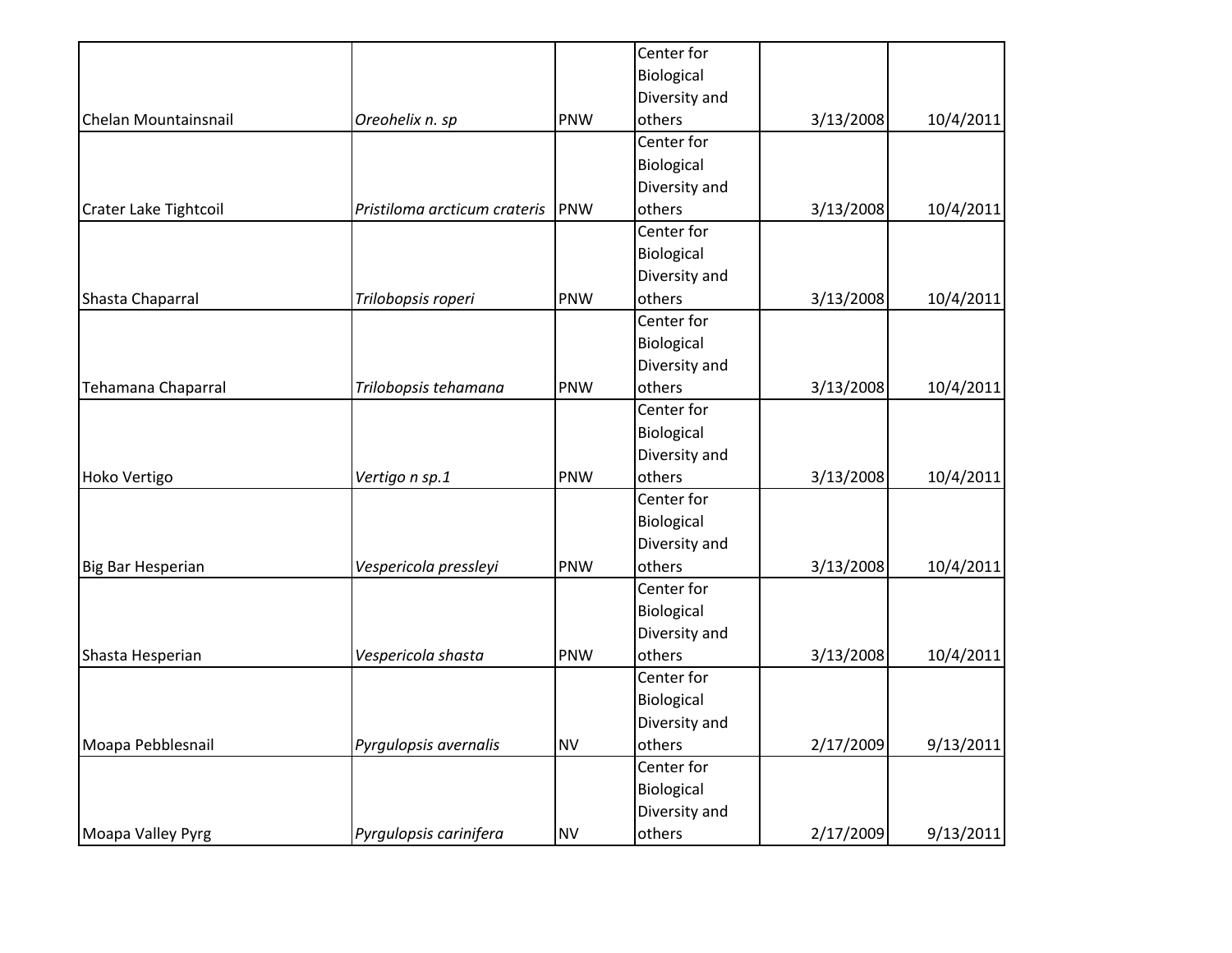|                                   |                            |           | Center for    |           |           |
|-----------------------------------|----------------------------|-----------|---------------|-----------|-----------|
|                                   |                            |           | Biological    |           |           |
|                                   |                            |           | Diversity and |           |           |
| <b>Blue Point Pyrg</b>            | Pyrgulopsis coloradensis   | <b>NV</b> | others        | 2/17/2009 | 9/13/2011 |
|                                   |                            |           | Center for    |           |           |
|                                   |                            |           | Biological    |           |           |
|                                   |                            |           | Diversity and |           |           |
| Crystal Springsnail               | Pyrgulopsis crystalis      | <b>NV</b> | others        | 2/17/2009 | 9/13/2011 |
|                                   |                            |           | Center for    |           |           |
|                                   |                            |           | Biological    |           |           |
|                                   |                            |           | Diversity and |           |           |
| <b>Spring Mountains Pyrg</b>      | Pyrgulopsis deaconi        | <b>NV</b> | others        | 2/17/2009 | 9/13/2011 |
|                                   |                            |           | Center for    |           |           |
|                                   |                            |           | Biological    |           |           |
|                                   |                            |           | Diversity and |           |           |
| Ash Meadows Pebblesnail           | Pyrgulopsis erythropoma    | <b>NV</b> | others        | 2/17/2009 | 9/13/2011 |
|                                   |                            |           | Center for    |           |           |
|                                   |                            |           | Biological    |           |           |
|                                   |                            |           | Diversity and |           |           |
| Fairbanks Springsnail             | Pyrgulopsis fairbanksensis | <b>NV</b> | others        | 2/17/2009 | 9/13/2011 |
|                                   |                            |           | Center for    |           |           |
|                                   |                            |           | Biological    |           |           |
|                                   |                            |           | Diversity and |           |           |
| Corn Creek Pyrg                   | Pyrgulopsis fausta         | <b>NV</b> | others        | 2/17/2009 | 9/13/2011 |
|                                   |                            |           | Center for    |           |           |
|                                   |                            |           | Biological    |           |           |
|                                   |                            |           | Diversity and |           |           |
| Hubbs Pyrg                        | Pyrgulopsis hubbsi         | <b>NV</b> | others        | 2/17/2009 | 9/13/2011 |
|                                   |                            |           | Center for    |           |           |
|                                   |                            |           | Biological    |           |           |
|                                   |                            |           | Diversity and |           |           |
| <b>Elongate Gland Springsnail</b> | Pyrgulopsis isolatus       | <b>NV</b> | others        | 2/17/2009 | 9/13/2011 |
|                                   |                            |           | Center for    |           |           |
|                                   |                            |           | Biological    |           |           |
|                                   |                            |           | Diversity and |           |           |
| Landyes Pyrg                      | Pyrgulopsis landyei        | <b>NV</b> | others        | 2/17/2009 | 9/13/2011 |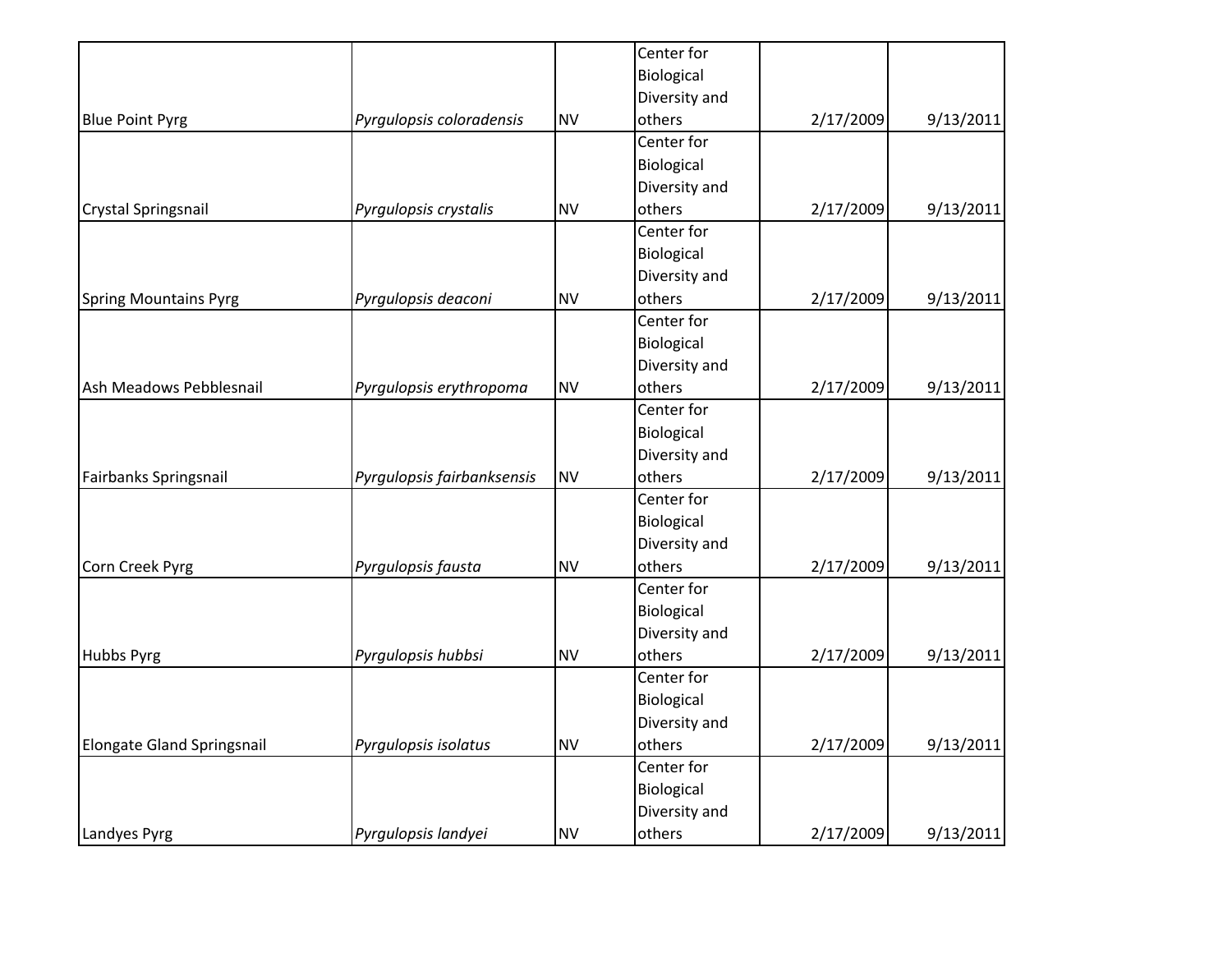|                                |                        |           | Center for    |           |           |
|--------------------------------|------------------------|-----------|---------------|-----------|-----------|
|                                |                        |           | Biological    |           |           |
|                                |                        |           | Diversity and |           |           |
| <b>Butterfield Pyrg</b>        | Pyrgulopsis lata       | <b>NV</b> | others        | 2/17/2009 | 9/13/2011 |
|                                |                        |           | Center for    |           |           |
|                                |                        |           | Biological    |           |           |
|                                |                        |           | Diversity and |           |           |
| Pahranagat Pebblesnail         | Pyrgulopsis merriami   | <b>NV</b> | others        | 2/17/2009 | 9/13/2011 |
|                                |                        |           | Center for    |           |           |
|                                |                        |           | Biological    |           |           |
|                                |                        |           | Diversity and |           |           |
| Distal Gland Springsnail       | Pyrgulopsis nanus      | <b>NV</b> | others        | 2/17/2009 | 9/13/2011 |
|                                |                        |           | Center for    |           |           |
|                                |                        |           | Biological    |           |           |
|                                |                        |           | Diversity and |           |           |
| Neritiform Steptoe Ranch Pyrg  | Pyrgulopsis neritella  | <b>NV</b> | others        | 2/17/2009 | 9/13/2011 |
|                                |                        |           | Center for    |           |           |
|                                |                        |           | Biological    |           |           |
|                                |                        |           | Diversity and |           |           |
| Sub-globose Steptoe Ranch Pyrg | Pyrgulopsis orbiculata | <b>NV</b> | others        | 2/17/2009 | 9/13/2011 |
|                                |                        |           | Center for    |           |           |
|                                |                        |           | Biological    |           |           |
|                                |                        |           | Diversity and |           |           |
| Median Gland Nevada Pyrg       | Pyrgulopsis pisteri    | <b>NV</b> | others        | 2/17/2009 | 9/13/2011 |
|                                |                        |           | Center for    |           |           |
|                                |                        |           | Biological    |           |           |
|                                |                        |           | Diversity and |           |           |
| Flat-topped Steptoe Pyrg       | Pyrgulopsis planulata  | <b>NV</b> | others        | 2/17/2009 | 9/13/2011 |
|                                |                        |           | Center for    |           |           |
|                                |                        |           | Biological    |           |           |
|                                |                        |           | Diversity and |           |           |
| White River Valley Pyrg        | Pyrgulopsis sathos     | <b>NV</b> | others        | 2/17/2009 | 9/13/2011 |
|                                |                        |           | Center for    |           |           |
|                                |                        |           | Biological    |           |           |
|                                |                        |           | Diversity and |           |           |
| Northern Steptoe Pyrg          | Pyrgulopsis serrata    | <b>NV</b> | others        | 2/17/2009 | 9/13/2011 |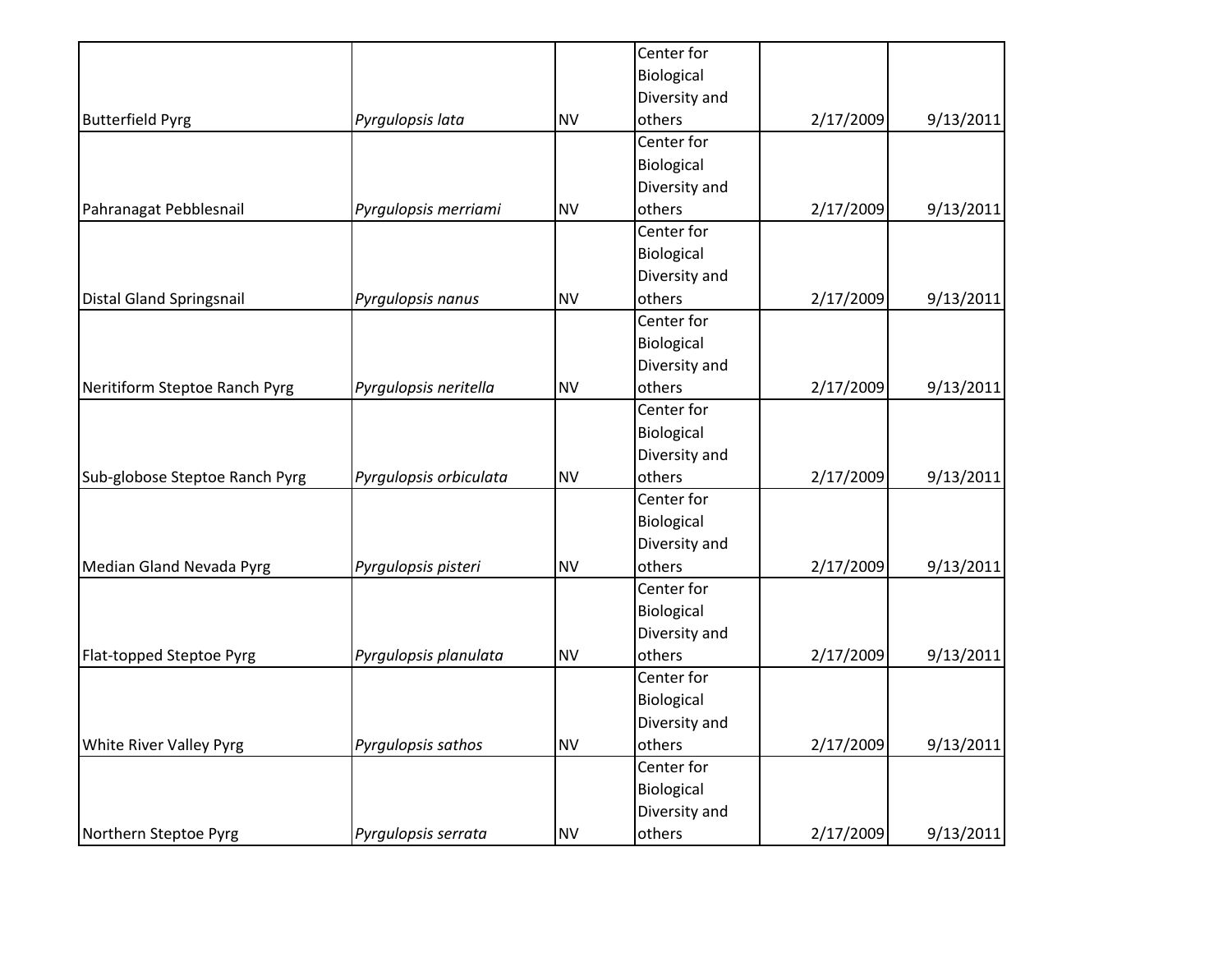|                           |                       |           | Center for    |           |           |
|---------------------------|-----------------------|-----------|---------------|-----------|-----------|
|                           |                       |           | Biological    |           |           |
|                           |                       |           | Diversity and |           |           |
| <b>Sterile Basin Pyrg</b> | Pyrgulopsis sterilis  | <b>NV</b> | others        | 2/17/2009 | 9/13/2011 |
|                           |                       |           | Center for    |           |           |
|                           |                       |           | Biological    |           |           |
|                           |                       |           | Diversity and |           |           |
| Southern Steptoe Pyrg     | Pyrgulopsis sulcata   | <b>NV</b> | others        | 2/17/2009 | 9/13/2011 |
|                           |                       |           | Center for    |           |           |
|                           |                       |           | Biological    |           |           |
|                           |                       |           | Diversity and |           |           |
| Southeast Nevada Pyrg     | Pyrgulopsis turbatrix | <b>NV</b> | others        | 2/17/2009 | 9/13/2011 |
|                           |                       |           | Center for    |           |           |
|                           |                       |           | Biological    |           |           |
|                           |                       |           | Diversity and |           |           |
| Sportinggoods Tryonia     | Tryonia angulata      | <b>NV</b> | others        | 2/17/2009 | 9/13/2011 |
|                           |                       |           | Center for    |           |           |
|                           |                       |           | Biological    |           |           |
|                           |                       |           | Diversity and |           |           |
| <b>Grated Tryonia</b>     | Tryonia clathrata     | <b>NV</b> | others        | 2/17/2009 | 9/13/2011 |
|                           |                       |           | Center for    |           |           |
|                           |                       |           | Biological    |           |           |
|                           |                       |           | Diversity and |           |           |
| Point of Rocks Tryonia    | Tryonia elata         | <b>NV</b> | others        | 2/17/2009 | 9/13/2011 |
|                           |                       |           | Center for    |           |           |
|                           |                       |           | Biological    |           |           |
|                           |                       |           | Diversity and |           |           |
| Minute Tryonia            | Tryonia ericae        | <b>NV</b> | others        | 2/17/2009 | 9/13/2011 |
|                           |                       |           | Center for    |           |           |
|                           |                       |           | Biological    |           |           |
|                           |                       |           | Diversity and |           |           |
| Amargosa Tryonia          | Tryonia variegata     | <b>NV</b> | others        | 2/17/2009 | 9/13/2011 |
|                           |                       |           | Center for    |           |           |
|                           |                       |           | Biological    |           |           |
|                           |                       |           | Diversity and |           |           |
| Longitudinal Gland Pyrg   | Pyrgulopsis anguina   | <b>NV</b> | others        | 2/17/2009 | 9/13/2011 |
|                           |                       |           |               |           |           |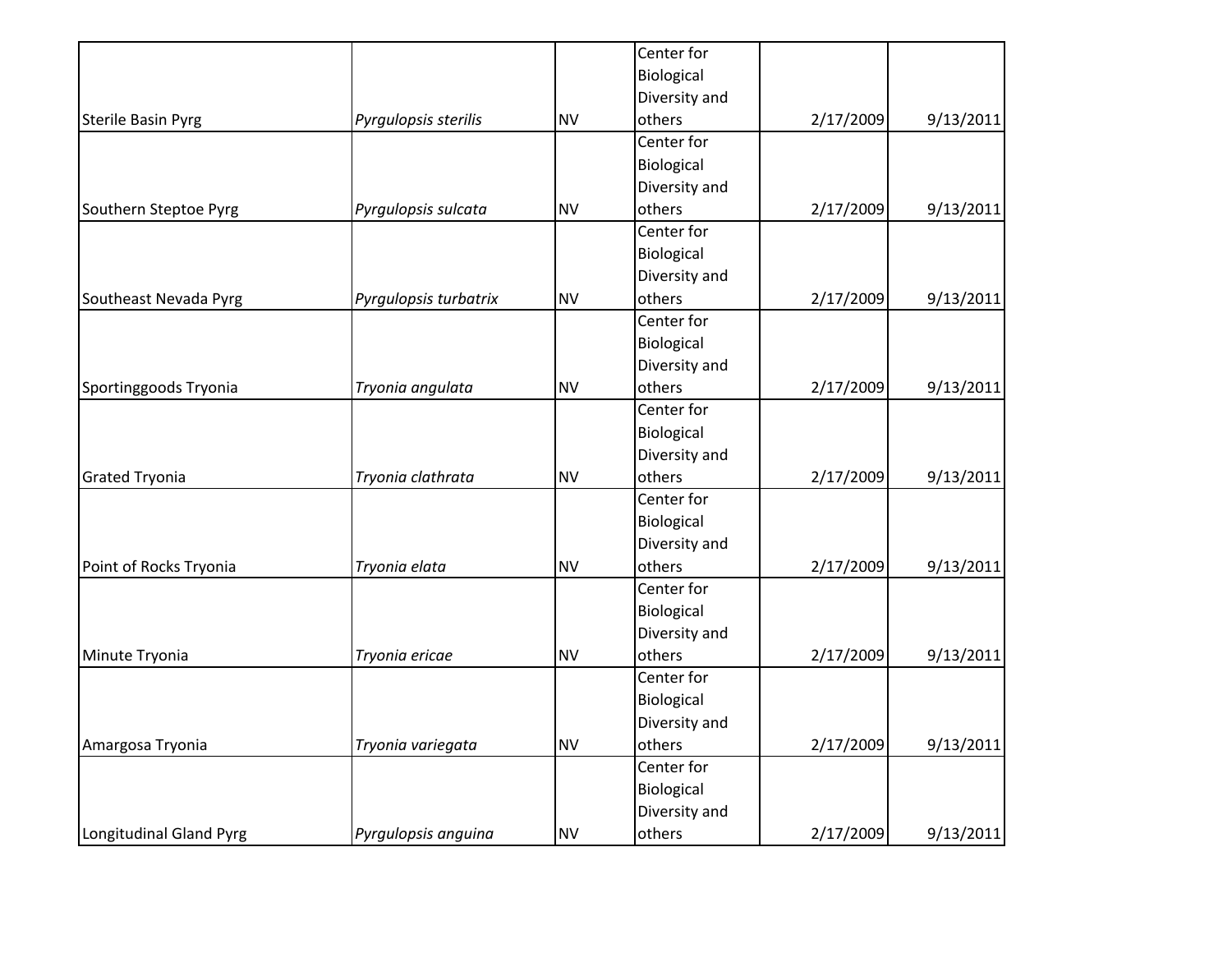|                        |                         |                    | Center for    |           |           |
|------------------------|-------------------------|--------------------|---------------|-----------|-----------|
|                        |                         |                    | Biological    |           |           |
|                        |                         |                    | Diversity and |           |           |
| Hamlin Valley Pyrg     | Pyrgulopsis hamlinensis | <b>NV</b>          | others        | 2/17/2009 | 9/13/2011 |
|                        |                         |                    | Center for    |           |           |
|                        |                         |                    | Biological    |           |           |
|                        |                         |                    | Diversity and |           |           |
| Sub-globose Snake Pyrg | Pyrgulopsis saxatilis   | <b>NV</b>          | others        | 2/17/2009 | 9/13/2011 |
| Warbler, golden-winged | Vermivora chrysoptera   | AL, AR,            | Anna Sewell   | 2/10/2010 | 6/2/2011  |
|                        |                         | CT, DC,            |               |           |           |
|                        |                         | DE, FL,            |               |           |           |
|                        |                         | GA, IA, IL,        |               |           |           |
|                        |                         | IN, KY,            |               |           |           |
|                        |                         | MA, MD,            |               |           |           |
|                        |                         | MI, MN,            |               |           |           |
|                        |                         | MO, MS,            |               |           |           |
|                        |                         | NC, NH,            |               |           |           |
|                        |                         | NJ, NY,            |               |           |           |
|                        |                         | OH, PA,            |               |           |           |
|                        |                         | RI, SC,            |               |           |           |
|                        |                         | TN, TX,            |               |           |           |
|                        |                         | VA, VT,            |               |           |           |
|                        |                         | WI, WV             |               |           |           |
|                        |                         |                    |               |           |           |
|                        |                         |                    | Center for    |           |           |
|                        |                         |                    | Biological    |           |           |
|                        |                         | AL (S2),           | Diversity and |           |           |
| Tuscumbia Darter       | Etheostoma tuscumbia    | TN(SX)<br>AL (SX), | others        | 4/20/2010 | 9/27/2011 |
|                        |                         | GA (S1),           |               |           |           |
|                        |                         | IN (SX),           |               |           |           |
|                        |                         | KY (S3),           |               |           |           |
|                        |                         | OH (S1),           |               |           |           |
|                        |                         | PA (SX),           | Center for    |           |           |
|                        |                         | TN (S3),<br>VA     | Biological    |           |           |
|                        |                         | $(S2S3)$ ,         | Diversity and |           |           |
| Popeye Shiner          | Notropis ariommus       | WV (S2)            | others        | 4/20/2010 | 9/27/2011 |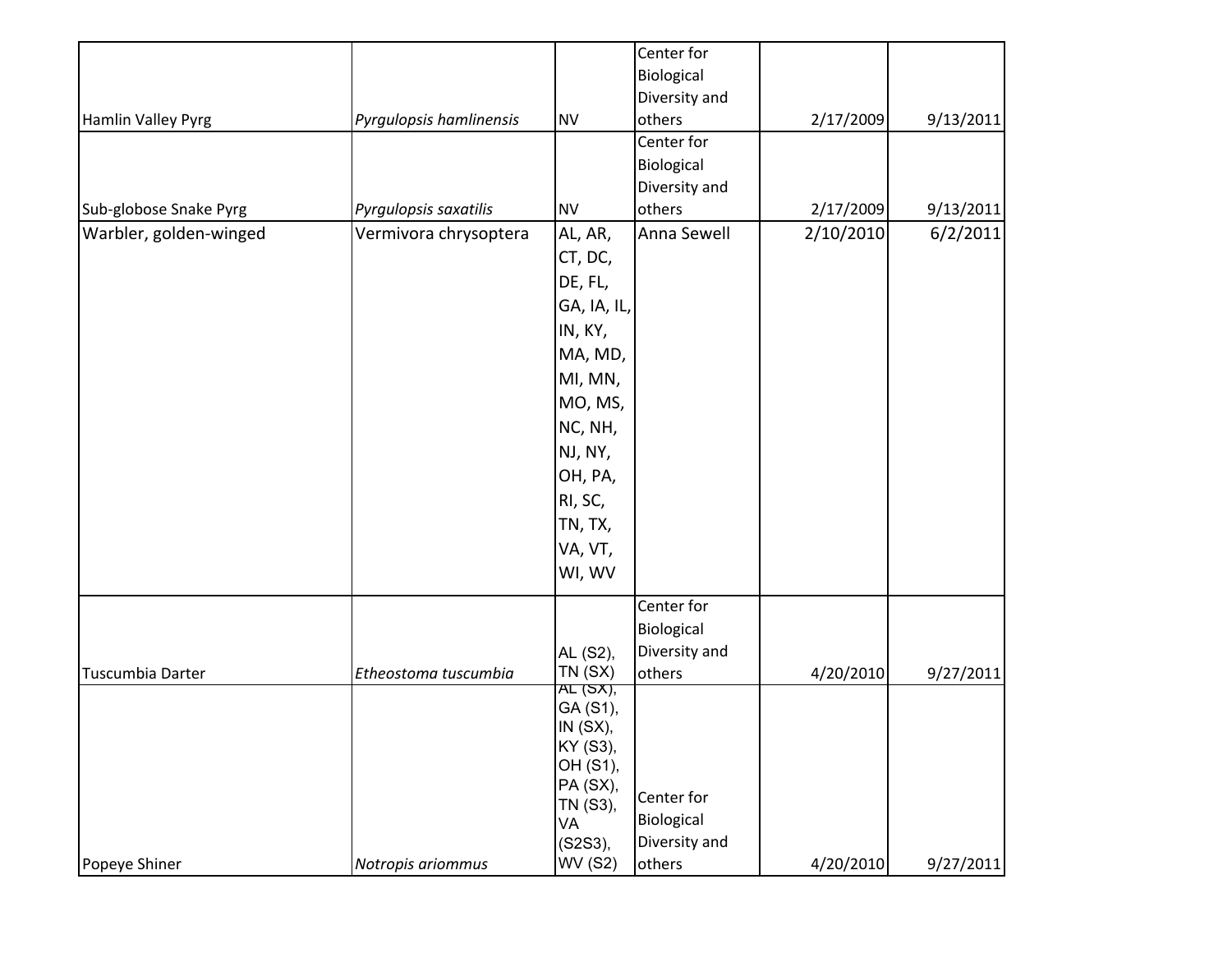|                          |                       |                | Center for    |           |           |
|--------------------------|-----------------------|----------------|---------------|-----------|-----------|
|                          |                       |                | Biological    |           |           |
|                          |                       |                | Diversity and |           |           |
| <b>Coal Darter</b>       | Percina brevicauda    | AL (S2)        | others        | 4/20/2010 | 9/27/2011 |
|                          |                       |                | Center for    |           |           |
|                          |                       |                | Biological    |           |           |
|                          |                       | AL (S1),       | Diversity and |           |           |
| Halloween Darter         | Percina crypta        | GA (S2)        | others        | 4/20/2010 | 9/27/2011 |
|                          |                       |                | Center for    |           |           |
|                          |                       |                | Biological    |           |           |
|                          |                       |                | Diversity and |           |           |
| <b>Bankhead Darter</b>   | Percina sipsi         | AL (S1)        | others        | 4/20/2010 | 9/27/2011 |
|                          |                       | AL<br>(S1S2),  |               |           |           |
|                          |                       | FL (SH),       | Center for    |           |           |
|                          |                       | GA (S2),       | Biological    |           |           |
|                          |                       | LA (S2),       | Diversity and |           |           |
| Rayed Creekshell         | Anodontoides radiatus | <b>MS (S2)</b> | others        | 4/20/2010 | 9/27/2011 |
|                          |                       |                | Center for    |           |           |
|                          |                       |                | Biological    |           |           |
|                          |                       |                | Diversity and |           |           |
| <b>Manitou Cavesnail</b> | Antrorbis breweri     | AL (S1)        | others        | 4/20/2010 | 9/27/2011 |
|                          |                       |                | Center for    |           |           |
|                          |                       |                | Biological    |           |           |
|                          |                       | AL (S3),       | Diversity and |           |           |
| Angular Dwarf Crayfish   | Cambarellus lesliei   | <b>MS (S2)</b> | others        | 4/20/2010 | 9/27/2011 |
|                          |                       |                | Center for    |           |           |
|                          |                       |                | Biological    |           |           |
|                          |                       |                | Diversity and |           |           |
| Alabama Cave Crayfish    | Cambarus jonesi       | AL (S2)        | others        | 4/20/2010 | 9/27/2011 |
|                          |                       |                | Center for    |           |           |
|                          |                       |                | Biological    |           |           |
|                          |                       | AL (S1),       | Diversity and |           |           |
| Acute Elimia             | Elimia acuta          | <b>TN (S1)</b> | others        | 4/20/2010 | 9/27/2011 |
|                          |                       |                | Center for    |           |           |
|                          |                       |                | Biological    |           |           |
|                          |                       |                | Diversity and |           |           |
| Lilyshoals Elimia        | Elimia annettae       | AL (S1)        | others        | 4/20/2010 | 9/27/2011 |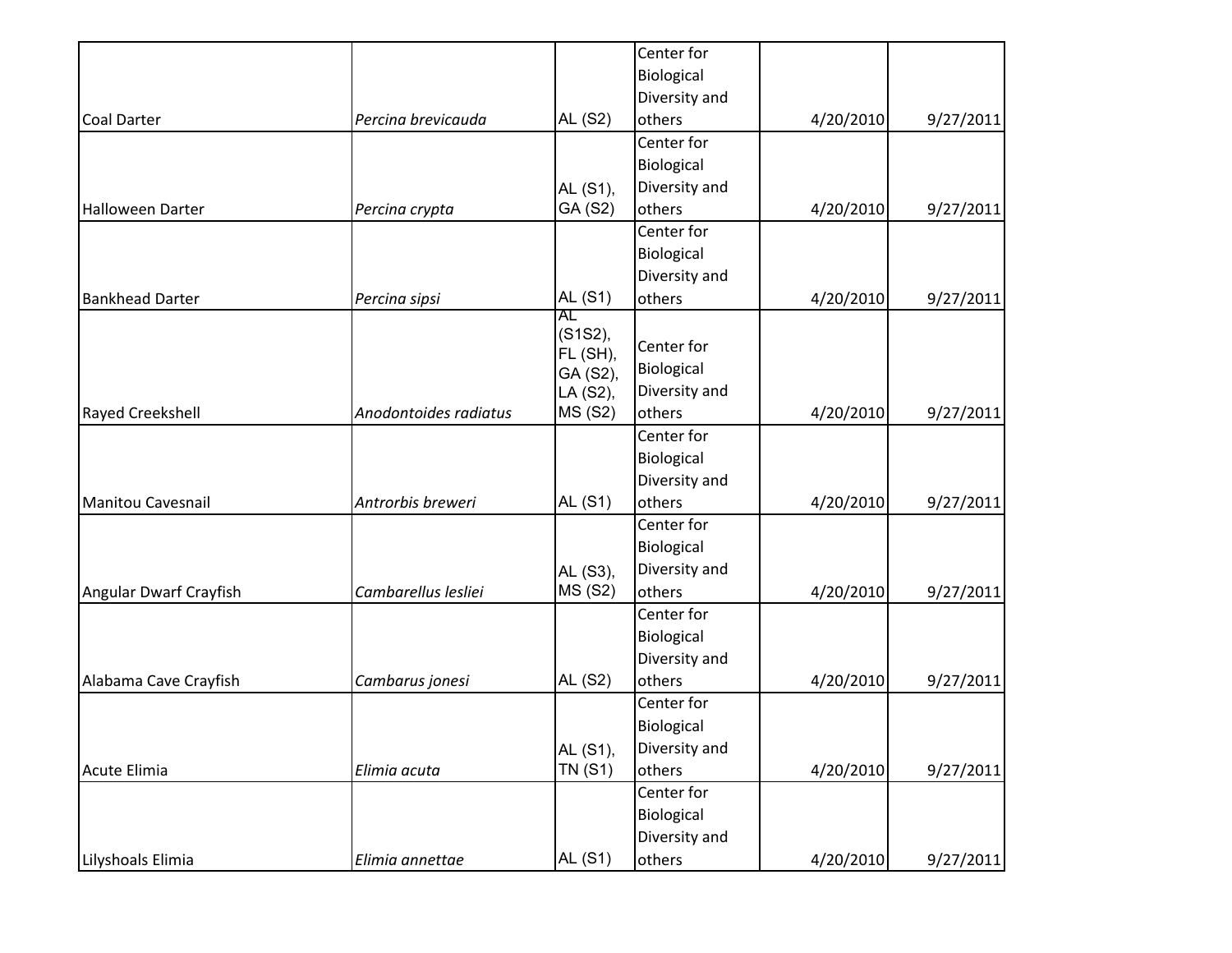|                            |                     |                 | Center for    |           |           |
|----------------------------|---------------------|-----------------|---------------|-----------|-----------|
|                            |                     |                 | Biological    |           |           |
|                            |                     |                 | Diversity and |           |           |
| Princess Elimia            | Elimia bellacrenata | AL (S1)         | others        | 4/20/2010 | 9/27/2011 |
|                            |                     |                 | Center for    |           |           |
|                            |                     |                 | Biological    |           |           |
|                            |                     |                 | Diversity and |           |           |
| <b>Walnut Elimia</b>       | Elimia bellula      | AL (S1)         | others        | 4/20/2010 | 9/27/2011 |
|                            |                     |                 | Center for    |           |           |
|                            |                     |                 | Biological    |           |           |
|                            |                     |                 | Diversity and |           |           |
| Prune Elimia               | Elimia chiltonensis | AL (S2)         | others        | 4/20/2010 | 9/27/2011 |
|                            |                     |                 | Center for    |           |           |
|                            |                     |                 | Biological    |           |           |
|                            |                     |                 | Diversity and |           |           |
| Cockle Elimia              | Elimia cochliaris   | <b>AL (S1)</b>  | others        | 4/20/2010 | 9/27/2011 |
|                            |                     |                 | Center for    |           |           |
|                            |                     |                 | Biological    |           |           |
|                            |                     | AL (S2),        | Diversity and |           |           |
| Cylinder Elimia            | Elimia cylindracea  | MS (SNR) others |               | 4/20/2010 | 9/27/2011 |
|                            |                     |                 | Center for    |           |           |
|                            |                     |                 | Biological    |           |           |
|                            |                     |                 | Diversity and |           |           |
| Nodulose Coosa River Snail | Elimia lachryma     | AL (S1)         | others        | 4/20/2010 | 9/27/2011 |
|                            |                     |                 | Center for    |           |           |
|                            |                     |                 | Biological    |           |           |
|                            |                     |                 | Diversity and |           |           |
| Round-rib Elimia           | Elimia nassula      | AL (S1)         | others        | 4/20/2010 | 9/27/2011 |
|                            |                     |                 | Center for    |           |           |
|                            |                     |                 | Biological    |           |           |
|                            |                     |                 | Diversity and |           |           |
| <b>Engraved Elimia</b>     | Elimia perstriata   | <b>AL (S1)</b>  | others        | 4/20/2010 | 9/27/2011 |
|                            |                     | AL (S2),        |               |           |           |
|                            |                     | GA (S1),        | Center for    |           |           |
|                            |                     | LA (SNR)        | Biological    |           |           |
|                            |                     | MS (S3),        | Diversity and |           |           |
| Alabama Spike              | Elliptio arca       | <b>TN (S2)</b>  | others        | 4/20/2010 | 9/27/2011 |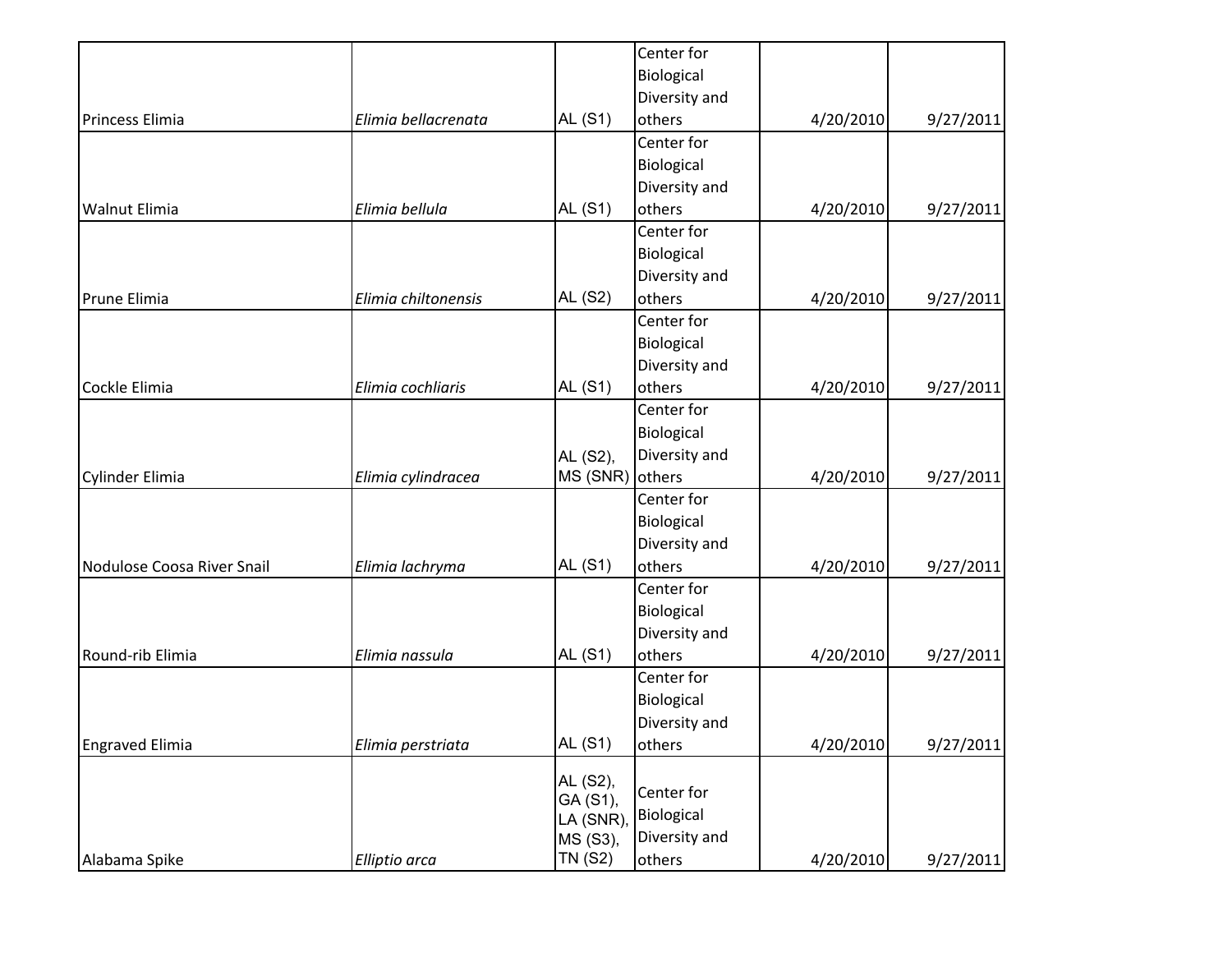| SC (SNR)<br><b>TN (S2)</b><br>Delicate Spike<br>Elliptio arctata<br>AL $(SX)$ ,<br>GA (S1),<br>SC (S1)<br>Elliptio fraterna<br><b>Brother Spike</b>                                                           | Diversity and<br>others<br>Center for<br>Biological<br>Diversity and<br>others | 4/20/2010              | 9/27/2011              |
|---------------------------------------------------------------------------------------------------------------------------------------------------------------------------------------------------------------|--------------------------------------------------------------------------------|------------------------|------------------------|
|                                                                                                                                                                                                               |                                                                                |                        |                        |
|                                                                                                                                                                                                               |                                                                                | 4/20/2010              | 9/27/2011              |
|                                                                                                                                                                                                               | Center for                                                                     |                        |                        |
| AL (S1),<br>GA (S2)<br>Inflated Spike<br>Elliptio purpurella                                                                                                                                                  | Biological<br>Diversity and<br>others                                          | 4/20/2010              | 9/27/2011              |
| AL (S1),                                                                                                                                                                                                      | Center for<br>Biological<br>Diversity and                                      |                        |                        |
| <b>MS (S2)</b><br>Speckled Burrowing Crayfish<br>Fallicambarus danielae<br>AL (S1),<br>GA<br>(SNR),<br>MS (S1),<br>NC (S1),<br><b>TN</b><br>(S2S3),<br>VA (S2)<br>Fusconaia barnesiana<br>Tennessee Pigtoe    | others<br>Center for<br>Biological<br>Diversity and<br>others                  | 4/20/2010<br>4/20/2010 | 9/27/2011<br>9/27/2011 |
| AL (S1),<br>AR (S2?),<br>GA (SH),<br>IL (SX), IN<br>(S1), KY<br>(S3), NC<br>(S1), OH<br>(SNR), PA<br>(S1), TN<br>(S3), VA<br>Diversity and<br>(S3), WV<br>(S2)<br>Longsolid<br>Fusconaia subrotunda<br>others | Center for<br>Biological                                                       |                        |                        |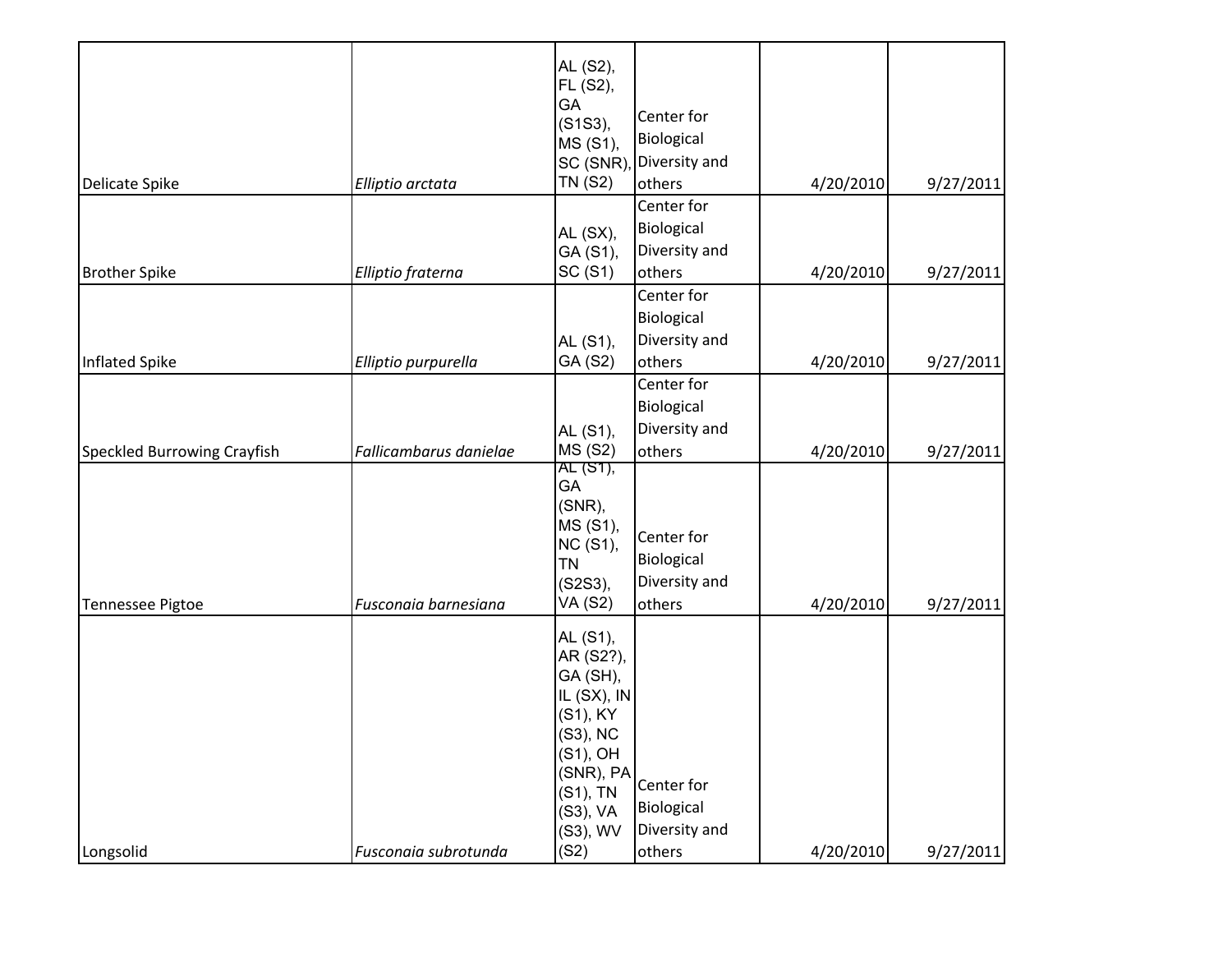|                        |                      | AL<br>(S1S2),              |               |           |           |
|------------------------|----------------------|----------------------------|---------------|-----------|-----------|
|                        |                      | GA                         |               |           |           |
|                        |                      | (S1S2),                    | Center for    |           |           |
|                        |                      | <b>NC</b>                  | Biological    |           |           |
|                        |                      | (S1S2),<br>TN (S1),        | Diversity and |           |           |
| Cherokee Clubtail      | Gomphus consanguis   | <b>VA (S2)</b>             | others        | 4/20/2010 | 9/27/2011 |
|                        |                      | <b>AL</b>                  |               |           |           |
|                        |                      | (S1S2),                    |               |           |           |
|                        |                      | <b>NC</b>                  |               |           |           |
|                        |                      | (S1S3),                    | Center for    |           |           |
|                        |                      | NJ (S1),                   | Biological    |           |           |
|                        |                      | NY (S1),                   | Diversity and |           |           |
| Septima's Clubtail     | Gomphus septima      | TN (SNA),<br>VA (SNA)      | others        | 4/20/2010 | 9/27/2011 |
|                        |                      |                            | Center for    |           |           |
|                        |                      |                            | Biological    |           |           |
|                        |                      | AL (SX),                   | Diversity and |           |           |
|                        |                      | TN (S2),<br><b>VA (S2)</b> |               |           |           |
| Spiny Riversnail       | Io fluvialis         | AL                         | others        | 4/20/2010 | 9/27/2011 |
|                        |                      | (S1S2),                    |               |           |           |
|                        |                      | GA (S1),                   | Center for    |           |           |
|                        |                      | <b>NC (S1),</b>            | Biological    |           |           |
|                        |                      | TN (S2),                   | Diversity and |           |           |
| Tennessee Heelsplitter | Lasmigona holstonia  | <b>VA (S1)</b><br>AE(5X),  | others        | 4/20/2010 | 9/27/2011 |
|                        |                      | DC (SH),                   |               |           |           |
|                        |                      | GA (SX),                   |               |           |           |
|                        |                      | KY (SX),                   |               |           |           |
|                        |                      | MD (S1),                   |               |           |           |
|                        |                      | <b>NC (S1),</b>            |               |           |           |
|                        |                      | NJ (S1),                   |               |           |           |
|                        |                      | <b>NY</b>                  |               |           |           |
|                        |                      | (S1S2),<br>PA (S2),        | Center for    |           |           |
|                        |                      | TN (S2),                   | Biological    |           |           |
|                        |                      | VA (S2),                   | Diversity and |           |           |
| <b>Green Floater</b>   | Lasmigona subviridis | <b>WV (S2)</b>             | others        | 4/20/2010 | 9/27/2011 |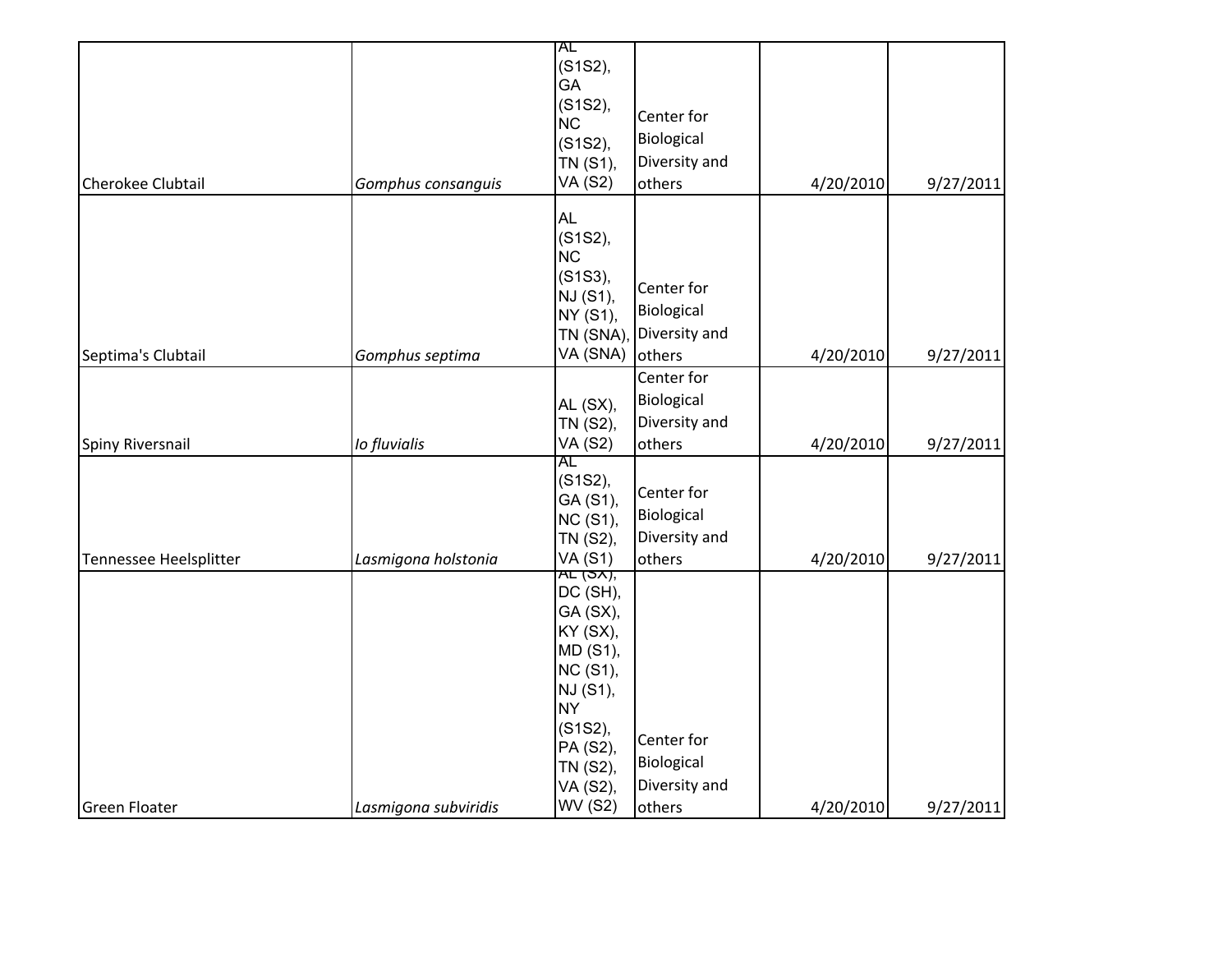|                                 |                       |                                                                                                                                                                        | Center for                                          |           |           |
|---------------------------------|-----------------------|------------------------------------------------------------------------------------------------------------------------------------------------------------------------|-----------------------------------------------------|-----------|-----------|
|                                 |                       |                                                                                                                                                                        | Biological                                          |           |           |
|                                 |                       |                                                                                                                                                                        | Diversity and                                       |           |           |
| Spotted Rocksnail               | Leptoxis picta        | AL (S1)                                                                                                                                                                | others                                              | 4/20/2010 | 9/27/2011 |
|                                 |                       |                                                                                                                                                                        | Center for                                          |           |           |
|                                 |                       | AL (SX),                                                                                                                                                               | Biological                                          |           |           |
|                                 |                       | KY (SNR)                                                                                                                                                               | Diversity and                                       |           |           |
| Knobby Rocksnail                | Lithasia curta        | TN(SX)                                                                                                                                                                 | others                                              | 4/20/2010 | 9/27/2011 |
| Mountain River Cruiser          | Macromia margarita    | AL (SNR),<br>GA (S1),<br><b>NC</b><br>(S2S3),<br>SC (SNR)<br><b>TN</b><br>(S2S3),<br>VA (S1)                                                                           | Center for<br>Biological<br>Diversity and<br>others | 4/20/2010 | 9/27/2011 |
| <b>Cumberland Moccasinshell</b> | Medionidus conradicus | AL (S1),<br>GA (SH),<br>KY (S4),<br>NC (SX),<br>TN (S3),<br>VA (S3S4) others                                                                                           | Center for<br>Biological<br>Diversity and           | 4/20/2010 | 9/27/2011 |
|                                 |                       | AL (S2),<br>AR (S1),<br>GA (SH),<br>IL (SX), IN<br>(S2), KY<br>(S4S5),<br>MI (S1),<br>MS (S2),<br>NY (SH),<br>OH (S4),<br>PA (S1),<br><b>TN</b><br>(S2S3),<br>WV (S3), | Center for<br>Biological<br>Diversity and           |           |           |
| Round Hickorynut                | Obovaria subrotunda   | <b>ON (S1)</b>                                                                                                                                                         | others                                              | 4/20/2010 | 9/27/2011 |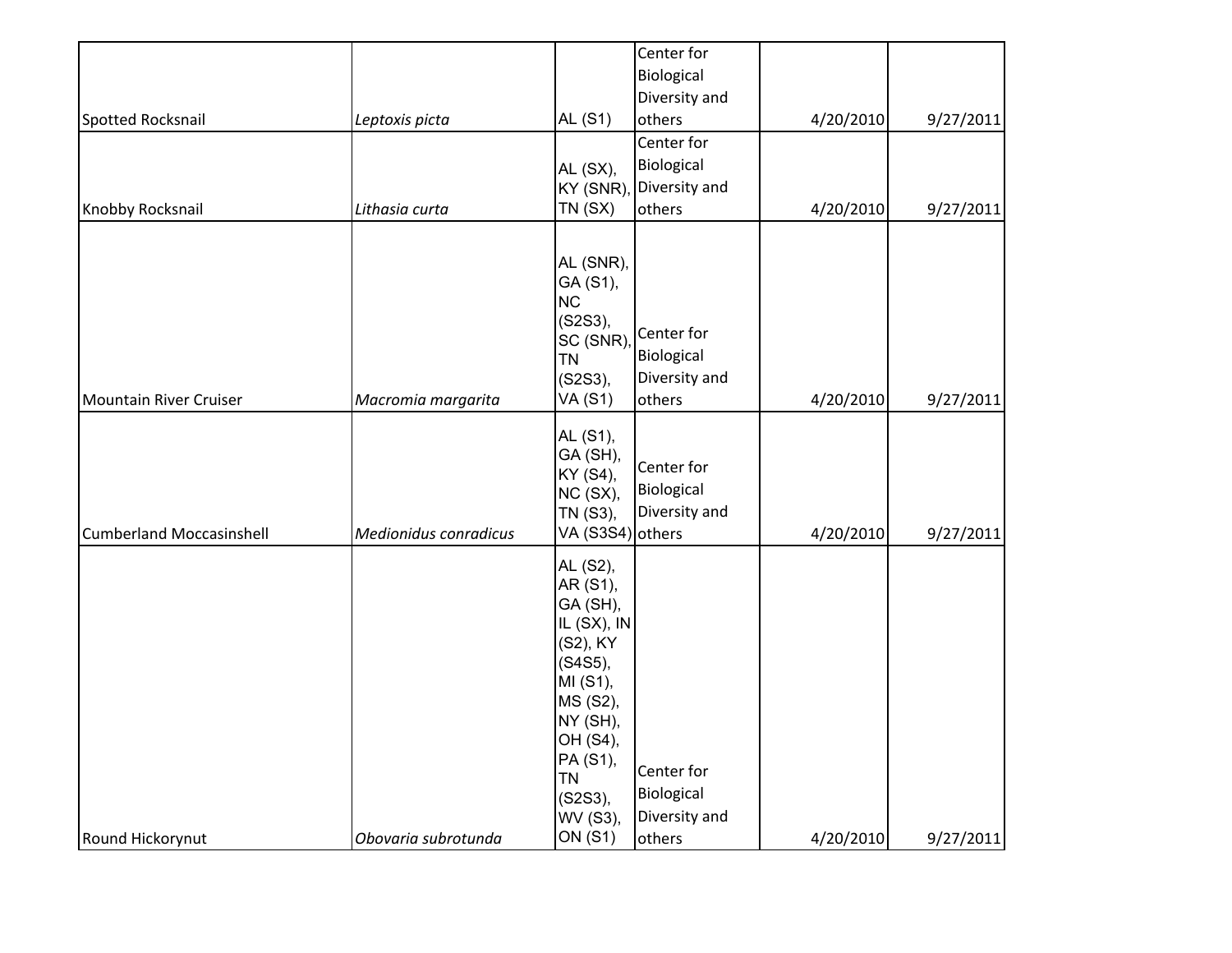| Alabama Hickorynut                               | Obovaria unicolor       | AL (S2),<br>LA (S1),<br>MS (S3),<br>OK<br>(S1S2)<br>AL (SH),                                                          | Center for<br>Biological<br>Diversity and<br>others<br>Center for<br>Biological<br>Diversity and | 4/20/2010 | 9/27/2011 |
|--------------------------------------------------|-------------------------|-----------------------------------------------------------------------------------------------------------------------|--------------------------------------------------------------------------------------------------|-----------|-----------|
| Little Oecetis Longhorn Caddisfly                | Oecetis parva           | <b>FL (S1)</b>                                                                                                        | others                                                                                           | 4/20/2010 | 9/27/2011 |
| Appalachian Snaketail                            | Ophiogomphus incurvatus | AL (SNR),<br>GA<br>(SNR), KY<br>(SNA),<br>MD (S2),<br>NC (S3),<br>PA (S1),<br>SC (SNR)<br>VA (S1),<br>WV (SNR) others | Center for<br>Biological<br>Diversity and                                                        | 4/20/2010 | 9/27/2011 |
|                                                  |                         |                                                                                                                       | Center for                                                                                       |           |           |
| Sucarnoochee River Crayfish                      | Orconectes jonesi       | AL (SNR),<br><b>MS (S3)</b>                                                                                           | Biological<br>Diversity and<br>others<br>Center for                                              | 4/20/2010 | 9/27/2011 |
| Shelta Cave Crayfish                             | Orconectes sheltae      | <b>AL (S1)</b>                                                                                                        | Biological<br>Diversity and<br>others                                                            | 4/20/2010 | 9/27/2011 |
| Setose Cream and Brown Mottled<br>Microcaddisfly | Oxyethira setosa        | AL (SNR),<br>FL (S1),<br>GA<br>(SNR), NJ<br>(SNR)                                                                     | Center for<br>Biological<br>Diversity and<br>others                                              | 4/20/2010 | 9/27/2011 |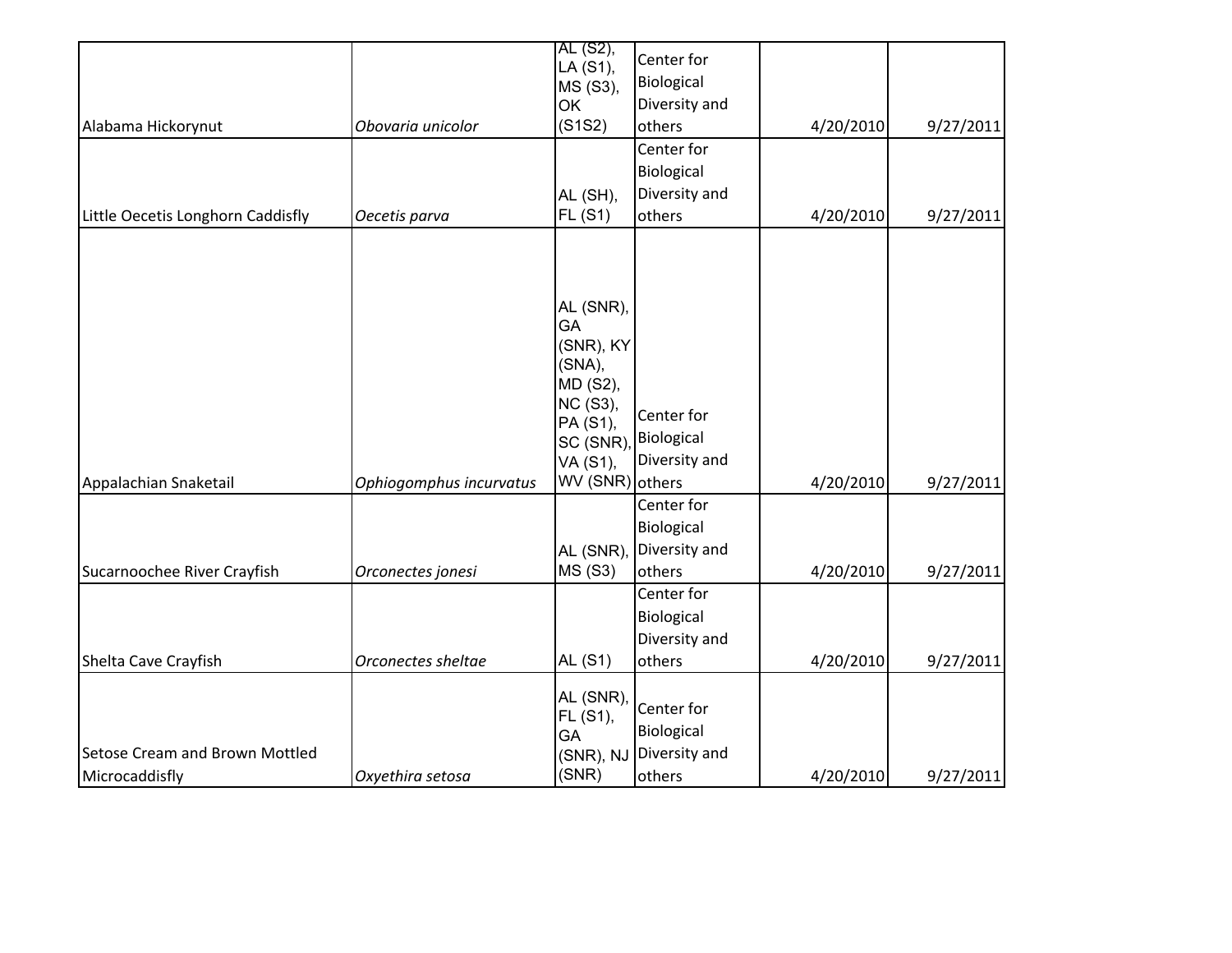| <b>Tennessee Clubshell</b> | Pleurobema oviforme       | AL (S1),<br>KY (S1),<br>MS (SH),<br>NC (SU),<br><b>TN</b><br>(S2S3),<br>VA (S2S3) others                                                                                                         | Center for<br>Biological<br>Diversity and                         | 4/20/2010 | 9/27/2011 |
|----------------------------|---------------------------|--------------------------------------------------------------------------------------------------------------------------------------------------------------------------------------------------|-------------------------------------------------------------------|-----------|-----------|
| <b>Pyramid Pigtoe</b>      | Pleurobema rubrum         | AL (S1),<br>AR (S2),<br>IA (SX), IL<br>$(SX)$ , IN<br>(S1), KY<br>$(S1)$ , LA<br>(S2), MS<br>(S1), NE<br>(SNR),<br>OH (S1),<br>OK<br>(SNR), PA<br>$(SX)$ , TN<br>(S1S2),<br>VA (S1),<br>WI (SNA) | Center for<br>Biological<br>Diversity and<br>others               | 4/20/2010 | 9/27/2011 |
| Corpulent Hornsnail        | Pleurocera corpulenta     | AL (S1),<br><b>TN (S1)</b>                                                                                                                                                                       | Center for<br>Biological<br>Diversity and<br>others               | 4/20/2010 | 9/27/2011 |
| <b>Skirted Hornsnail</b>   | Pleurocera pyrenella      | AL (S2),<br>GA (SH)                                                                                                                                                                              | Center for<br>Biological<br>Diversity and<br>others               | 4/20/2010 | 9/27/2011 |
| Tallapoosa Orb             | Quadrula asperata archeri | Alabama                                                                                                                                                                                          | Center for<br>Biological<br>Diversity and<br>others<br>Center for | 4/20/2010 | 9/27/2011 |
| Domed Ancylid              | Rhodacme elatior          | AL (S1),<br>KY (S1),<br><b>TN (S1)</b>                                                                                                                                                           | Biological<br>Diversity and<br>others                             | 4/20/2010 | 9/27/2011 |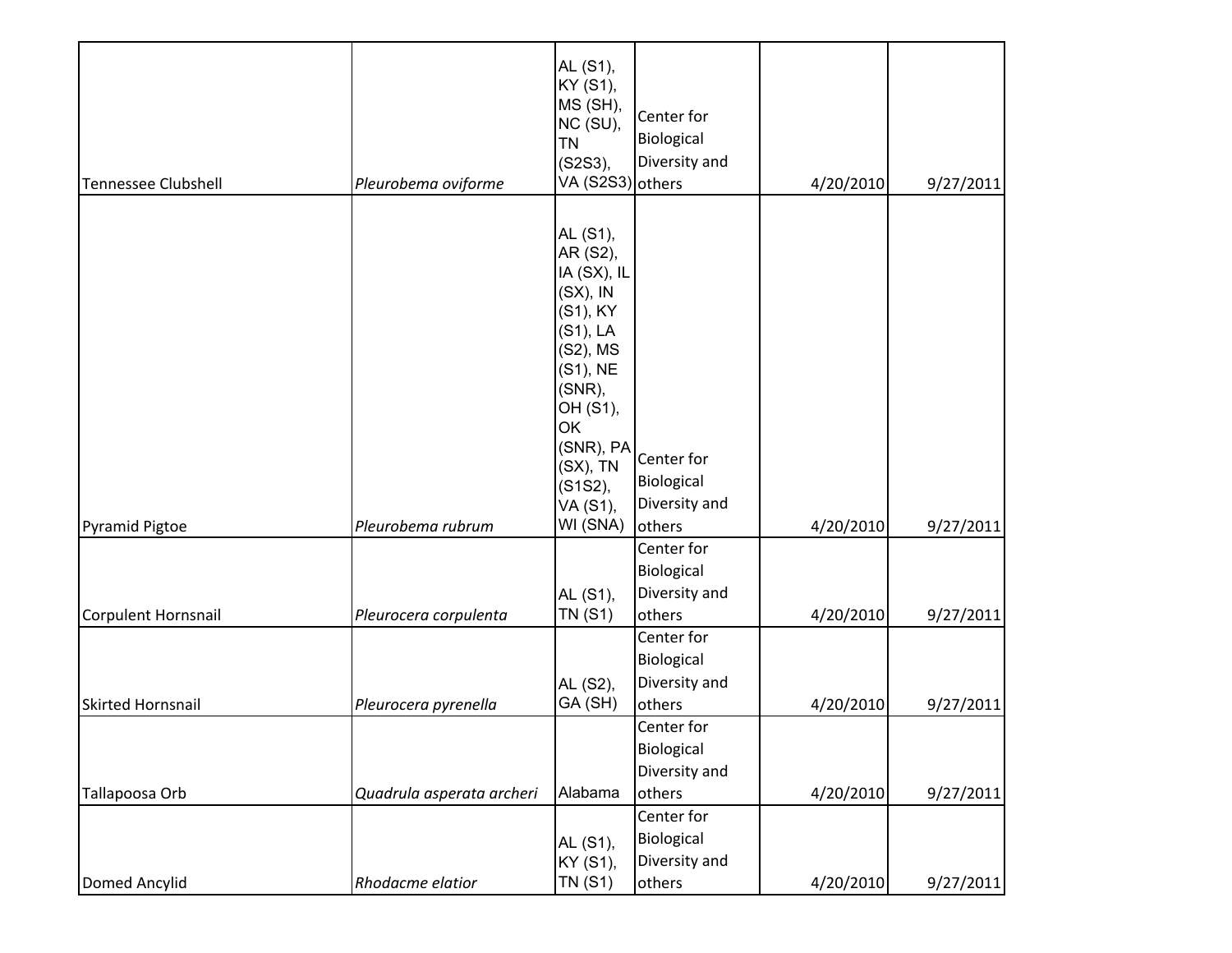|                                  |                           | <b>AL</b>               | Center for                     |           |           |
|----------------------------------|---------------------------|-------------------------|--------------------------------|-----------|-----------|
|                                  |                           | (S1S3),                 | Biological                     |           |           |
|                                  |                           | FL (S3),                | Diversity and                  |           |           |
| <b>Calvert's Emerald</b>         | Somatochlora calverti     | SC (SNR)                | others                         | 4/20/2010 | 9/27/2011 |
|                                  |                           |                         |                                |           |           |
|                                  |                           | AL (S2),                |                                |           |           |
|                                  |                           | AR (S2),                |                                |           |           |
|                                  |                           | GA (SH),<br>IL (S1), IN |                                |           |           |
|                                  |                           | (S2), KY                |                                |           |           |
|                                  |                           | $(S1)$ , MI             |                                |           |           |
|                                  |                           | $(S1)$ , MO             |                                |           |           |
|                                  |                           | (S2), NC                |                                |           |           |
|                                  |                           | (SX), OH                |                                |           |           |
|                                  |                           | $(S1)$ , OK             | Center for                     |           |           |
|                                  |                           | (SH), TN                | Biological                     |           |           |
|                                  |                           | (S1S2),                 | Diversity and                  |           |           |
| Purple Lilliput                  | Toxolasma lividus         | <b>VA (S1)</b>          | others                         | 4/20/2010 | 9/27/2011 |
|                                  |                           |                         | Center for                     |           |           |
|                                  |                           | AL (S1),                | Biological                     |           |           |
|                                  |                           | <b>FL (SH?),</b>        | Diversity and                  |           |           |
| Three-tooth Triaenodes Caddisfly | Triaenodes tridontus      |                         | OK (SH)<br>others<br>4/20/2010 |           | 9/27/2011 |
|                                  |                           |                         | Center for                     |           |           |
|                                  |                           |                         | Biological                     |           |           |
|                                  |                           |                         | Diversity and                  |           |           |
| Kentucky Creekshell              | Villosa ortmanni          | <b>KY (S2)</b>          | others                         | 4/20/2010 | 9/27/2011 |
|                                  |                           |                         | Center for                     |           |           |
|                                  |                           | AL (S1),                | Biological                     |           |           |
|                                  |                           | FL (S2),                | Diversity and                  |           |           |
| Variable-leaved Indian-plantain  | Arnoglossum diversifolium | GA (S2)                 | others                         | 4/20/2010 | 9/27/2011 |
|                                  |                           | AL (SH),                | Center for                     |           |           |
|                                  |                           | FL (S1),<br>GA (S2),    | Biological                     |           |           |
|                                  |                           | NC (SH),                | Diversity and                  |           |           |
| Purple Balduina                  | Balduina atropurpurea     | SC(S1)                  | others                         | 4/20/2010 | 9/27/2011 |
|                                  |                           |                         | Center for                     |           |           |
|                                  |                           | AL (S2),                | Biological                     |           |           |
|                                  |                           | FL (S2),                | Diversity and                  |           |           |
| Apalachicola Wild Indigo         | Baptisia megacarpa        | GA (S1)                 | others                         | 4/20/2010 | 9/27/2011 |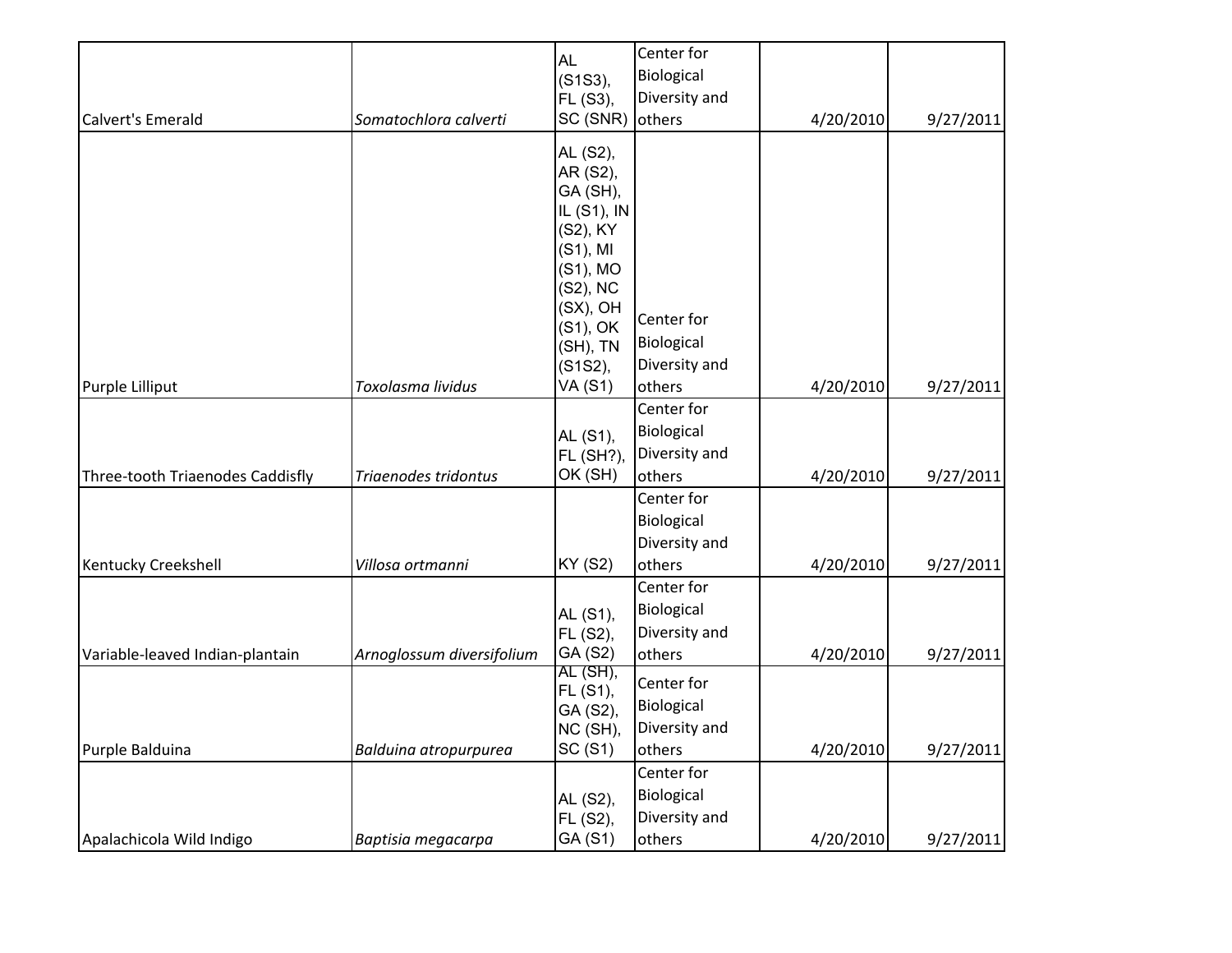|                         |                      | AL (S1),             | Center for    |           |           |
|-------------------------|----------------------|----------------------|---------------|-----------|-----------|
|                         |                      | AR (S1),<br>KY (S1), | Biological    |           |           |
|                         |                      | OK (S2),             | Diversity and |           |           |
| Rivergrass              | Calamovilfa arcuata  | <b>TN (S2)</b>       | others        | 4/20/2010 | 9/27/2011 |
|                         |                      |                      | Center for    |           |           |
|                         |                      |                      | Biological    |           |           |
|                         |                      |                      | Diversity and |           |           |
| <b>Bryson's Sedge</b>   | Carex brysonii       | AL (S1)              | others        | 4/20/2010 | 9/27/2011 |
|                         |                      | AL (S1),             | Center for    |           |           |
|                         |                      | MS (S1),             | Biological    |           |           |
|                         |                      | <b>NC (S1),</b>      | Diversity and |           |           |
| Impressed-nerved Sedge  | Carex impressinervia | SC(S1)               | others        | 4/20/2010 | 9/27/2011 |
|                         |                      | AL (S1),             |               |           |           |
|                         |                      | FL (SH),             | Center for    |           |           |
|                         |                      | GA<br>(S2S3),        | Biological    |           |           |
|                         |                      | <b>SC</b>            | Diversity and |           |           |
| Elliott's Croton        | Croton elliottii     | (S2S3)               | others        | 4/20/2010 | 9/27/2011 |
|                         |                      |                      | Center for    |           |           |
|                         |                      |                      | Biological    |           |           |
|                         |                      |                      | Diversity and |           |           |
| Harper's Heartleaf      | Hexastylis speciosa  | <b>AL (S2)</b>       | others        | 4/20/2010 | 9/27/2011 |
|                         |                      | AL (S1),             |               |           |           |
|                         |                      | FL (SNR),            |               |           |           |
|                         |                      | GA (S1),             |               |           |           |
|                         |                      | <b>NC</b>            | Center for    |           |           |
|                         |                      | (S2S3),              | Biological    |           |           |
|                         |                      | SC (S1),             | Diversity and |           |           |
| <b>Winter Quillwort</b> | Isoetes hyemalis     | VA (S1?)             | others        | 4/20/2010 | 9/27/2011 |
|                         |                      | AL (S1),             | Center for    |           |           |
|                         |                      | FL (S2),             | Biological    |           |           |
|                         |                      | SC (S1),             | Diversity and |           |           |
| Panhandle Lily          | Lilium iridollae     | VA (SU)              | others        | 4/20/2010 | 9/27/2011 |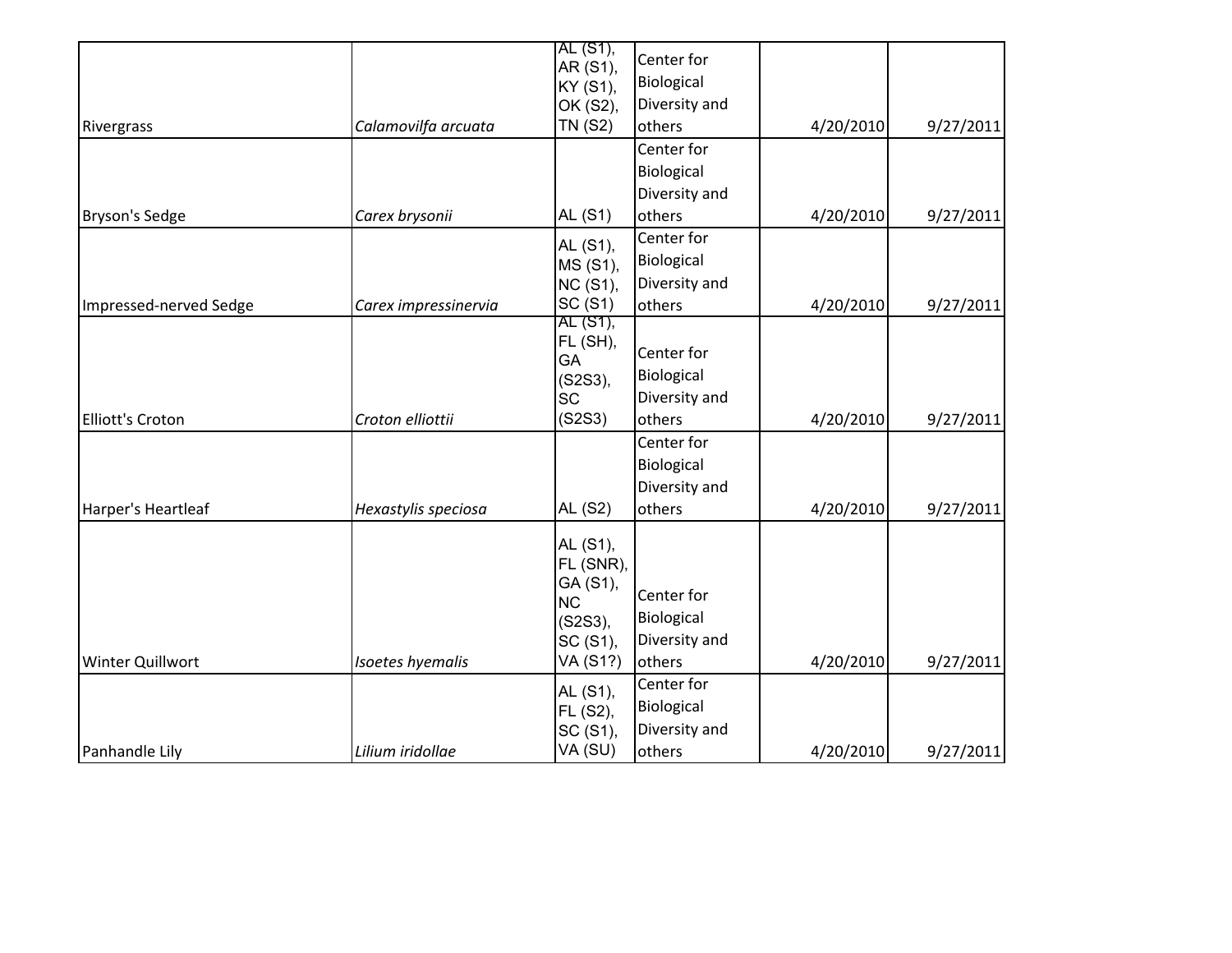|                          |                       | AL (S1),<br>FL (S1),<br>GA (S1?),<br>LA (S1),<br>MS (S2),<br><b>NC (S2),</b><br>SC (S3),   | Center for<br>Biological<br>Diversity and           |           |           |
|--------------------------|-----------------------|--------------------------------------------------------------------------------------------|-----------------------------------------------------|-----------|-----------|
| <b>Bog Spicebush</b>     | Lindera subcoriacea   | VA (SNR)                                                                                   | others                                              | 4/20/2010 | 9/27/2011 |
|                          |                       | AL<br>(S1S2),<br>DE (SX),<br>FL (S1),<br>GA<br>(S2S3),<br>MS (S1),<br>NC (S2),<br>NJ (S1), | Center for<br>Biological<br>Diversity and           |           |           |
| Boykin's Lobelia         | Lobelia boykinii      | SC (S3)                                                                                    | others                                              | 4/20/2010 | 9/27/2011 |
| Spathulate Seedbox       | Ludwigia spathulata   | AL<br>(S1S2),<br><b>FL</b><br>(S1S2),<br>GA<br>(S2S3),<br>SC (S2)                          | Center for<br>Biological<br>Diversity and<br>others | 4/20/2010 | 9/27/2011 |
| Carolina Birds-in-a-nest | Macbridea caroliniana | AL (SNR),<br>FL (SNR)<br>GA (S1),<br>NC (S2),<br>SC(S3)                                    | Center for<br>Biological<br>Diversity and<br>others | 4/20/2010 | 9/27/2011 |
|                          |                       | AL (SH),<br>FL (S1),<br>GA<br>$(SNR)$ ,<br><b>NC (S1),</b><br>SC (SX),<br><b>TN (S1)</b>   | Center for<br>Biological<br>Diversity and           |           |           |
| Godfrey's Stitchwort     | Minuartia godfreyi    |                                                                                            | others                                              | 4/20/2010 | 9/27/2011 |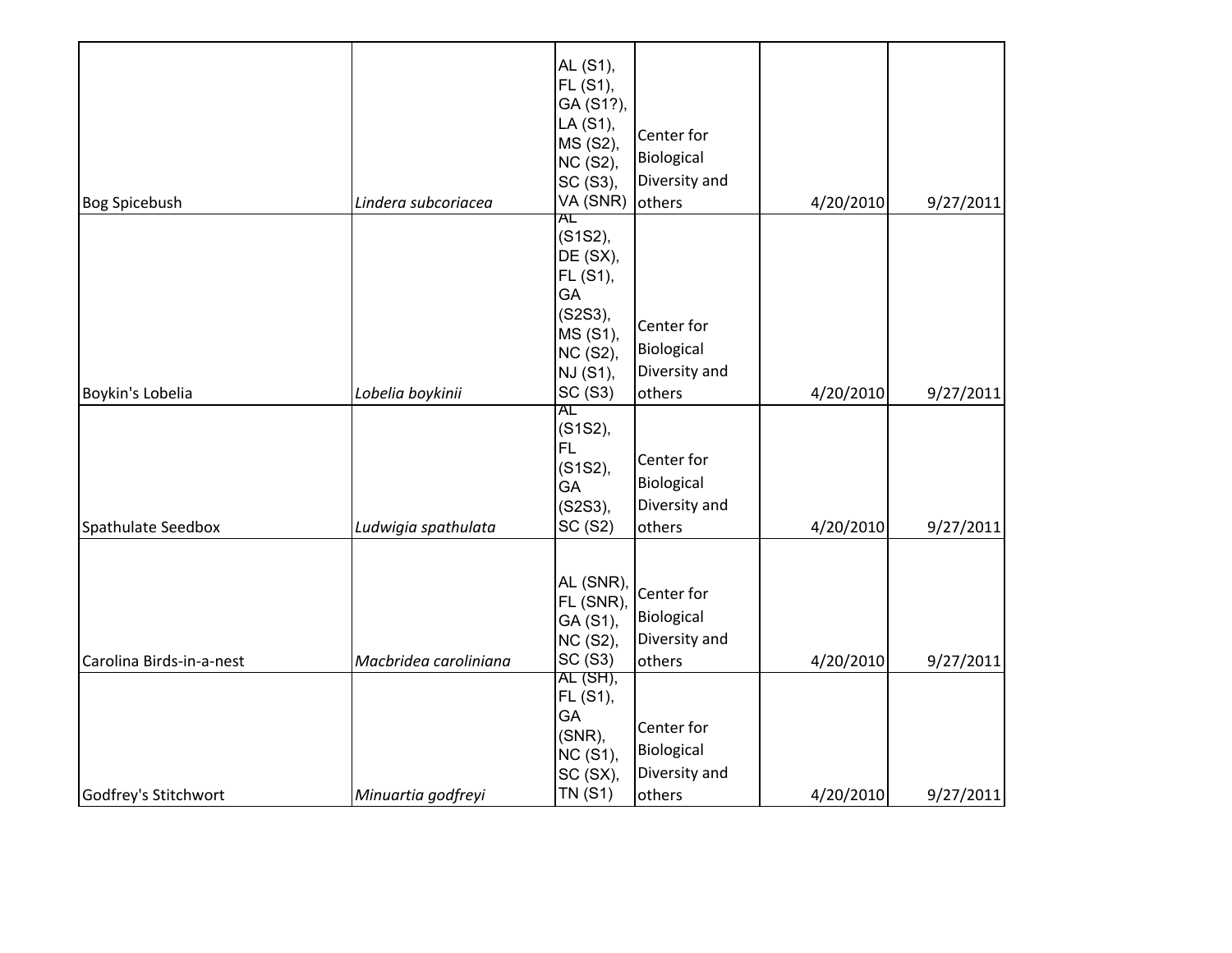|                            |                           |                      | Center for    |           |           |
|----------------------------|---------------------------|----------------------|---------------|-----------|-----------|
|                            |                           |                      | Biological    |           |           |
|                            |                           | AL (S1),             | Diversity and |           |           |
| West Florida Cow-lily      | Nuphar lutea ssp. ulvacea | <b>FL (S2)</b>       | others        | 4/20/2010 | 9/27/2011 |
|                            |                           |                      | Center for    |           |           |
|                            |                           |                      | Biological    |           |           |
|                            |                           | AL (S1),             | Diversity and |           |           |
| Florida Pondweed           | Potamogeton floridanus    | <b>FL (S1)</b>       | others        | 4/20/2010 | 9/27/2011 |
|                            |                           |                      | Center for    |           |           |
|                            |                           | AL (S1),             | Biological    |           |           |
|                            |                           | FL (S2),             | Diversity and |           |           |
| Small-flower Meadow-beauty | Rhexia parviflora         | GA (SH)              | others        | 4/20/2010 | 9/27/2011 |
|                            |                           |                      | Center for    |           |           |
|                            |                           | AL (S1),             | Biological    |           |           |
|                            |                           | FL (S2),             | Diversity and |           |           |
| Panhandle Meadow-beauty    | Rhexia salicifolia        | GA (SNR)             | others        | 4/20/2010 | 9/27/2011 |
|                            |                           | AL (S1),             | Center for    |           |           |
|                            |                           | FL (S2),             | Biological    |           |           |
|                            |                           | GA (S1),             | Diversity and |           |           |
|                            | Rhynchospora crinipes     | MS (S1),<br>NC(S1)   | others        | 4/20/2010 | 9/27/2011 |
| Hairy-peduncled Beakrush   |                           |                      |               |           |           |
|                            |                           |                      |               |           |           |
|                            |                           | AL (S1),             |               |           |           |
|                            |                           | <b>FL</b>            |               |           |           |
|                            |                           | (S1S2),              | Center for    |           |           |
|                            |                           | GA (S2),<br>NC (S2), | Biological    |           |           |
|                            |                           | SC (SNR),            | Diversity and |           |           |
| Thorne's Beakrush          | Rhynchospora thornei      | TN (S1S2) others     |               | 4/20/2010 | 9/27/2011 |
|                            |                           |                      | Center for    |           |           |
|                            |                           | AL (S2),             | Biological    |           |           |
|                            |                           | FL (S1),             | Diversity and |           |           |
| <b>Eared Coneflower</b>    | Rudbeckia auriculata      | GA (S1)              | others        | 4/20/2010 | 9/27/2011 |
|                            |                           | AL (S2),             |               |           |           |
|                            |                           | GA (S1),             | Center for    |           |           |
|                            |                           | NC (SH),             | Biological    |           |           |
|                            |                           | <b>SC</b>            | Diversity and |           |           |
|                            | Rudbeckia heliopsidis     | (S1S2),<br>VA (S1)   |               | 4/20/2010 |           |
| Sun-facing Coneflower      |                           |                      | others        |           | 9/27/2011 |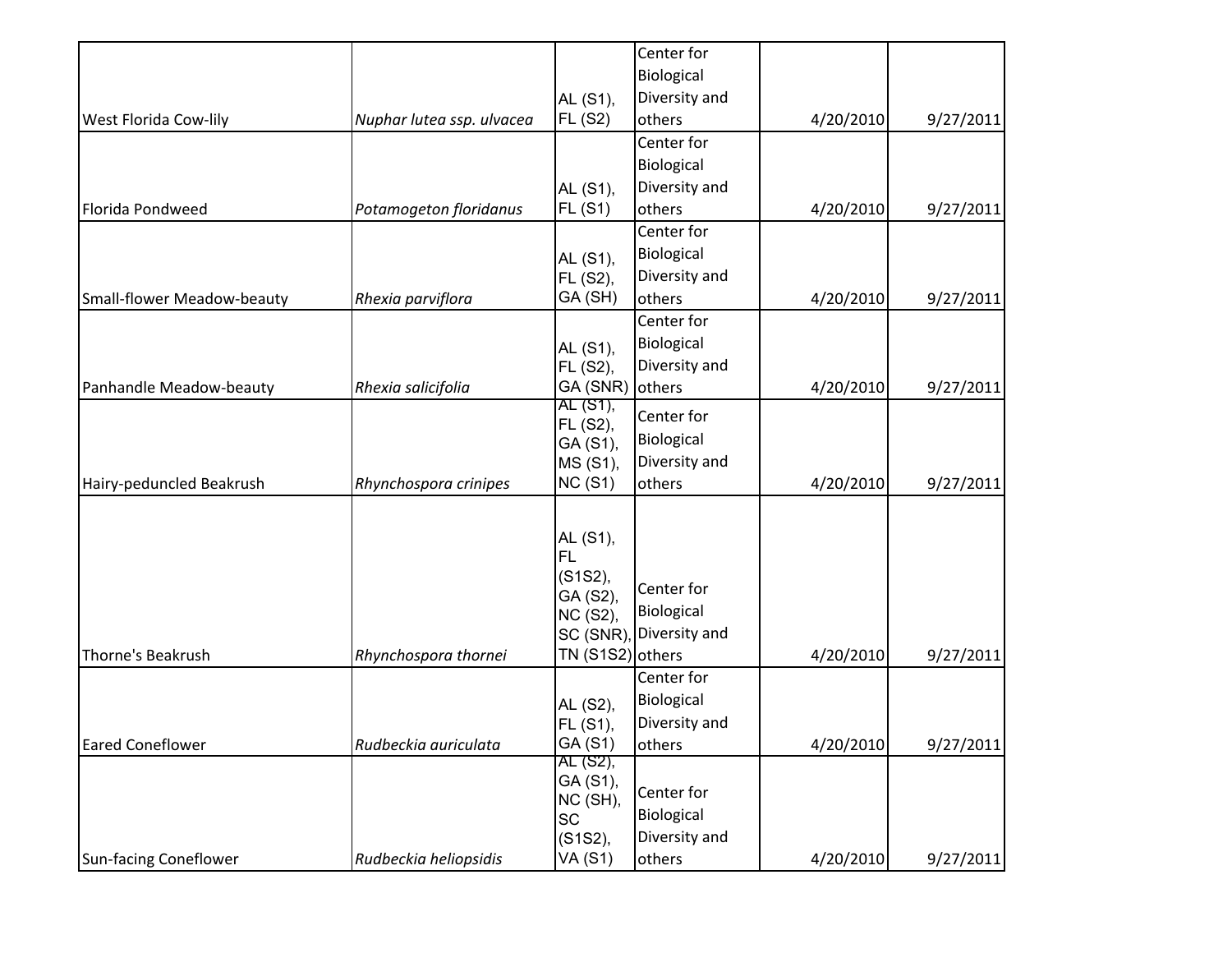|                             |                         |                      | Center for    |           |           |
|-----------------------------|-------------------------|----------------------|---------------|-----------|-----------|
|                             |                         | AL (S1),             | Biological    |           |           |
|                             |                         | FL (S2),             | Diversity and |           |           |
| Florida Willow              | Salix floridana         | GA (S1)              | others        | 4/20/2010 | 9/27/2011 |
|                             |                         |                      | Center for    |           |           |
|                             |                         |                      | Biological    |           |           |
|                             | Sarracenia rubra ssp.   | AL (S3),             | Diversity and |           |           |
| Wherry's Sweet Pitcherplant | wherryi                 | <b>MS (S1)</b>       | others        | 4/20/2010 | 9/27/2011 |
|                             |                         |                      | Center for    |           |           |
|                             |                         | AL (S1),             | Biological    |           |           |
|                             |                         | FL (S1),             | Diversity and |           |           |
| <b>Swamp Buckthorn</b>      | Sideroxylon thornei     | GA (S2)              | others        | 4/20/2010 | 9/27/2011 |
|                             |                         |                      | Center for    |           |           |
|                             |                         |                      | Biological    |           |           |
|                             |                         | AL (S1),             | Diversity and |           |           |
| Southern Racemose Goldenrod | Solidago arenicola      | TN (S1S2) others     |               | 4/20/2010 | 9/27/2011 |
|                             |                         |                      | Center for    |           |           |
|                             |                         | AL (S1),<br>GA (S2?) | Biological    |           |           |
|                             |                         | NC (S2),             | Diversity and |           |           |
| Wire-leaved Dropseed        | Sporobolus teretifolius | SC(S1)               | others        | 4/20/2010 | 9/27/2011 |
|                             |                         | AL (S2),             | Center for    |           |           |
|                             |                         | GA (S1),             | Biological    |           |           |
|                             |                         | <b>MS</b>            | Diversity and |           |           |
| Southern Meadowrue          | Thalictrum debile       | (S1S2)               | others        | 4/20/2010 | 9/27/2011 |
|                             |                         | AL (S1),             | Center for    |           |           |
|                             |                         | GA (S2),             | Biological    |           |           |
|                             |                         | <b>NC (S1),</b>      | Diversity and |           |           |
| Lobed Barren-strawberry     | Waldsteinia lobata      | SC(S3)               | others        | 4/20/2010 | 9/27/2011 |
|                             |                         |                      | Center for    |           |           |
|                             |                         |                      | Biological    |           |           |
|                             |                         | AL (S1),             | Diversity and |           |           |
| Kral's Yellow-eyed-grass    | Xyris longisepala       | FL (S2)              | others        | 4/20/2010 | 9/27/2011 |
|                             |                         |                      | Center for    |           |           |
|                             |                         |                      | Biological    |           |           |
|                             |                         | AL (S2),             | Diversity and |           |           |
| Escambia Map Turtle         | Graptemys ernsti        | FL(S2)               | others        | 4/20/2010 | 9/27/2011 |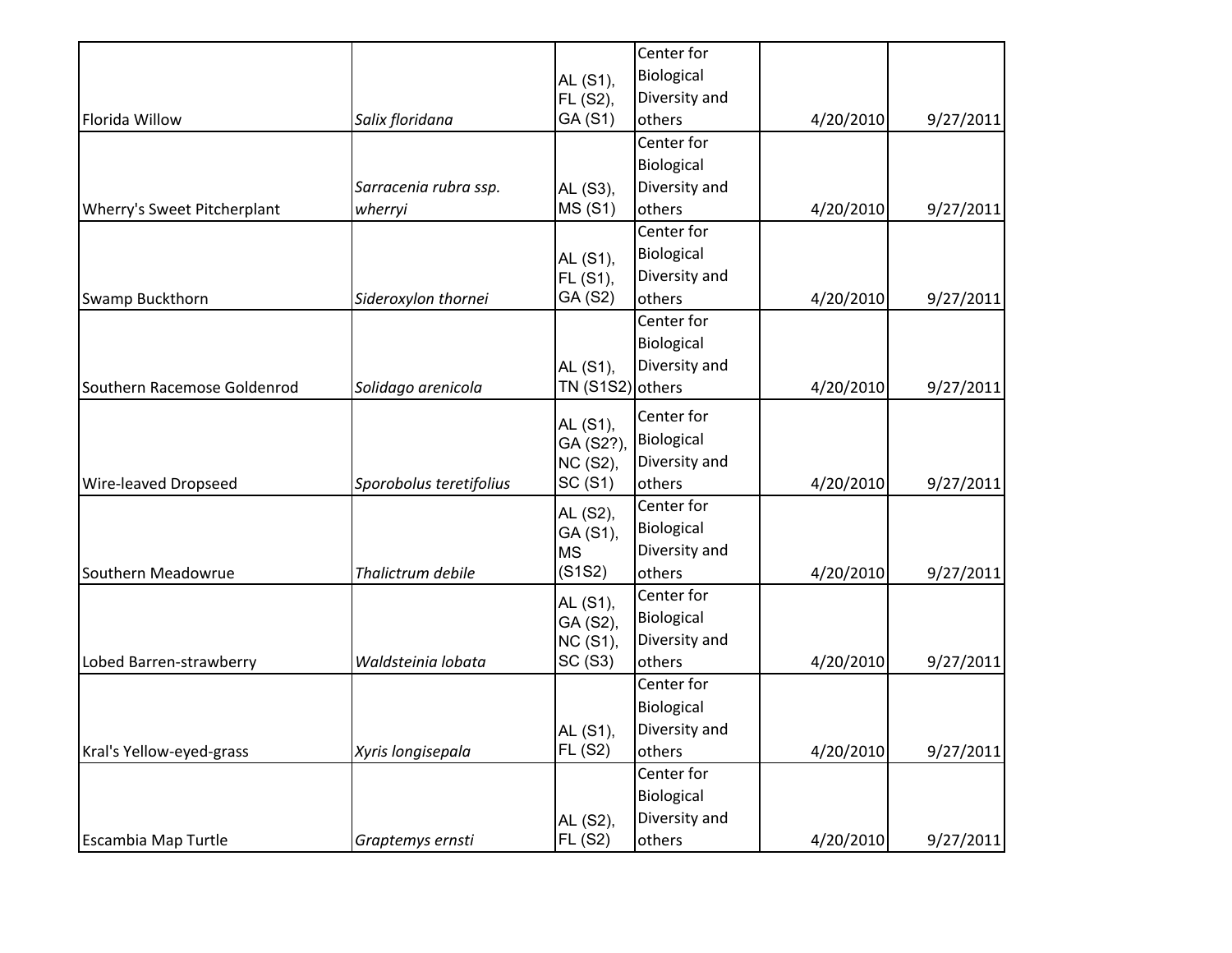|                                    |                           |                       | Center for    |           |           |
|------------------------------------|---------------------------|-----------------------|---------------|-----------|-----------|
|                                    |                           |                       | Biological    |           |           |
|                                    |                           | AL (S3),              | Diversity and |           |           |
| <b>Black-knobbed Map Turtle</b>    | Graptemys nigrinoda       | <b>MS (S2)</b>        | others        | 4/20/2010 | 9/27/2011 |
|                                    |                           |                       | Center for    |           |           |
|                                    |                           | AL (S3),              | Biological    |           |           |
|                                    |                           | GA (S1),              | Diversity and |           |           |
| Alabama Map Turtle                 | Graptemys pulchra         | MS (S2?)              | others        | 4/20/2010 | 9/27/2011 |
|                                    |                           | IN (S3),              |               |           |           |
|                                    |                           | KY (S4),<br>OH        | Center for    |           |           |
|                                    |                           | (SNR), TN             | Biological    |           |           |
|                                    |                           | (S2), WV              | Diversity and |           |           |
| Streamside Salamander              | Ambystoma barbouri        | (S1)                  | others        | 4/20/2010 | 9/27/2011 |
|                                    |                           |                       | Center for    |           |           |
|                                    |                           |                       | Biological    |           |           |
|                                    |                           |                       | Diversity and |           |           |
| <b>Cumberland Dusky Salamander</b> | Desmognathus abditus      | TN (S2S3) others      |               | 4/20/2010 | 9/27/2011 |
|                                    |                           |                       |               |           |           |
|                                    |                           | FL (SNR),<br>GA (S1), | Center for    |           |           |
|                                    |                           | <b>NC</b>             | Biological    |           |           |
|                                    |                           | $(S3S4)$ ,            | Diversity and |           |           |
| Chamberlain's Dwarf Salamander     | Eurycea chamberlaini      | SC (SNR)              | others        | 4/20/2010 | 9/27/2011 |
|                                    |                           |                       | Center for    |           |           |
|                                    |                           |                       | Biological    |           |           |
|                                    |                           | AR (S3),              | Diversity and |           |           |
| Oklahoma Salamander                | Eurycea tynerensis        | OK (S3)               | others        | 4/20/2010 | 9/27/2011 |
|                                    |                           |                       | Center for    |           |           |
|                                    |                           |                       | Biological    |           |           |
|                                    |                           |                       | Diversity and |           |           |
| West Virginia Spring Salamander    | Gyrinophilus subterraneus | <b>WV (S1)</b>        | others        | 4/20/2010 | 9/27/2011 |
|                                    |                           |                       | Center for    |           |           |
|                                    |                           |                       | Biological    |           |           |
|                                    |                           | FL (S2),              | Diversity and |           |           |
| Georgia Blind Salamander           | Haideotriton wallacei     | GA (S1)               | others        | 4/20/2010 | 9/27/2011 |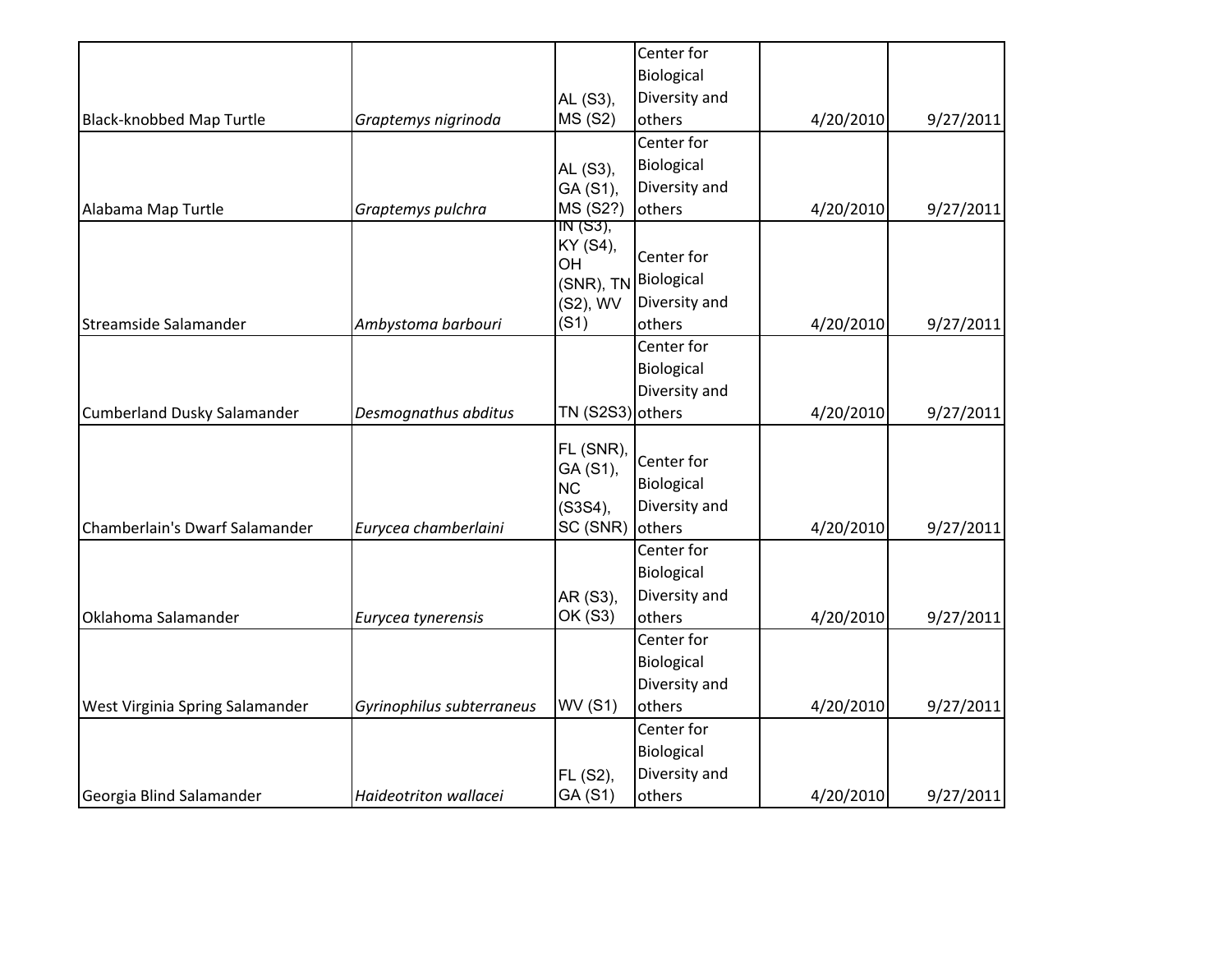|                                 |                           |                 | Center for    |           |           |
|---------------------------------|---------------------------|-----------------|---------------|-----------|-----------|
|                                 |                           |                 | Biological    |           |           |
|                                 |                           |                 | Diversity and |           |           |
| <b>Neuse River Waterdog</b>     | Necturus lewisi           | NC(S3)          | others        | 4/20/2010 | 9/27/2011 |
|                                 |                           |                 | Center for    |           |           |
|                                 |                           |                 | Biological    |           |           |
|                                 | Pseudobranchus striatus   |                 | Diversity and |           |           |
| <b>Gulf Hammock Dwarf Siren</b> | lustricolus               | FL(S1)          | others        | 4/20/2010 | 9/27/2011 |
|                                 |                           |                 | Center for    |           |           |
|                                 |                           |                 | Biological    |           |           |
|                                 |                           |                 | Diversity and |           |           |
| Patch-nosed Salamander          | Urspelerpes brucei        | GA (G1)         | others        | 4/20/2010 | 9/27/2011 |
|                                 |                           |                 | Center for    |           |           |
|                                 |                           | FL.             | Biological    |           |           |
|                                 |                           | (S2S3),         | Diversity and |           |           |
| Florida Sandhill Crane          | Grus canadensis pratensis | GA (S1)         | others        | 4/20/2010 | 9/27/2011 |
|                                 |                           |                 | Center for    |           |           |
|                                 |                           |                 | Biological    |           |           |
|                                 |                           | IN (S1),        | Diversity and |           |           |
| Northern Cavefish               | Amblyopsis spelaea        | <b>KY (S3)</b>  | others        | 4/20/2010 | 9/27/2011 |
|                                 |                           |                 | Center for    |           |           |
|                                 |                           |                 | Biological    |           |           |
|                                 |                           | <b>NC (S1),</b> | Diversity and |           |           |
| Carolina Pygmy Sunfish          | Elassoma boehlkei         | SC (S1)         | others        | 4/20/2010 | 9/27/2011 |
|                                 |                           |                 | Center for    |           |           |
|                                 |                           | AL (S1),        | Biological    |           |           |
|                                 |                           | FL (SNR)        | Diversity and |           |           |
| Southern Elktoe                 | Alasmidonta triangulata   | GA (S1)         | others        | 4/20/2010 | 9/27/2011 |
|                                 |                           |                 | Center for    |           |           |
|                                 |                           | <b>AR</b>       | Biological    |           |           |
|                                 |                           | $(S3S4)$ ,      | Diversity and |           |           |
| Ozark Chub                      | Erimystax harryi          | MO (SNR)        | others        | 4/20/2010 | 9/27/2011 |
|                                 |                           |                 | Center for    |           |           |
|                                 |                           |                 | Biological    |           |           |
|                                 |                           | KY (S1),        | Diversity and |           |           |
| Smallscale Darter               | Etheostoma microlepidum   | <b>TN (S2)</b>  | others        | 4/20/2010 | 9/27/2011 |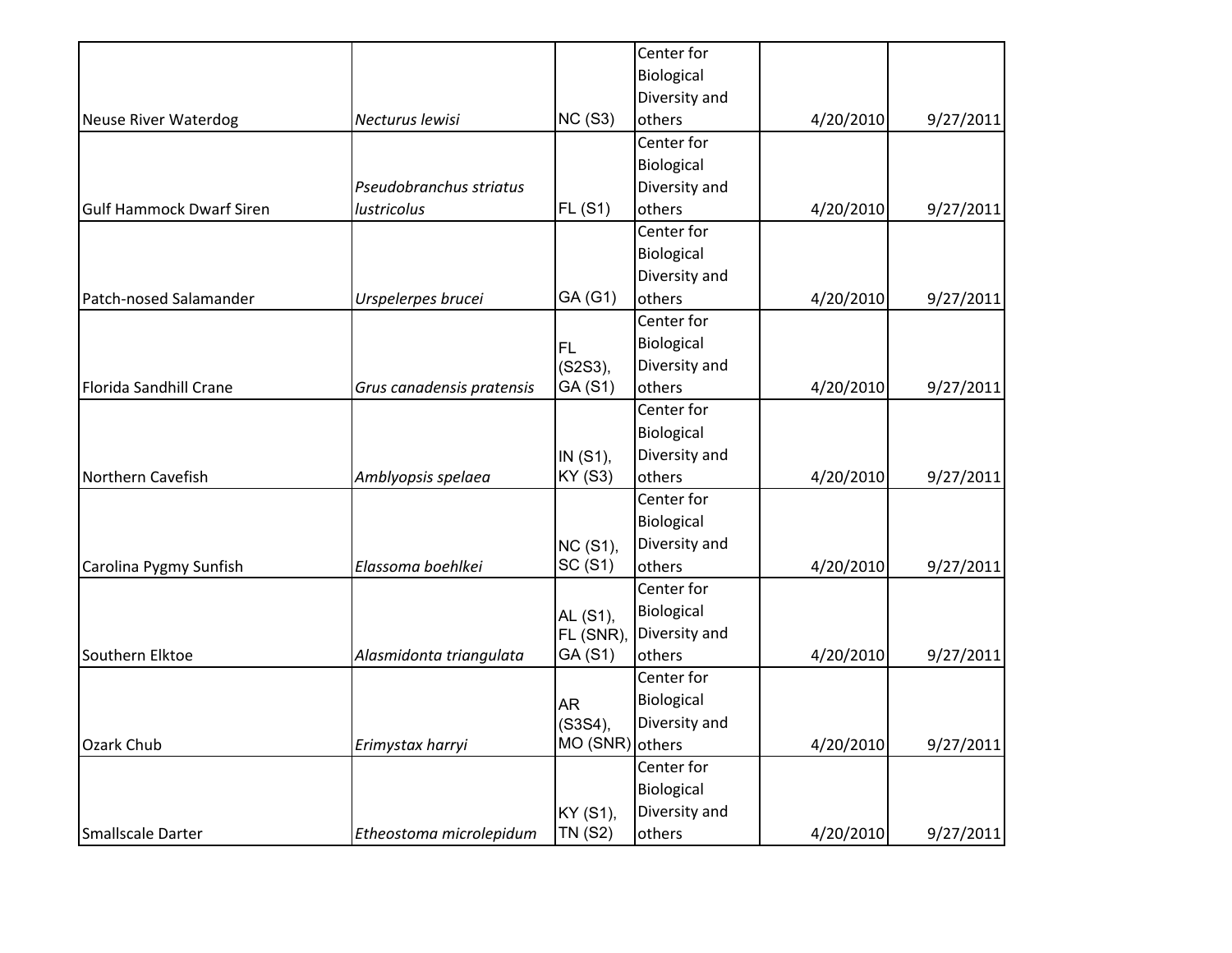|                          |                          |                 | Center for    |           |           |
|--------------------------|--------------------------|-----------------|---------------|-----------|-----------|
|                          |                          |                 | Biological    |           |           |
|                          |                          |                 | Diversity and |           |           |
| Paleback Darter          | Etheostoma pallididorsum | AR (S2)         | others        | 4/20/2010 | 9/27/2011 |
|                          |                          |                 | Center for    |           |           |
|                          |                          |                 | Biological    |           |           |
|                          |                          |                 | Diversity and |           |           |
| <b>Striated Darter</b>   | Etheostoma striatulum    | <b>TN (S1)</b>  | others        | 4/20/2010 | 9/27/2011 |
|                          |                          | IN (S1),<br>KY  |               |           |           |
|                          |                          | $(S4S5)$ ,      |               |           |           |
|                          |                          | OH (S2),        |               |           |           |
|                          |                          | PA (S2),        | Center for    |           |           |
|                          |                          | <b>TN</b>       | Biological    |           |           |
|                          |                          | (S1S2),         | Diversity and |           |           |
| <b>Tippecanoe Darter</b> | Etheostoma tippecanoe    | <b>WV (S2)</b>  | others        | 4/20/2010 | 9/27/2011 |
|                          |                          |                 | Center for    |           |           |
|                          |                          | GA (S1),        | Biological    |           |           |
|                          |                          | <b>NC (S1),</b> | Diversity and |           |           |
| <b>Robust Redhorse</b>   | Moxostoma robustum       | SC (SNR)        | others        | 4/20/2010 | 9/27/2011 |
|                          |                          |                 | Center for    |           |           |
|                          |                          |                 | Biological    |           |           |
|                          |                          | AR (S2),        | Diversity and |           |           |
| <b>Ozark Shiner</b>      | Notropis ozarcanus       | MO (S2)         | others        | 4/20/2010 | 9/27/2011 |
|                          |                          |                 | Center for    |           |           |
|                          |                          | AR (S2),        | Biological    |           |           |
|                          |                          | OK              | Diversity and |           |           |
| Peppered Shiner          | Notropis perpallidus     | (S2S3)          | others        | 4/20/2010 | 9/27/2011 |
|                          |                          |                 | Center for    |           |           |
|                          |                          |                 | Biological    |           |           |
|                          |                          | AR (SNR)        | Diversity and |           |           |
| <b>Rocky Shiner</b>      | Notropis suttkusi        | OK (SNR)        | others        | 4/20/2010 | 9/27/2011 |
|                          |                          |                 | Center for    |           |           |
|                          |                          |                 | Biological    |           |           |
|                          |                          |                 | Diversity and |           |           |
| Carolina Madtom          | Noturus furiosus         | <b>NC (S2)</b>  | others        | 4/20/2010 | 9/27/2011 |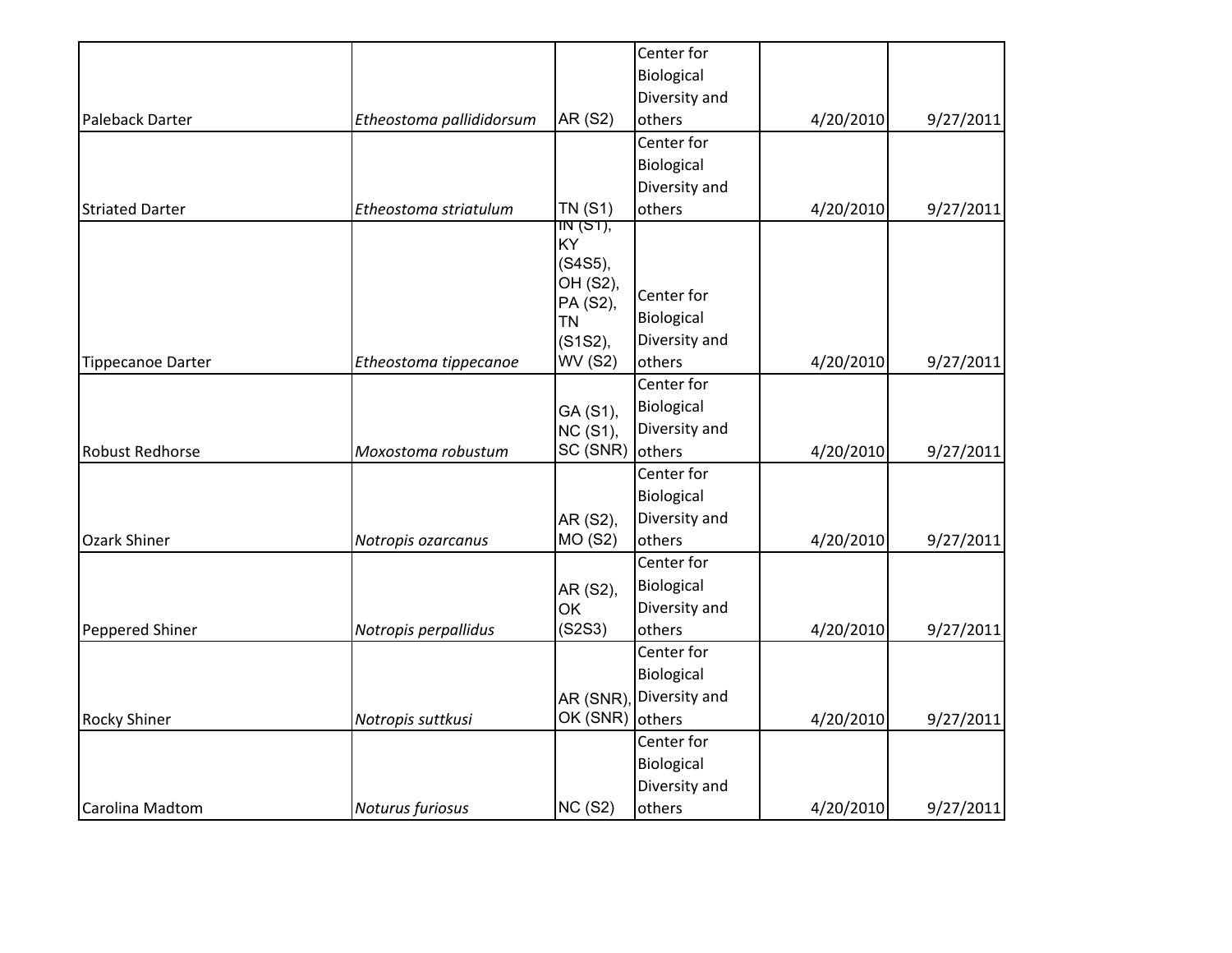|                          |                       |                 | Center for    |           |           |
|--------------------------|-----------------------|-----------------|---------------|-----------|-----------|
|                          |                       |                 | Biological    |           |           |
|                          |                       | <b>NC (S1),</b> | Diversity and |           |           |
| Orangefin Madtom         | Noturus gilberti      | <b>VA (S2)</b>  | others        | 4/20/2010 | 9/27/2011 |
|                          |                       |                 | Center for    |           |           |
|                          |                       |                 | Biological    |           |           |
|                          |                       | MS (S1),        | Diversity and |           |           |
| Piebald Madtom           | Noturus gladiator     | <b>TN (S3)</b>  | others        | 4/20/2010 | 9/27/2011 |
|                          |                       |                 | Center for    |           |           |
|                          |                       |                 | Biological    |           |           |
|                          |                       |                 | Diversity and |           |           |
| <b>Ouachita Madtom</b>   | Noturus lachneri      | <b>AR (S2)</b>  | others        | 4/20/2010 | 9/27/2011 |
|                          |                       |                 | Center for    |           |           |
|                          |                       |                 | Biological    |           |           |
|                          |                       |                 | Diversity and |           |           |
| Caddo Madtom             | Noturus taylori       | AR (S1?)        | others        | 4/20/2010 | 9/27/2011 |
|                          |                       |                 | Center for    |           |           |
|                          |                       |                 | Biological    |           |           |
|                          |                       | PA, VA,         | Diversity and |           |           |
| Chesapeake logperch      | Percina bimaculata    | MD, DC          | others        | 4/20/2010 | 9/27/2011 |
|                          |                       |                 | Center for    |           |           |
|                          |                       |                 | Biological    |           |           |
|                          |                       |                 | Diversity and |           |           |
| <b>Bluestripe Darter</b> | Percina cymatotaenia  | <b>MO (S2)</b>  | others        | 4/20/2010 | 9/27/2011 |
|                          |                       |                 | Center for    |           |           |
|                          |                       | AR (S2),        | Biological    |           |           |
|                          |                       | MO (S1),        | Diversity and |           |           |
| Longnose Darter          | Percina nasuta        | OK (S1)         | others        | 4/20/2010 | 9/27/2011 |
|                          |                       |                 | Center for    |           |           |
|                          |                       |                 | Biological    |           |           |
|                          |                       | KY (S2),        | Diversity and |           |           |
| <b>Blackfin Sucker</b>   | Thoburnia atripinnis  | <b>TN (S1)</b>  | others        | 4/20/2010 | 9/27/2011 |
|                          |                       |                 | Center for    |           |           |
|                          |                       |                 | Biological    |           |           |
|                          |                       | KY (S1),        | Diversity and |           |           |
| Virginia Stone           | Acroneuria kosztarabi | <b>VA (S1)</b>  | others        | 4/20/2010 | 9/27/2011 |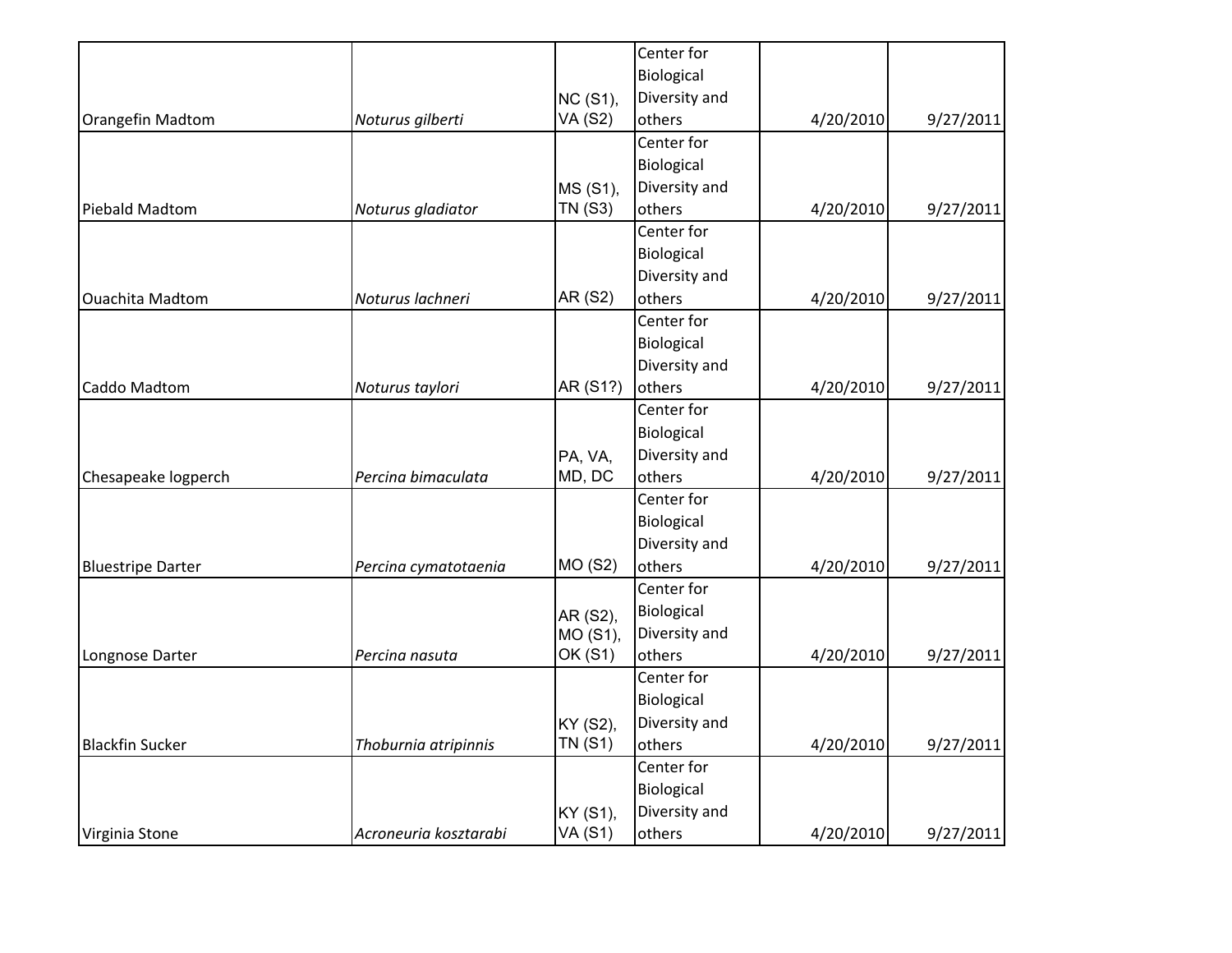|                        |                        |                                                                                                                                                                                                                                                                      | Center for                                          |           |           |
|------------------------|------------------------|----------------------------------------------------------------------------------------------------------------------------------------------------------------------------------------------------------------------------------------------------------------------|-----------------------------------------------------|-----------|-----------|
|                        |                        |                                                                                                                                                                                                                                                                      | Biological                                          |           |           |
|                        |                        |                                                                                                                                                                                                                                                                      | Diversity and                                       |           |           |
| A Caddisfly            | Agarodes logani        | <b>FL (S1)</b>                                                                                                                                                                                                                                                       | others                                              | 4/20/2010 | 9/27/2011 |
|                        |                        | CT (S1),<br><b>DC</b><br>(SNR), DE<br>$(SX)$ , $GA$<br>(S2), MA<br>$(S1)$ , MD<br>(S1), ME<br>(S3), NC<br>$(S1)$ , NH<br>(S1?), NJ<br>(S1), NY<br>$(S1)$ , PA<br>(S2), RI<br>(SH), SC<br>(SNR), VA<br>$(S1)$ , VT<br>(S1), WV<br>$(S1)$ , NB<br>(S1S2),<br><b>NS</b> | Center for<br>Biological<br>Diversity and           |           |           |
| <b>Brook Floater</b>   | Alasmidonta varicosa   | (S1S2)                                                                                                                                                                                                                                                               | others                                              | 4/20/2010 | 9/27/2011 |
|                        |                        |                                                                                                                                                                                                                                                                      | Center for<br>Biological<br>Diversity and           |           |           |
| Sevier Snowfly         | Allocapnia brooksi     | <b>TN (S2)</b>                                                                                                                                                                                                                                                       | others                                              | 4/20/2010 | 9/27/2011 |
| <b>Karst Snowfly</b>   | Allocapnia cunninghami | KY<br>(S1S2),<br><b>TN (S1)</b>                                                                                                                                                                                                                                      | Center for<br>Biological<br>Diversity and<br>others | 4/20/2010 | 9/27/2011 |
| <b>Smokies Snowfly</b> | Allocapnia fumosa      | <b>NC</b><br>(SNR), TN Biological<br>(S3?), VA<br>(S1S2)                                                                                                                                                                                                             | Center for<br>Diversity and<br>others               | 4/20/2010 | 9/27/2011 |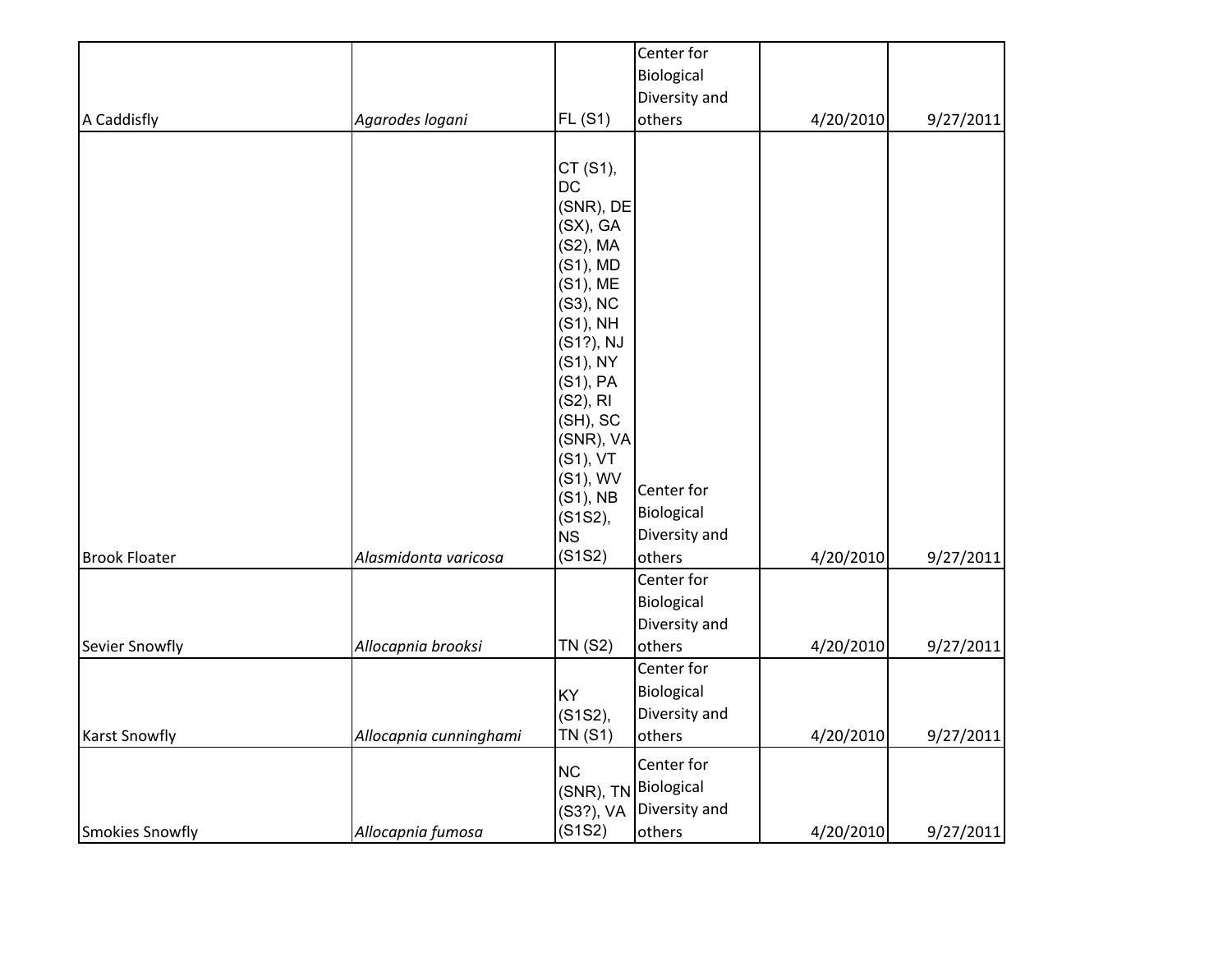|                                     |                           | <b>AR</b><br>(S1S3), IL<br>(SU), KS<br>(S1?), MO<br>(S2?), OK | Center for<br>Biological<br>(SNR), TN Diversity and |           |           |
|-------------------------------------|---------------------------|---------------------------------------------------------------|-----------------------------------------------------|-----------|-----------|
| Linda's Roadside-skipper            | Amblyscirtes linda        | (S2)                                                          | others                                              | 4/20/2010 | 9/27/2011 |
|                                     |                           |                                                               | Center for<br>Biological<br>Diversity and           |           |           |
| <b>Tennessee Forestfly</b>          | Amphinemura mockfordi     | TN (S2?)                                                      | others<br>Center for<br>Biological<br>Diversity and | 4/20/2010 | 9/27/2011 |
| <b>Blue Spring Hydrobe Snail</b>    | Aphaostracon asthenes     | <b>FL (S1)</b>                                                | others                                              | 4/20/2010 | 9/27/2011 |
|                                     |                           |                                                               | Center for<br>Biological<br>Diversity and           |           |           |
| Freemouth Hydrobe Snail             | Aphaostracon chalarogyrus | FL(S1)                                                        | others                                              | 4/20/2010 | 9/27/2011 |
|                                     |                           |                                                               | Center for<br>Biological<br>Diversity and           |           |           |
| Wekiwa Hydrobe Snail                | Aphaostracon monas        | FL(S1)                                                        | others<br>Center for<br>Biological<br>Diversity and | 4/20/2010 | 9/27/2011 |
| Dense Hydrobe Snail                 | Aphaostracon pycnus       | FL(S1)                                                        | others                                              | 4/20/2010 | 9/27/2011 |
|                                     | Aphaostracon              |                                                               | Center for<br>Biological<br>Diversity and           |           |           |
| <b>Clifton Spring Hydrobe Snail</b> | theiocrenetum             | <b>FL (S1)</b>                                                | others                                              | 4/20/2010 | 9/27/2011 |
| Louisiana Eyed Silkmoth             | Automeris louisiana       | LA (SNR),<br>MS (SNR) others                                  | Center for<br>Biological<br>Diversity and           | 4/20/2010 | 9/27/2011 |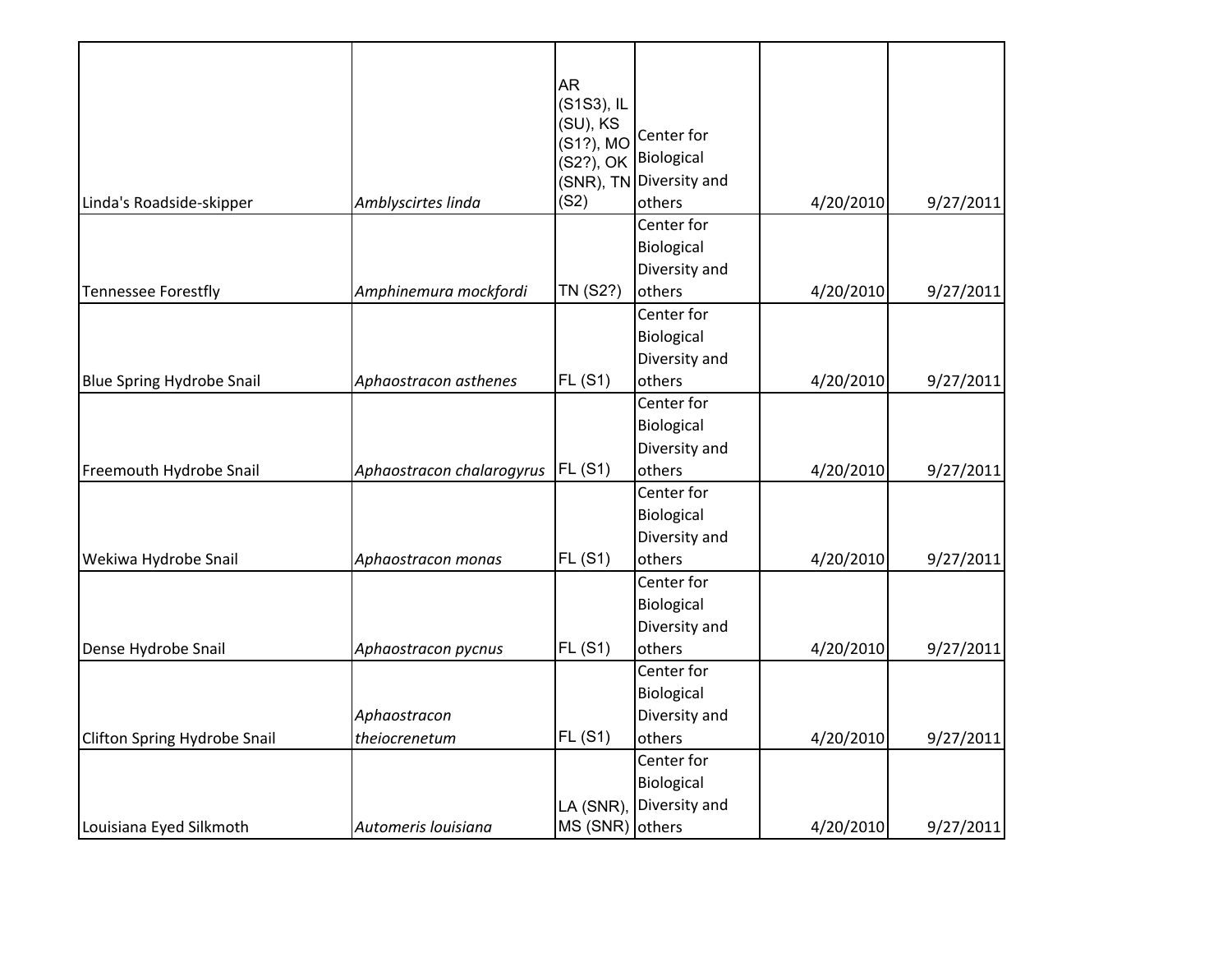|                                      |                       |                 | Center for    |           |           |
|--------------------------------------|-----------------------|-----------------|---------------|-----------|-----------|
|                                      |                       |                 | Biological    |           |           |
|                                      |                       |                 | Diversity and |           |           |
| Bayou Bodcau Crayfish                | Bouchardina robisoni  | AR (S1)         | others        | 4/20/2010 | 9/27/2011 |
|                                      |                       |                 | Center for    |           |           |
|                                      |                       |                 | Biological    |           |           |
|                                      |                       |                 | Diversity and |           |           |
| A Cave Obligate Isopod               | Caecidotea cannula    | <b>WV (S1)</b>  | others        | 4/20/2010 | 9/27/2011 |
|                                      |                       |                 | Center for    |           |           |
|                                      |                       |                 | Biological    |           |           |
|                                      |                       |                 | Diversity and |           |           |
| Cypress Crayfish                     | Cambarellus blacki    | FL(S1)          | others        | 4/20/2010 | 9/27/2011 |
|                                      |                       |                 | Center for    |           |           |
|                                      |                       | KY              | Biological    |           |           |
|                                      |                       | (S1S2),         | Diversity and |           |           |
| <b>Big South Fork Crayfish</b>       | Cambarus bouchardi    | <b>TN (S1)</b>  | others        | 4/20/2010 | 9/27/2011 |
|                                      |                       | GA (S1),        | Center for    |           |           |
|                                      |                       | NC (S2),        | Biological    |           |           |
|                                      |                       | <b>SC</b>       | Diversity and |           |           |
| Chauga Crayfish                      | Cambarus chaugaensis  | (S2S3)          | others        | 4/20/2010 | 9/27/2011 |
|                                      |                       |                 | Center for    |           |           |
|                                      |                       |                 | Biological    |           |           |
|                                      |                       |                 | Diversity and |           |           |
| Coosawattae Crayfish                 | Cambarus coosawattae  | GA (S1)         | others        | 4/20/2010 | 9/27/2011 |
|                                      |                       |                 | Center for    |           |           |
|                                      |                       | FL (S2),        | Biological    |           |           |
|                                      |                       | GA              | Diversity and |           |           |
| Dougherty Plain Cave Crayfish        | Cambarus cryptodytes  | (S1S2)          | others        | 4/20/2010 | 9/27/2011 |
|                                      |                       |                 | Center for    |           |           |
|                                      |                       |                 | Biological    |           |           |
|                                      |                       | GA (S1),        | Diversity and |           |           |
| Conasauga Blue Burrower              | Cambarus cymatilis    | <b>TN (S1)</b>  | others        | 4/20/2010 | 9/27/2011 |
|                                      |                       |                 | Center for    |           |           |
|                                      |                       |                 | Biological    |           |           |
|                                      |                       |                 | Diversity and |           |           |
| <b>Grandfather Mountain Crayfish</b> | Cambarus eeseeohensis | NC (SNR) others |               | 4/20/2010 | 9/27/2011 |
|                                      |                       |                 |               |           |           |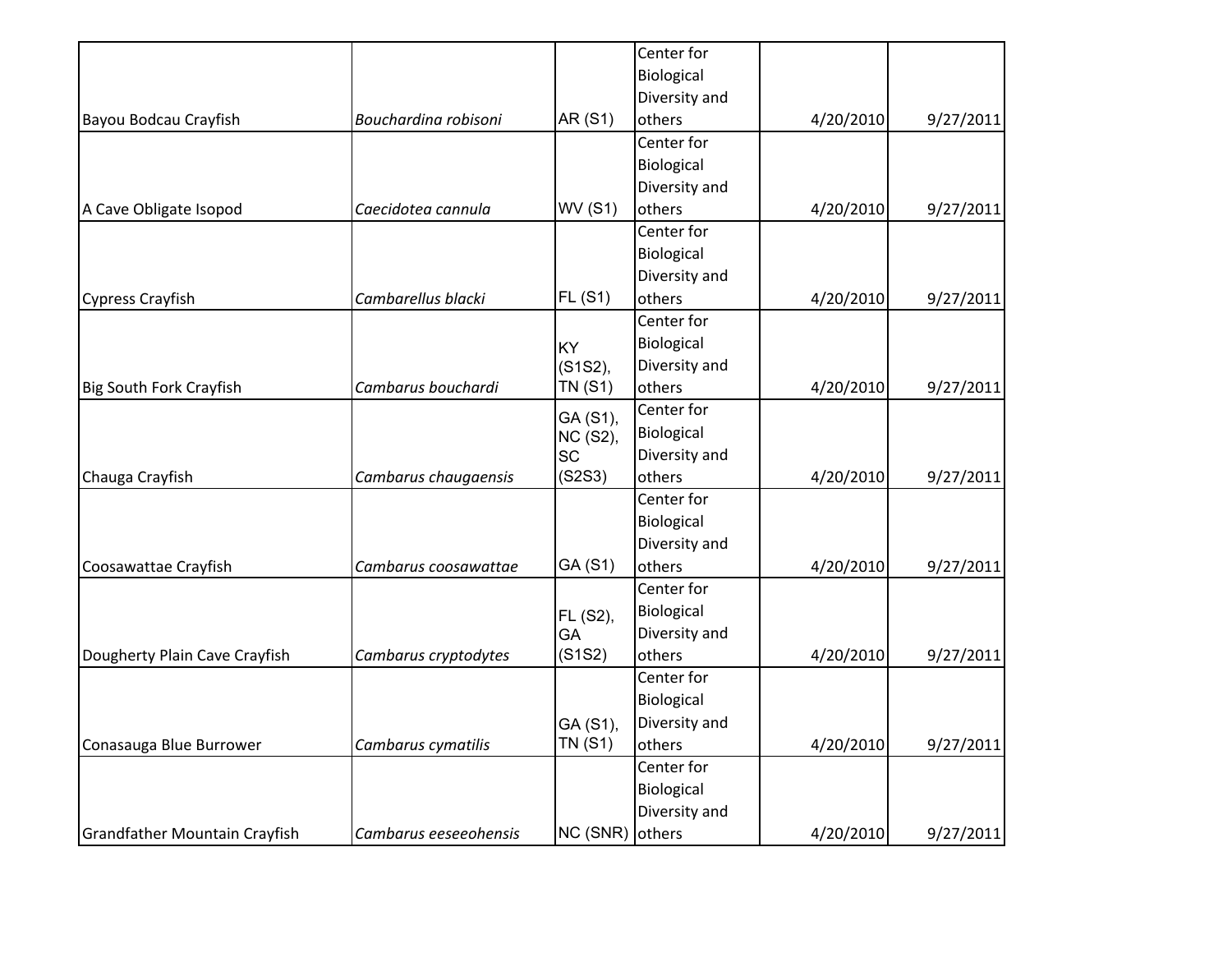|                                 |                     |                  | Center for    |           |           |
|---------------------------------|---------------------|------------------|---------------|-----------|-----------|
|                                 |                     |                  | Biological    |           |           |
|                                 |                     |                  | Diversity and |           |           |
| <b>Elk River Crayfish</b>       | Cambarus elkensis   | <b>WV (S1)</b>   | others        | 4/20/2010 | 9/27/2011 |
|                                 |                     |                  | Center for    |           |           |
|                                 |                     |                  | Biological    |           |           |
|                                 |                     | GA (S2),         | Diversity and |           |           |
| Chickamauga Crayfish            | Cambarus extraneus  | <b>TN (S1S2)</b> | others        | 4/20/2010 | 9/27/2011 |
|                                 |                     |                  | Center for    |           |           |
|                                 |                     |                  | Biological    |           |           |
|                                 |                     |                  | Diversity and |           |           |
| Etowah Crayfish                 | Cambarus fasciatus  | GA (S2)          | others        | 4/20/2010 | 9/27/2011 |
|                                 |                     |                  | Center for    |           |           |
|                                 |                     | GA (S1),         | Biological    |           |           |
|                                 |                     | NC               | Diversity and |           |           |
| Little Tennessee Crayfish       | Cambarus georgiae   | (S2S3)           | others        | 4/20/2010 | 9/27/2011 |
|                                 |                     |                  | Center for    |           |           |
|                                 |                     |                  | Biological    |           |           |
|                                 |                     |                  | Diversity and |           |           |
| Piedmont Blue Burrower          | Cambarus harti      | GA (S1)          | others        | 4/20/2010 | 9/27/2011 |
|                                 |                     |                  | Center for    |           |           |
|                                 |                     |                  | Biological    |           |           |
|                                 |                     | TN (SNR),        | Diversity and |           |           |
| Spiny Scale Crayfish            | Cambarus jezerinaci | VA (S1S2) others |               | 4/20/2010 | 9/27/2011 |
|                                 |                     |                  | Center for    |           |           |
|                                 |                     |                  | Biological    |           |           |
|                                 |                     |                  | Diversity and |           |           |
| <b>Greenbrier Cave Crayfish</b> | Cambarus nerterius  | <b>WV (S1)</b>   | others        | 4/20/2010 | 9/27/2011 |
|                                 |                     |                  | Center for    |           |           |
|                                 |                     |                  | Biological    |           |           |
|                                 |                     |                  | Diversity and |           |           |
| Obey Crayfish                   | Cambarus obeyensis  | <b>TN (S2)</b>   | others        | 4/20/2010 | 9/27/2011 |
|                                 |                     |                  | Center for    |           |           |
|                                 |                     | GA (S1),         | Biological    |           |           |
|                                 |                     | <b>NC</b>        | Diversity and |           |           |
| Hiwassee Headwater Crayfish     | Cambarus parrishi   | (S2S3)           | others        | 4/20/2010 | 9/27/2011 |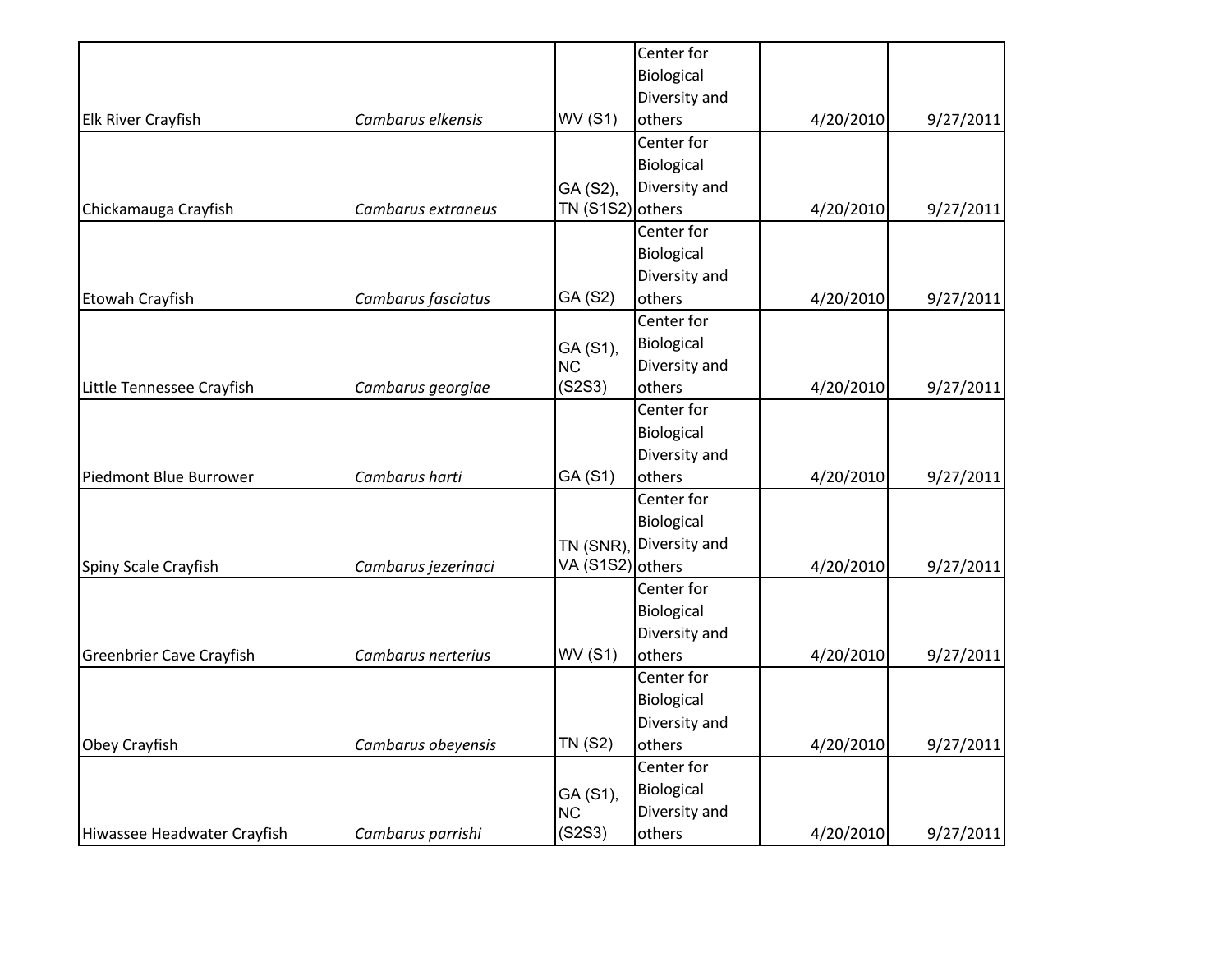|                                    |                        |                      | Center for    |           |           |
|------------------------------------|------------------------|----------------------|---------------|-----------|-----------|
|                                    |                        |                      | Biological    |           |           |
|                                    |                        |                      | Diversity and |           |           |
| Pristine Crayfish                  | Cambarus pristinus     | <b>TN (S1)</b>       | others        | 4/20/2010 | 9/27/2011 |
|                                    |                        |                      | Center for    |           |           |
|                                    |                        |                      | Biological    |           |           |
|                                    |                        |                      | Diversity and |           |           |
| <b>Beautiful Crayfish</b>          | Cambarus speciosus     | GA (S2)              | others        | 4/20/2010 | 9/27/2011 |
|                                    |                        |                      | Center for    |           |           |
|                                    |                        |                      | Biological    |           |           |
|                                    |                        | NC (S2),             | Diversity and |           |           |
| <b>Broad River Spiney Crayfish</b> | Cambarus spicatus      | SC (S3)              | others        | 4/20/2010 | 9/27/2011 |
|                                    |                        |                      | Center for    |           |           |
|                                    |                        |                      | Biological    |           |           |
|                                    |                        |                      | Diversity and |           |           |
| Lean Crayfish                      | Cambarus strigosus     | GA (S2)              | others        | 4/20/2010 | 9/27/2011 |
|                                    |                        |                      | Center for    |           |           |
|                                    |                        |                      | Biological    |           |           |
|                                    |                        |                      | Diversity and |           |           |
| <b>Brawleys Fork Crayfish</b>      | Cambarus williami      | <b>TN (S2)</b>       | others        | 4/20/2010 | 9/27/2011 |
|                                    |                        |                      | Center for    |           |           |
|                                    |                        |                      | Biological    |           |           |
|                                    |                        |                      | Diversity and |           |           |
| Florida Cave Amphipod              | Crangonyx grandimanus  | <b>FL (S2S3)</b>     | others        | 4/20/2010 | 9/27/2011 |
|                                    |                        |                      | Center for    |           |           |
|                                    |                        |                      | Biological    |           |           |
|                                    |                        |                      | Diversity and |           |           |
| Hobb's Cave Amphipod               | Crangonyx hobbsi       | <b>FL (S2S3)</b>     | others        | 4/20/2010 | 9/27/2011 |
|                                    |                        | AR (S2),             |               |           |           |
|                                    |                        | KS (S1),             | Center for    |           |           |
|                                    |                        | LA (SH),<br>MO (S2), | Biological    |           |           |
|                                    |                        | MS (SH),             | Diversity and |           |           |
| <b>Western Fanshell</b>            | Cyprogenia aberti      | OK (SH)              | others        | 4/20/2010 | 9/27/2011 |
|                                    |                        |                      | Center for    |           |           |
|                                    |                        |                      | Biological    |           |           |
|                                    |                        |                      | Diversity and |           |           |
| Mimic Crayfish                     | Distocambarus carlsoni | SC (SNR)             | others        | 4/20/2010 | 9/27/2011 |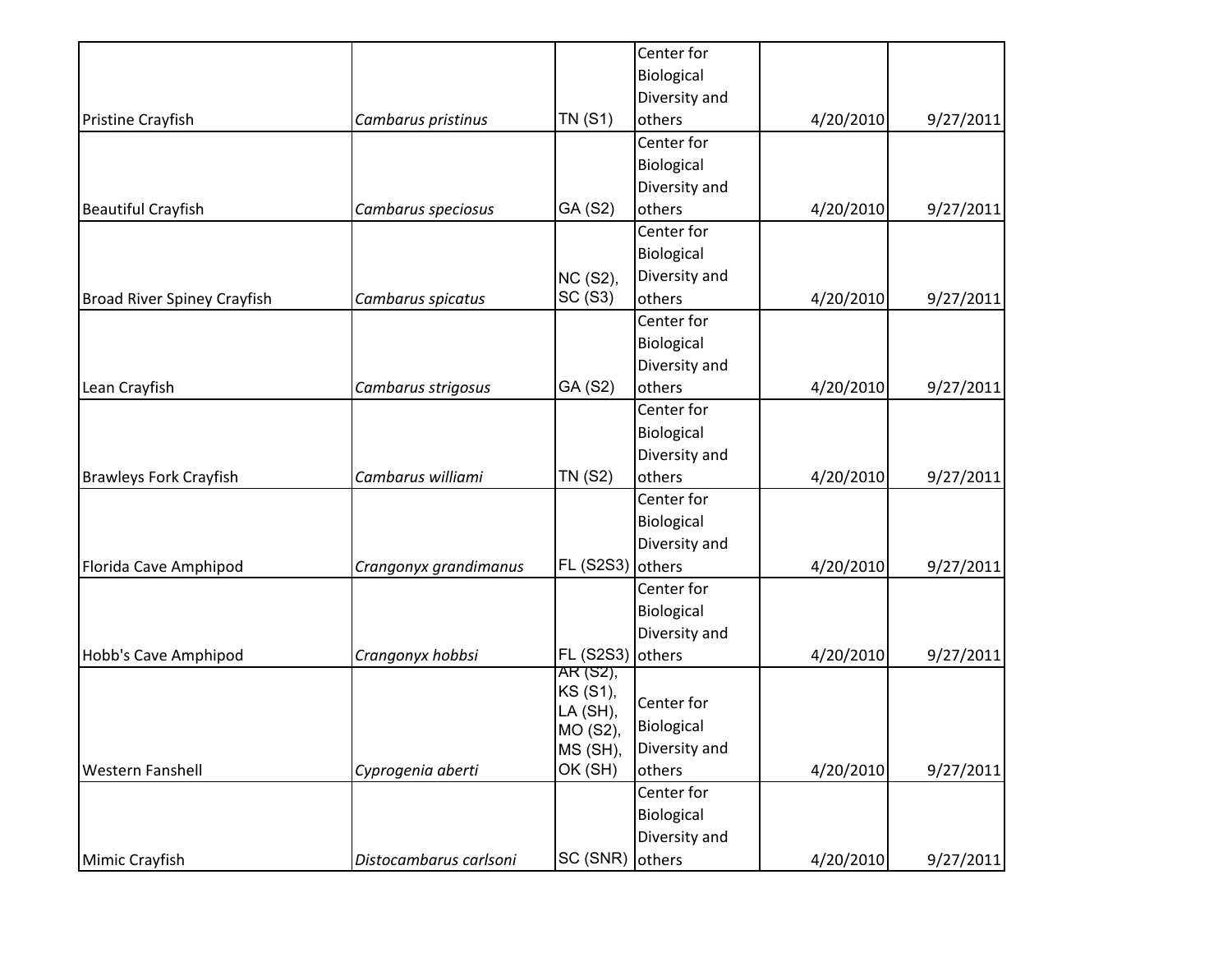|                                       |                          |                  | Center for    |           |           |
|---------------------------------------|--------------------------|------------------|---------------|-----------|-----------|
|                                       |                          |                  | Biological    |           |           |
|                                       |                          |                  | Diversity and |           |           |
| <b>Broad River Burrowing Crayfish</b> | Distocambarus devexus    | GA (S1)          | others        | 4/20/2010 | 9/27/2011 |
|                                       |                          |                  | Center for    |           |           |
|                                       |                          |                  | Biological    |           |           |
|                                       |                          |                  | Diversity and |           |           |
| Newberry Burrowing Crayfish           | Distocambarus youngineri | SC (S1)          | others        | 4/20/2010 | 9/27/2011 |
|                                       |                          |                  | Center for    |           |           |
|                                       |                          |                  | Biological    |           |           |
|                                       |                          | TN (S2),         | Diversity and |           |           |
| Spider Elimia                         | Elimia arachnoidea       | VA (S1S2) others |               | 4/20/2010 | 9/27/2011 |
|                                       |                          |                  | Center for    |           |           |
|                                       |                          |                  | Biological    |           |           |
|                                       |                          |                  | Diversity and |           |           |
| Elegant Elimia                        | Elimia teres             | <b>TN (S1)</b>   | others        | 4/20/2010 | 9/27/2011 |
|                                       |                          |                  | Center for    |           |           |
|                                       |                          |                  | Biological    |           |           |
|                                       |                          |                  | Diversity and |           |           |
| Southern Lance                        | Elliptio ahenea          | FL (SNR)         | others        | 4/20/2010 | 9/27/2011 |
|                                       |                          |                  | Center for    |           |           |
|                                       |                          |                  | Biological    |           |           |
|                                       |                          |                  | Diversity and |           |           |
| St. John's Elephantear                | Elliptio monroensis      | FL (SNR)         | others        | 4/20/2010 | 9/27/2011 |
|                                       |                          |                  | Center for    |           |           |
|                                       |                          |                  | Biological    |           |           |
|                                       |                          |                  | Diversity and |           |           |
| Dukes' Skipper                        | Euphyes dukesi calhouni  | <b>FL (S1)</b>   | others        | 4/20/2010 | 9/27/2011 |
|                                       |                          |                  | Center for    |           |           |
|                                       |                          |                  | Biological    |           |           |
|                                       |                          |                  | Diversity and |           |           |
| Palatka Skipper                       | Euphyes pilatka klotsi   | FL(S1)           | others        | 4/20/2010 | 9/27/2011 |
|                                       |                          |                  | Center for    |           |           |
|                                       |                          |                  | Biological    |           |           |
|                                       |                          |                  | Diversity and |           |           |
| Jefferson County Crayfish             | Fallicambarus gilpini    | AR (S1)          | others        | 4/20/2010 | 9/27/2011 |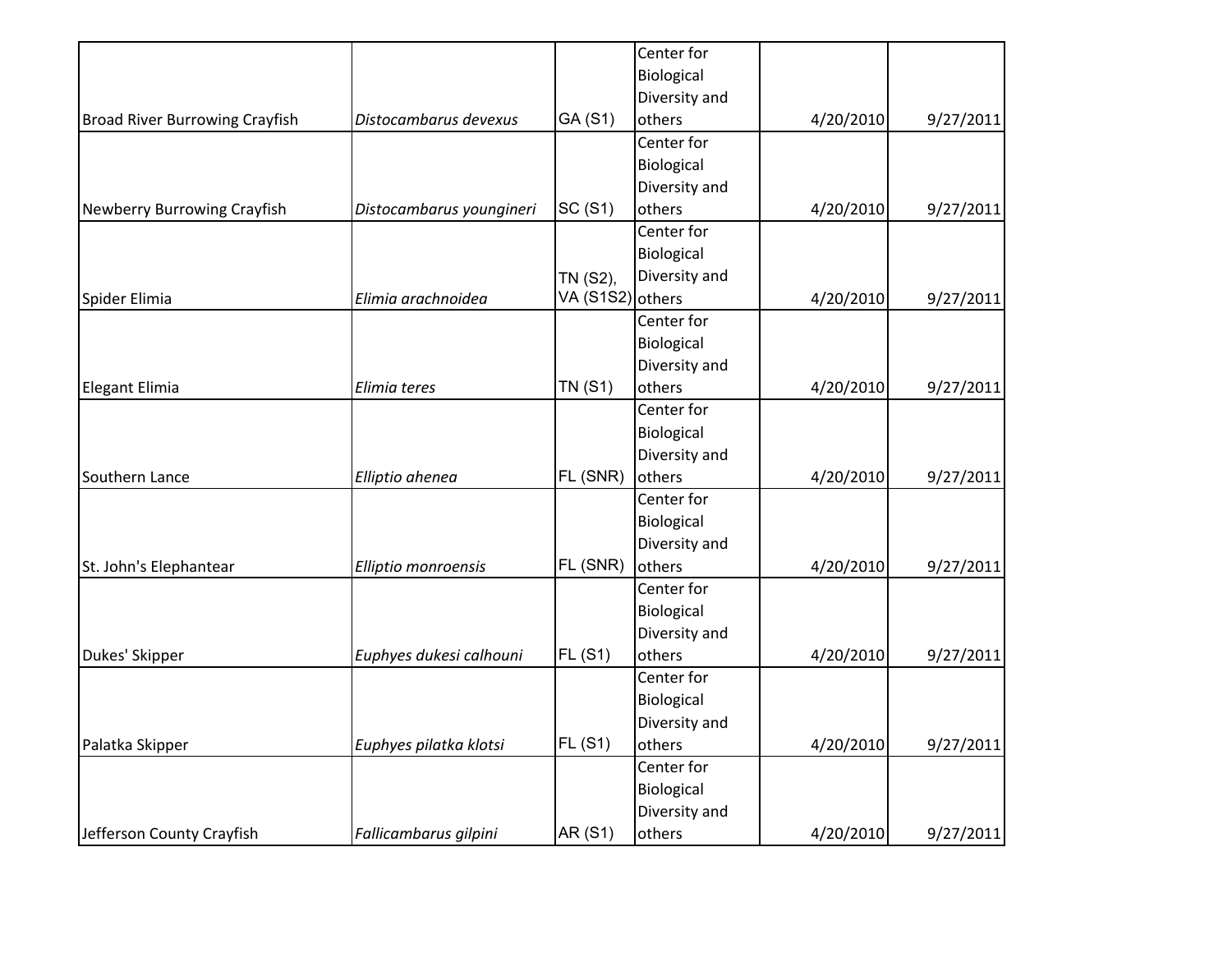|                                    |                            |                  | Center for    |           |           |
|------------------------------------|----------------------------|------------------|---------------|-----------|-----------|
|                                    |                            |                  | Biological    |           |           |
|                                    |                            |                  | Diversity and |           |           |
| <b>Ouachita Burrowing Crayfish</b> | Fallicambarus harpi        | AR (S1)          | others        | 4/20/2010 | 9/27/2011 |
|                                    |                            |                  | Center for    |           |           |
|                                    |                            |                  | Biological    |           |           |
|                                    |                            |                  | Diversity and |           |           |
| Slenderwrist Burrowing Crayfish    | Fallicambarus petilicarpus | AR (S1)          | others        | 4/20/2010 | 9/27/2011 |
|                                    |                            |                  | Center for    |           |           |
|                                    |                            |                  | Biological    |           |           |
|                                    |                            |                  | Diversity and |           |           |
| Saline Burrowing Crayfish          | Fallicambarus strawni      | AR (S1)          | others        | 4/20/2010 | 9/27/2011 |
|                                    |                            |                  | Center for    |           |           |
|                                    |                            |                  | Biological    |           |           |
|                                    |                            |                  | Diversity and |           |           |
| <b>Enterprise Siltsnail</b>        | Floridobia monroensis      | FL(S1)           | others        | 4/20/2010 | 9/27/2011 |
|                                    |                            |                  | Center for    |           |           |
|                                    |                            |                  | Biological    |           |           |
|                                    |                            |                  | Diversity and |           |           |
| Pygmy Siltsnail                    | Floridobia parva           | FL(S1)           | others        | 4/20/2010 | 9/27/2011 |
|                                    |                            |                  | Center for    |           |           |
|                                    |                            |                  | Biological    |           |           |
|                                    |                            |                  | Diversity and |           |           |
| Ponderous Siltsnail                | Floridobia ponderosa       | <b>FL (S1)</b>   | others        | 4/20/2010 | 9/27/2011 |
|                                    |                            |                  | Center for    |           |           |
|                                    |                            |                  | Biological    |           |           |
|                                    |                            |                  | Diversity and |           |           |
| <b>Wekiwa Siltsnail</b>            | Floridobia wekiwae         | <b>FL (S1)</b>   | others        | 4/20/2010 | 9/27/2011 |
|                                    |                            |                  | Center for    |           |           |
|                                    |                            |                  | Biological    |           |           |
|                                    |                            |                  | Diversity and |           |           |
| Tennessee Clubtail                 | Gomphus sandrius           | <b>TN (S1)</b>   | others        | 4/20/2010 | 9/27/2011 |
|                                    |                            |                  | Center for    |           |           |
|                                    |                            |                  | Biological    |           |           |
|                                    |                            |                  | Diversity and |           |           |
| <b>Westfall's Clubtail</b>         | Gomphus westfalli          | FL (S1S2) others |               | 4/20/2010 | 9/27/2011 |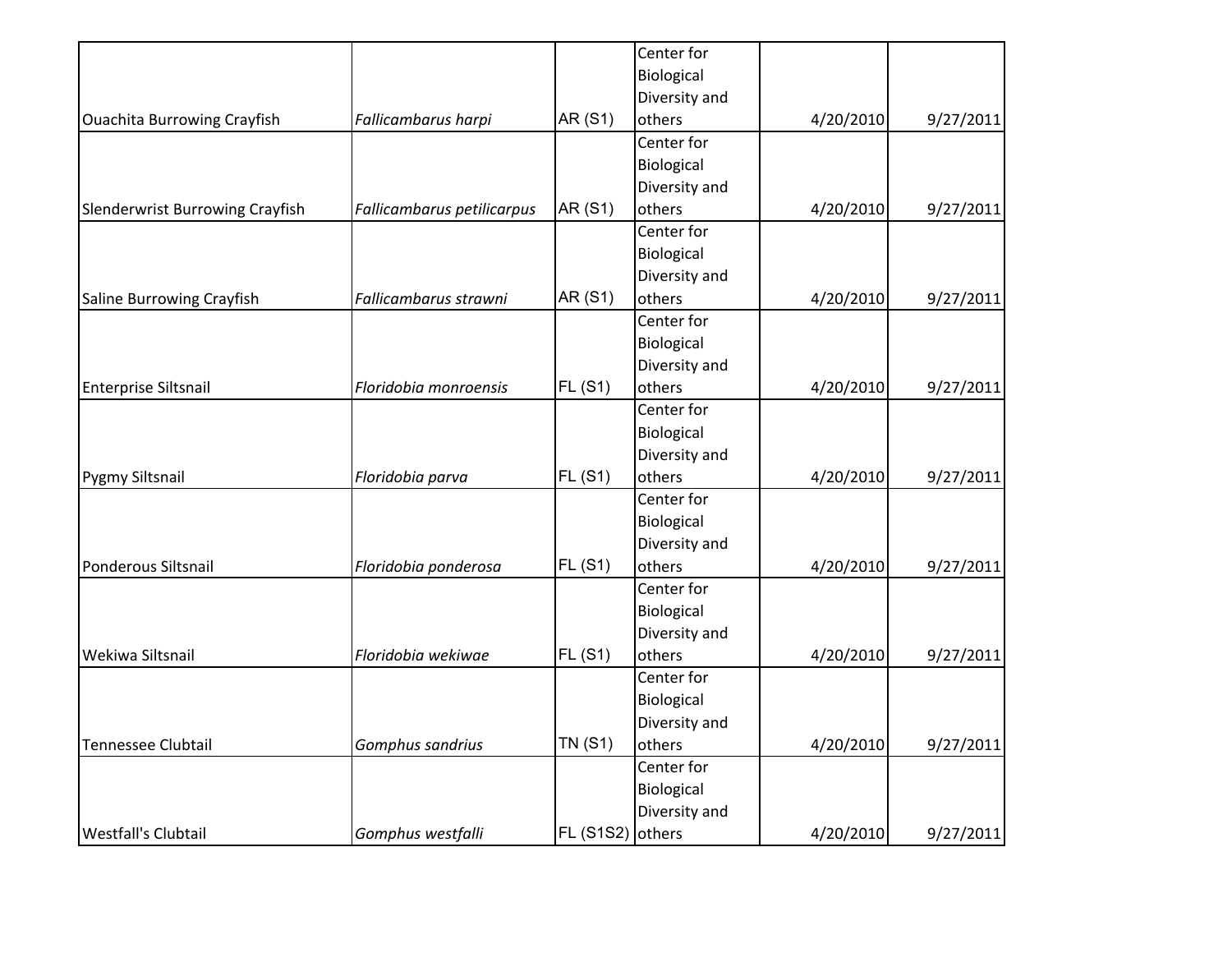|                                  |                        |                       | Center for    |           |           |
|----------------------------------|------------------------|-----------------------|---------------|-----------|-----------|
|                                  |                        |                       | Biological    |           |           |
|                                  |                        |                       | Diversity and |           |           |
| <b>Crested Riverlet Crayfish</b> | Hobbseus cristatus     | MS (S2?)              | others        | 4/20/2010 | 9/27/2011 |
|                                  |                        |                       | Center for    |           |           |
|                                  |                        |                       | Biological    |           |           |
|                                  |                        |                       | Diversity and |           |           |
| Oktibbeha Riverlet Crayfish      | Hobbseus orconectoides | <b>MS (S1)</b>        | others        | 4/20/2010 | 9/27/2011 |
|                                  |                        |                       | Center for    |           |           |
|                                  |                        |                       | Biological    |           |           |
|                                  |                        |                       | Diversity and |           |           |
| Tombigbee Riverlet Crayfish      | Hobbseus petilus       | <b>MS (S2)</b>        | others        | 4/20/2010 | 9/27/2011 |
|                                  |                        |                       | Center for    |           |           |
|                                  |                        |                       | Biological    |           |           |
|                                  |                        |                       | Diversity and |           |           |
| Yalobusha Riverlet Crayfish      | Hobbseus yalobushensis | <b>MS (S2)</b>        | others        | 4/20/2010 | 9/27/2011 |
|                                  |                        |                       | Center for    |           |           |
|                                  |                        |                       | Biological    |           |           |
|                                  |                        |                       | Diversity and |           |           |
| Sykora's Hydroptila Caddisfly    | Hydroptila sykorai     | <b>FL (S1)</b>        | others        | 4/20/2010 | 9/27/2011 |
|                                  |                        |                       | Center for    |           |           |
|                                  |                        |                       | Biological    |           |           |
|                                  |                        | <b>NC (S1),</b>       | Diversity and |           |           |
| <b>Waccamaw Fatmucket</b>        | Lampsilis fullerkati   | SC (SNR)              | others        | 4/20/2010 | 9/27/2011 |
|                                  |                        |                       |               |           |           |
|                                  |                        | FL (S1),<br><b>MS</b> | Center for    |           |           |
|                                  |                        | (SNR), NJ             | Biological    |           |           |
|                                  |                        | (SNR), TX             | Diversity and |           |           |
| Morse's Little Plain Brown Sedge | Lepidostoma morsei     | (SNR)                 | others        | 4/20/2010 | 9/27/2011 |
|                                  |                        |                       | Center for    |           |           |
|                                  |                        |                       | Biological    |           |           |
|                                  |                        | AR (S1),              | Diversity and |           |           |
| Arkansas Mudalia                 | Leptoxis arkansensis   | MO (S3)               | others        | 4/20/2010 | 9/27/2011 |
|                                  |                        |                       | Center for    |           |           |
|                                  |                        |                       | Biological    |           |           |
|                                  |                        |                       | Diversity and |           |           |
| Louisiana Needlefly              | Leuctra szczytkoi      | LA (S2)               | others        | 4/20/2010 | 9/27/2011 |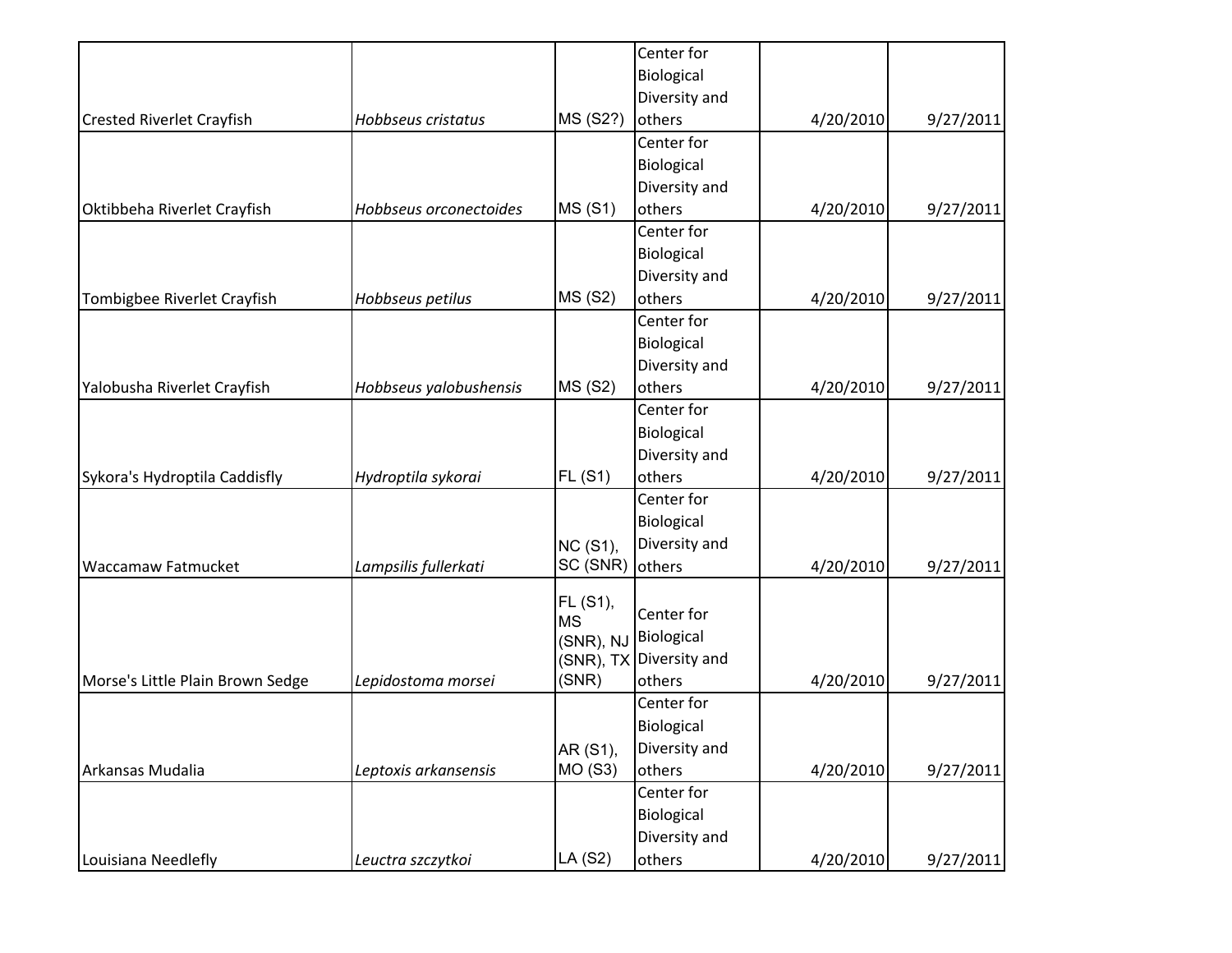|                           |                        |                       | Center for    |           |           |
|---------------------------|------------------------|-----------------------|---------------|-----------|-----------|
|                           |                        |                       | Biological    |           |           |
|                           |                        |                       | Diversity and |           |           |
| Purple Skimmer            | Libellula jesseana     | FL(S1)                | others        | 4/20/2010 | 9/27/2011 |
|                           |                        |                       | Center for    |           |           |
|                           |                        |                       | Biological    |           |           |
|                           |                        |                       | Diversity and |           |           |
| Rye Cove Isopod           | Lirceus culveri        | <b>VA (S1)</b>        | others        | 4/20/2010 | 9/27/2011 |
|                           |                        |                       | Center for    |           |           |
|                           |                        |                       | Biological    |           |           |
|                           |                        |                       | Diversity and |           |           |
| Ocmulgee Marstonia        | Marstonia agarhecta    | GA (S1)               | others        | 4/20/2010 | 9/27/2011 |
|                           |                        |                       | Center for    |           |           |
|                           |                        |                       | Biological    |           |           |
|                           |                        | AR (S1?),             | Diversity and |           |           |
| Ozark Pyrg                | Marstonia ozarkensis   | MO (SNA) others       |               | 4/20/2010 | 9/27/2011 |
|                           |                        |                       |               |           |           |
|                           |                        | <b>NC (S1),</b>       | Center for    |           |           |
|                           |                        | SC (SNR)<br><b>TN</b> | Biological    |           |           |
|                           |                        | (S1S2),               | Diversity and |           |           |
| <b>Smokies Needlefly</b>  | Megaleuctra williamsae | VA (S1S2) others      |               | 4/20/2010 | 9/27/2011 |
|                           |                        |                       |               |           |           |
|                           |                        |                       | Center for    |           |           |
|                           |                        | FL (SNR),             | Biological    |           |           |
|                           |                        | LA (SNR),             | Diversity and |           |           |
| Southern Snaketail        | Ophiogomphus australis | MS (SNR)              | others        | 4/20/2010 | 9/27/2011 |
|                           |                        |                       | Center for    |           |           |
|                           |                        | GA (S1),              | Biological    |           |           |
|                           |                        | NC (S1?),             | Diversity and |           |           |
| <b>Edmund's Snaketail</b> | Ophiogomphus edmundo   | <b>TN (S1)</b>        | others        | 4/20/2010 | 9/27/2011 |
|                           |                        |                       | Center for    |           |           |
|                           |                        |                       | Biological    |           |           |
|                           |                        |                       | Diversity and |           |           |
| Calcasieu Crayfish        | Orconectes blacki      | LA (S2)               | others        | 4/20/2010 | 9/27/2011 |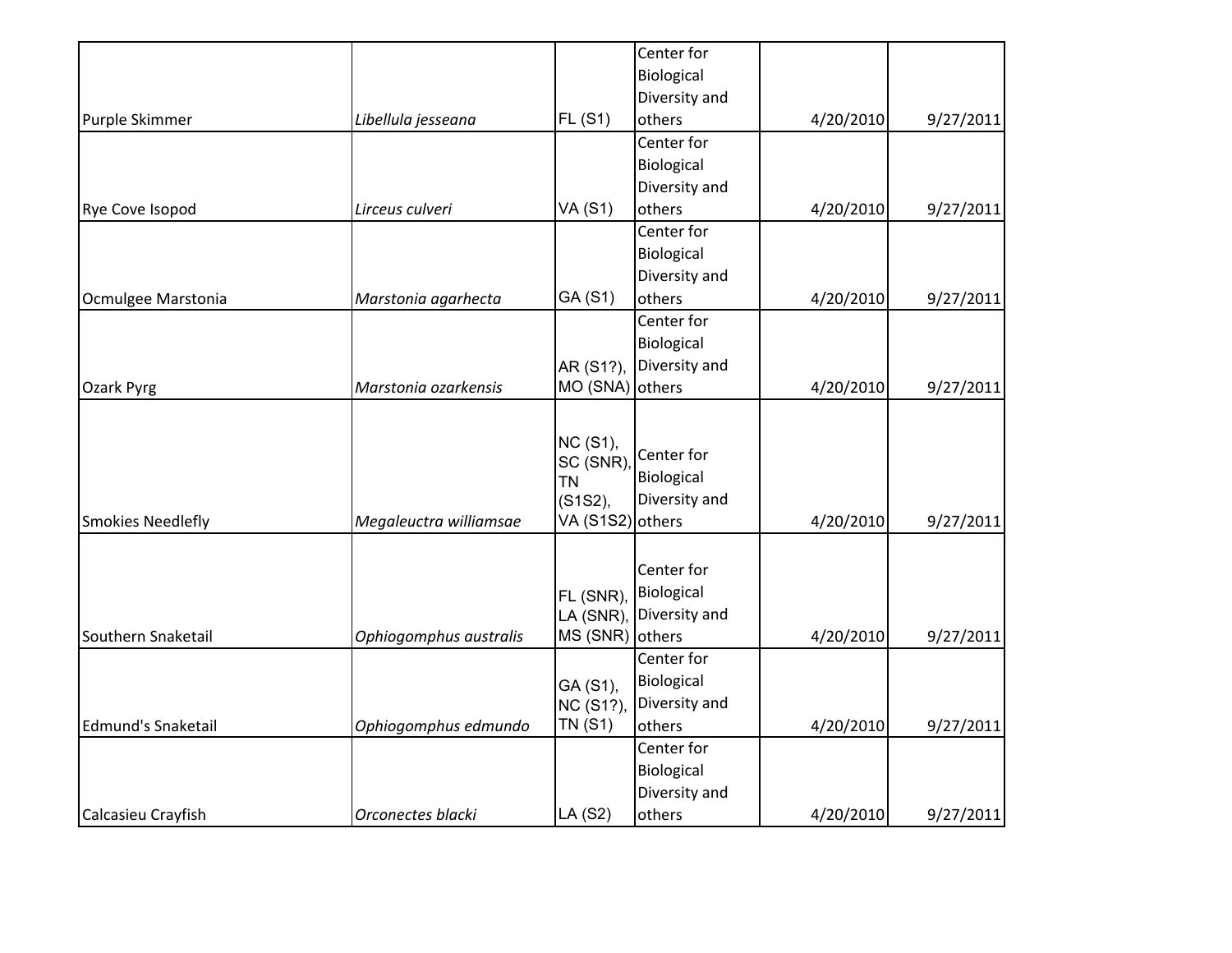|                         |                | Center for                                     |                                                                                                       |           |
|-------------------------|----------------|------------------------------------------------|-------------------------------------------------------------------------------------------------------|-----------|
|                         |                | Biological                                     |                                                                                                       |           |
|                         | AR (S1),       | Diversity and                                  |                                                                                                       |           |
| Orconectes eupunctus    | <b>MO (S2)</b> | others                                         | 4/20/2010                                                                                             | 9/27/2011 |
|                         |                | Center for                                     |                                                                                                       |           |
|                         |                | Biological                                     |                                                                                                       |           |
|                         |                | Diversity and                                  |                                                                                                       |           |
| Orconectes hartfieldi   | <b>MS (S2)</b> | others                                         | 4/20/2010                                                                                             | 9/27/2011 |
|                         |                | Center for                                     |                                                                                                       |           |
|                         |                | Biological                                     |                                                                                                       |           |
|                         |                | Diversity and                                  |                                                                                                       |           |
| Orconectes incomptus    | <b>TN (S1)</b> | others                                         | 4/20/2010                                                                                             | 9/27/2011 |
|                         |                | Center for                                     |                                                                                                       |           |
|                         |                | Biological                                     |                                                                                                       |           |
|                         | LA (S2),       | Diversity and                                  |                                                                                                       |           |
| Orconectes maletae      | TX (S1?)       | others                                         | 4/20/2010                                                                                             | 9/27/2011 |
|                         |                | Center for                                     |                                                                                                       |           |
|                         |                | Biological                                     |                                                                                                       |           |
|                         | <b>MO</b>      |                                                |                                                                                                       |           |
| Orconectes marchandi    | (S1S2)         | others                                         | 4/20/2010                                                                                             | 9/27/2011 |
|                         |                | Center for                                     |                                                                                                       |           |
|                         |                | Biological                                     |                                                                                                       |           |
|                         |                | Diversity and                                  |                                                                                                       |           |
| Orconectes packardi     |                |                                                | 4/20/2010                                                                                             | 9/27/2011 |
|                         |                | Center for                                     |                                                                                                       |           |
|                         |                | Biological                                     |                                                                                                       |           |
|                         |                | Diversity and                                  |                                                                                                       |           |
| Orconectes virginiensis |                |                                                | 4/20/2010                                                                                             | 9/27/2011 |
|                         |                | Center for                                     |                                                                                                       |           |
|                         |                | Biological                                     |                                                                                                       |           |
|                         |                |                                                |                                                                                                       |           |
| Orconectes wrighti      | (S1)           | others                                         |                                                                                                       | 9/27/2011 |
|                         |                | Center for                                     |                                                                                                       |           |
|                         |                |                                                |                                                                                                       |           |
|                         |                |                                                |                                                                                                       |           |
| Planorbella magnifica   | NC(S1)         | others                                         | 4/20/2010                                                                                             | 9/27/2011 |
|                         |                | AR (S2),<br>NC (S3),<br><b>MS</b><br>(SNR), TN | Diversity and<br>KY (S2S3) others<br>VA (S2S3) others<br>Diversity and<br>Biological<br>Diversity and | 4/20/2010 |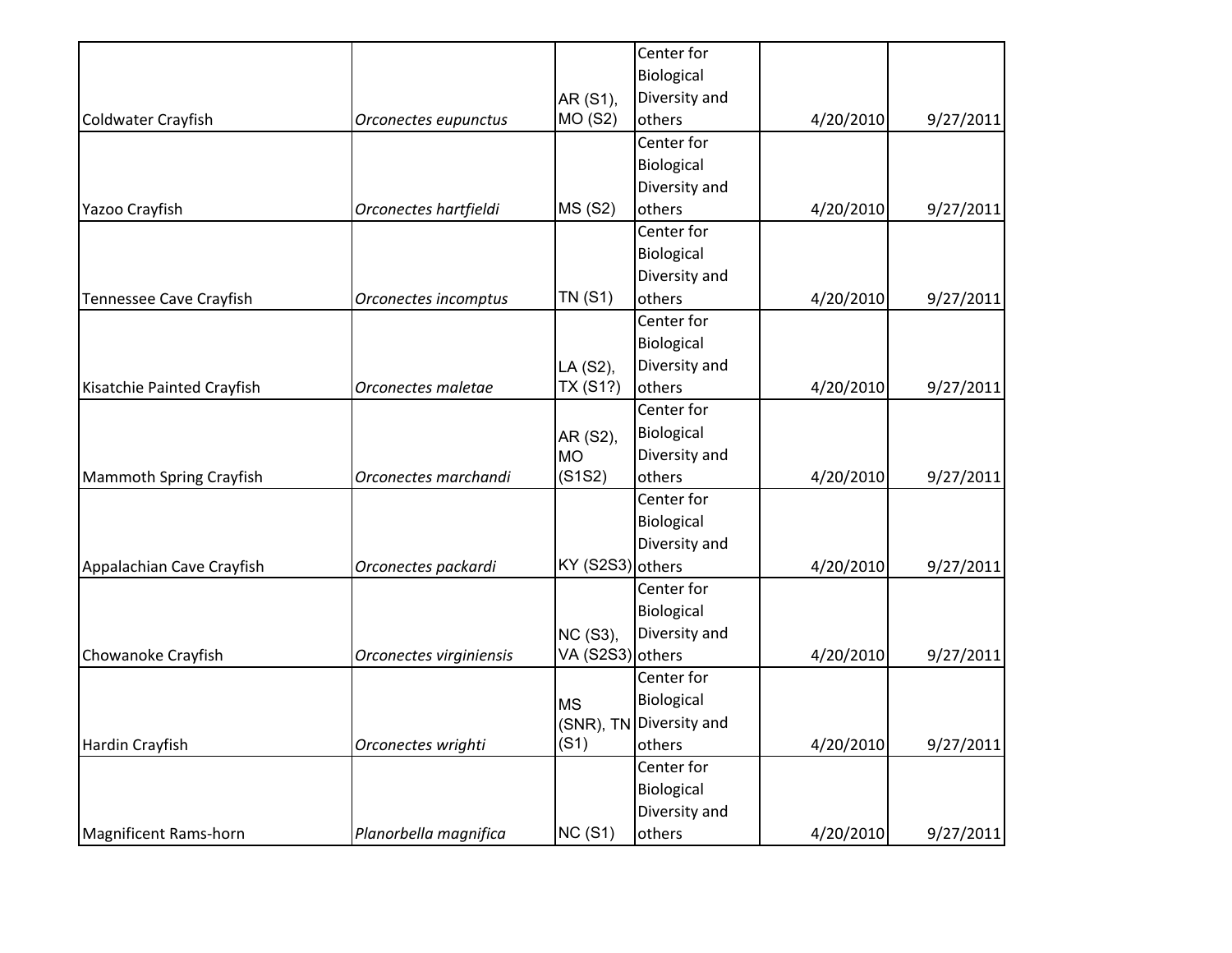|                                |                           |                | Center for    |           |           |
|--------------------------------|---------------------------|----------------|---------------|-----------|-----------|
|                                |                           |                | Biological    |           |           |
|                                |                           |                | Diversity and |           |           |
| Orlando Cave Crayfish          | Procambarus acherontis    | FL(S1)         | others        | 4/20/2010 | 9/27/2011 |
|                                |                           |                | Center for    |           |           |
|                                |                           |                | Biological    |           |           |
|                                |                           |                | Diversity and |           |           |
| Coastal Flatwoods Crayfish     | Procambarus apalachicolae | FL(S2)         | others        | 4/20/2010 | 9/27/2011 |
|                                |                           |                | Center for    |           |           |
|                                |                           |                | Biological    |           |           |
|                                |                           |                | Diversity and |           |           |
| Reverse Pebblesnail            | Somatogyrus alcoviensis   | GA (S1)        | others        | 4/20/2010 | 9/27/2011 |
|                                |                           |                | Center for    |           |           |
|                                |                           |                | Biological    |           |           |
|                                |                           |                | Diversity and |           |           |
| Silver Glen Springs Crayfish   | Procambarus attiguus      | <b>FL (S1)</b> | others        | 4/20/2010 | 9/27/2011 |
|                                |                           |                | Center for    |           |           |
|                                |                           |                | Biological    |           |           |
|                                |                           |                | Diversity and |           |           |
| Jackson Prairie Crayfish       | Procambarus barbiger      | <b>MS (S2)</b> | others        | 4/20/2010 | 9/27/2011 |
|                                |                           |                | Center for    |           |           |
|                                |                           |                | Biological    |           |           |
|                                |                           |                | Diversity and |           |           |
| Mississippi Flatwoods Crayfish | Procambarus cometes       | <b>MS (S1)</b> | others        | 4/20/2010 | 9/27/2011 |
|                                |                           |                | Center for    |           |           |
|                                |                           |                | Biological    |           |           |
|                                |                           |                | Diversity and |           |           |
| <b>Bigcheek Cave Crayfish</b>  | Procambarus delicatus     | <b>FL (S1)</b> | others        | 4/20/2010 | 9/27/2011 |
|                                |                           |                | Center for    |           |           |
|                                |                           |                | Biological    |           |           |
|                                |                           |                | Diversity and |           |           |
| Santa Fe Cave Crayfish         | Procambarus erythrops     | FL(S1)         | others        | 4/20/2010 | 9/27/2011 |
|                                |                           |                | Center for    |           |           |
|                                |                           |                | Biological    |           |           |
|                                |                           |                | Diversity and |           |           |
| Spinytail Crayfish             | Procambarus fitzpatricki  | <b>MS (S2)</b> | others        | 4/20/2010 | 9/27/2011 |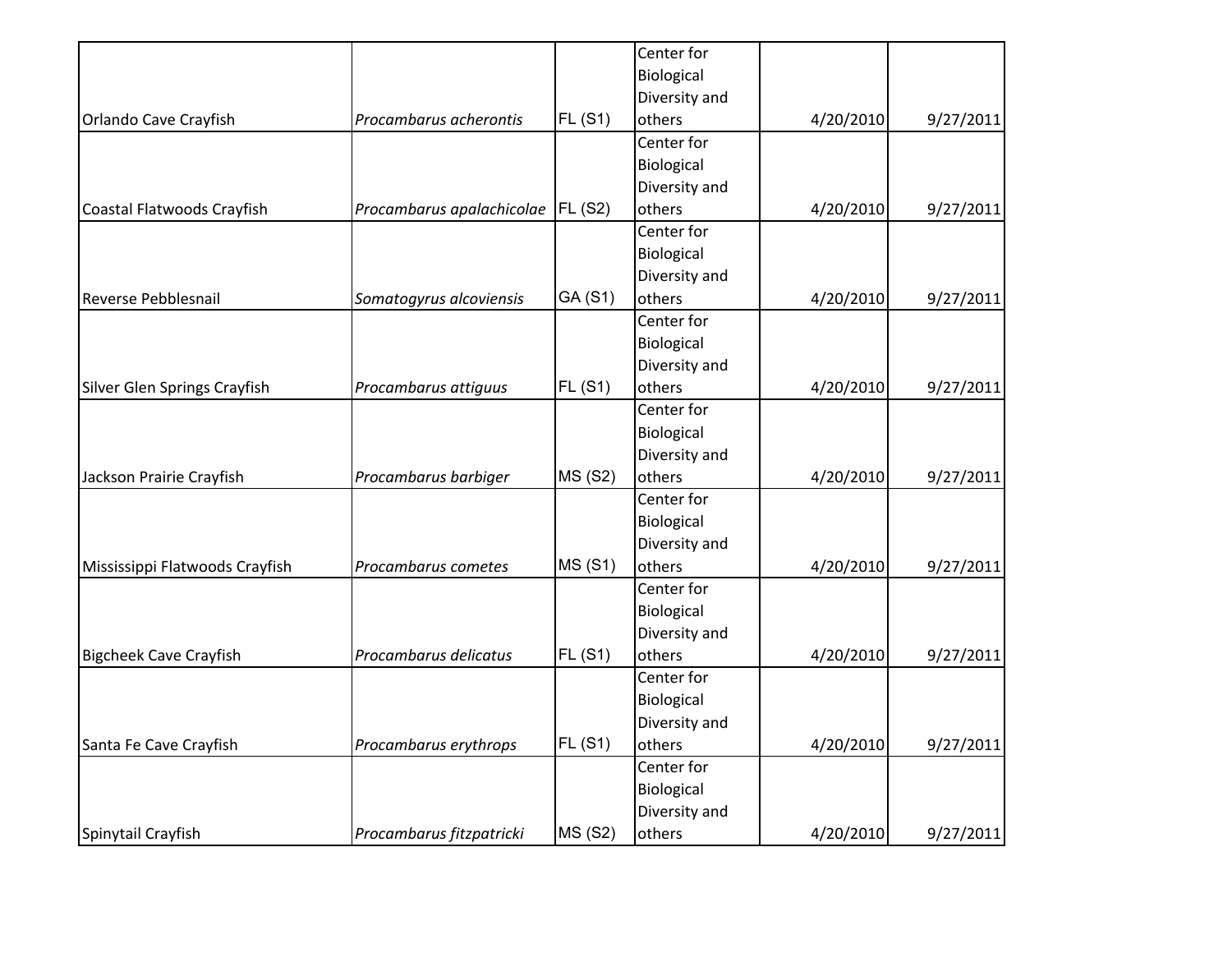|                                     |                         |                  | Center for    |           |           |
|-------------------------------------|-------------------------|------------------|---------------|-----------|-----------|
|                                     |                         |                  | Biological    |           |           |
|                                     |                         |                  | Diversity and |           |           |
| Orange Lake Cave Crayfish           | Procambarus franzi      | FL(S1)           | others        | 4/20/2010 | 9/27/2011 |
|                                     |                         |                  | Center for    |           |           |
|                                     |                         |                  | Biological    |           |           |
|                                     |                         |                  | Diversity and |           |           |
| Coastal Lowland Cave Crayfish       | Procambarus leitheuseri | <b>FL (S1S2)</b> | others        | 4/20/2010 | 9/27/2011 |
|                                     |                         |                  | Center for    |           |           |
|                                     |                         |                  | Biological    |           |           |
|                                     |                         |                  | Diversity and |           |           |
| Florida Cave Crayfish               | Procambarus lucifugus   | <b>FL (S2S3)</b> | others        | 4/20/2010 | 9/27/2011 |
|                                     |                         |                  | Center for    |           |           |
|                                     |                         |                  | Biological    |           |           |
|                                     | Procambarus lucifugus   |                  | Diversity and |           |           |
| Alachua Light Fleeing Cave Crayfish | alachua                 | <b>FL (S2)</b>   | others        | 4/20/2010 | 9/27/2011 |
|                                     |                         |                  | Center for    |           |           |
|                                     |                         |                  | Biological    |           |           |
|                                     | Procambarus lucifugus   |                  | Diversity and |           |           |
| Florida Cave Crayfish               | lucifugus               | <b>FL (S2)</b>   | others        | 4/20/2010 | 9/27/2011 |
|                                     |                         |                  | Center for    |           |           |
|                                     |                         |                  | Biological    |           |           |
|                                     |                         |                  | Diversity and |           |           |
| Shutispear Crayfish                 | Procambarus lylei       | <b>MS (S2)</b>   | others        | 4/20/2010 | 9/27/2011 |
|                                     |                         |                  | Center for    |           |           |
|                                     |                         |                  | Biological    |           |           |
|                                     |                         |                  | Diversity and |           |           |
| Miami Cave Crayfish                 | Procambarus milleri     | FL(S1)           | others        | 4/20/2010 | 9/27/2011 |
|                                     |                         |                  | Center for    |           |           |
|                                     |                         |                  | Biological    |           |           |
|                                     |                         |                  | Diversity and |           |           |
| Putnum County Cave Crayfish         | Procambarus morrisi     | FL(S1)           | others        | 4/20/2010 | 9/27/2011 |
|                                     |                         |                  | Center for    |           |           |
|                                     |                         |                  | Biological    |           |           |
|                                     |                         |                  | Diversity and |           |           |
| Woodville Karst Cave Crayfish       | Procambarus orcinus     | FL(S1)           | others        | 4/20/2010 | 9/27/2011 |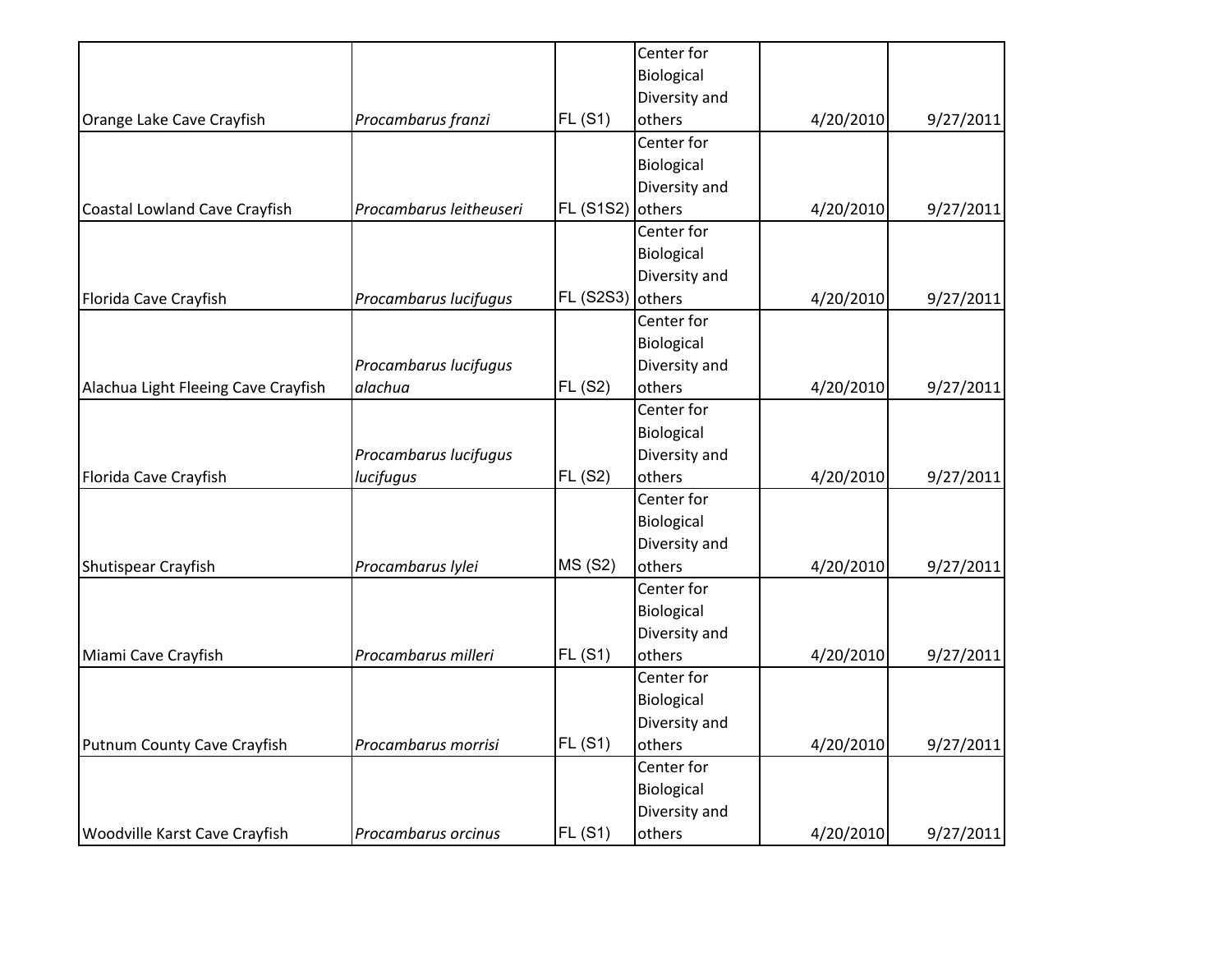|                                 |                                   |                | Center for    |           |           |
|---------------------------------|-----------------------------------|----------------|---------------|-----------|-----------|
|                                 |                                   |                | Biological    |           |           |
|                                 |                                   |                | Diversity and |           |           |
| Pallid Cave Crayfish            | Procambarus pallidus              | FL (S2S3)      | others        | 4/20/2010 | 9/27/2011 |
|                                 |                                   |                | Center for    |           |           |
|                                 |                                   |                | Biological    |           |           |
|                                 |                                   |                | Diversity and |           |           |
| <b>Black Creek Crayfish</b>     | Procambarus pictus                | <b>FL (S2)</b> | others        | 4/20/2010 | 9/27/2011 |
|                                 |                                   |                | Center for    |           |           |
|                                 |                                   |                | Biological    |           |           |
|                                 |                                   |                | Diversity and |           |           |
| <b>Bearded Red Crayfish</b>     | Procambarus pogum                 | <b>MS (S1)</b> | others        | 4/20/2010 | 9/27/2011 |
|                                 |                                   |                | Center for    |           |           |
|                                 |                                   |                | Biological    |           |           |
|                                 |                                   | <b>AR</b>      | Diversity and |           |           |
| <b>Regal Burrowing Crayfish</b> | Procambarus regalis               | (S2S3)         | others        | 4/20/2010 | 9/27/2011 |
|                                 |                                   |                | Center for    |           |           |
|                                 |                                   |                | Biological    |           |           |
|                                 |                                   |                | Diversity and |           |           |
| Irons Fork Burrowing Crayfish   | Procambarus reimeri               | AR (S1)        | others        | 4/20/2010 | 9/27/2011 |
|                                 |                                   |                | Center for    |           |           |
|                                 |                                   |                | Biological    |           |           |
|                                 | Pseudanophthalmus                 |                | Diversity and |           |           |
| <b>Avernus Cave Beetle</b>      | avernus                           | <b>VA (S1)</b> | others        | 4/20/2010 | 9/27/2011 |
|                                 |                                   |                | Center for    |           |           |
|                                 |                                   |                | Biological    |           |           |
|                                 | Pseudanophthalmus                 |                | Diversity and |           |           |
| Little Kennedy Cave Beetle      | cordicollis                       | <b>VA (S1)</b> | others        | 4/20/2010 | 9/27/2011 |
|                                 |                                   |                | Center for    |           |           |
|                                 |                                   |                | Biological    |           |           |
|                                 |                                   |                | Diversity and |           |           |
| New River Valley Cave Beetle    | Pseudanophthalmus egberti VA (S1) |                | others        | 4/20/2010 | 9/27/2011 |
|                                 |                                   |                | Center for    |           |           |
|                                 |                                   |                | Biological    |           |           |
|                                 | Pseudanophthalmus                 | TN (S1),       | Diversity and |           |           |
| Cumberland Gap Cave Beetle      | hirsutus                          | <b>VA (S1)</b> | others        | 4/20/2010 | 9/27/2011 |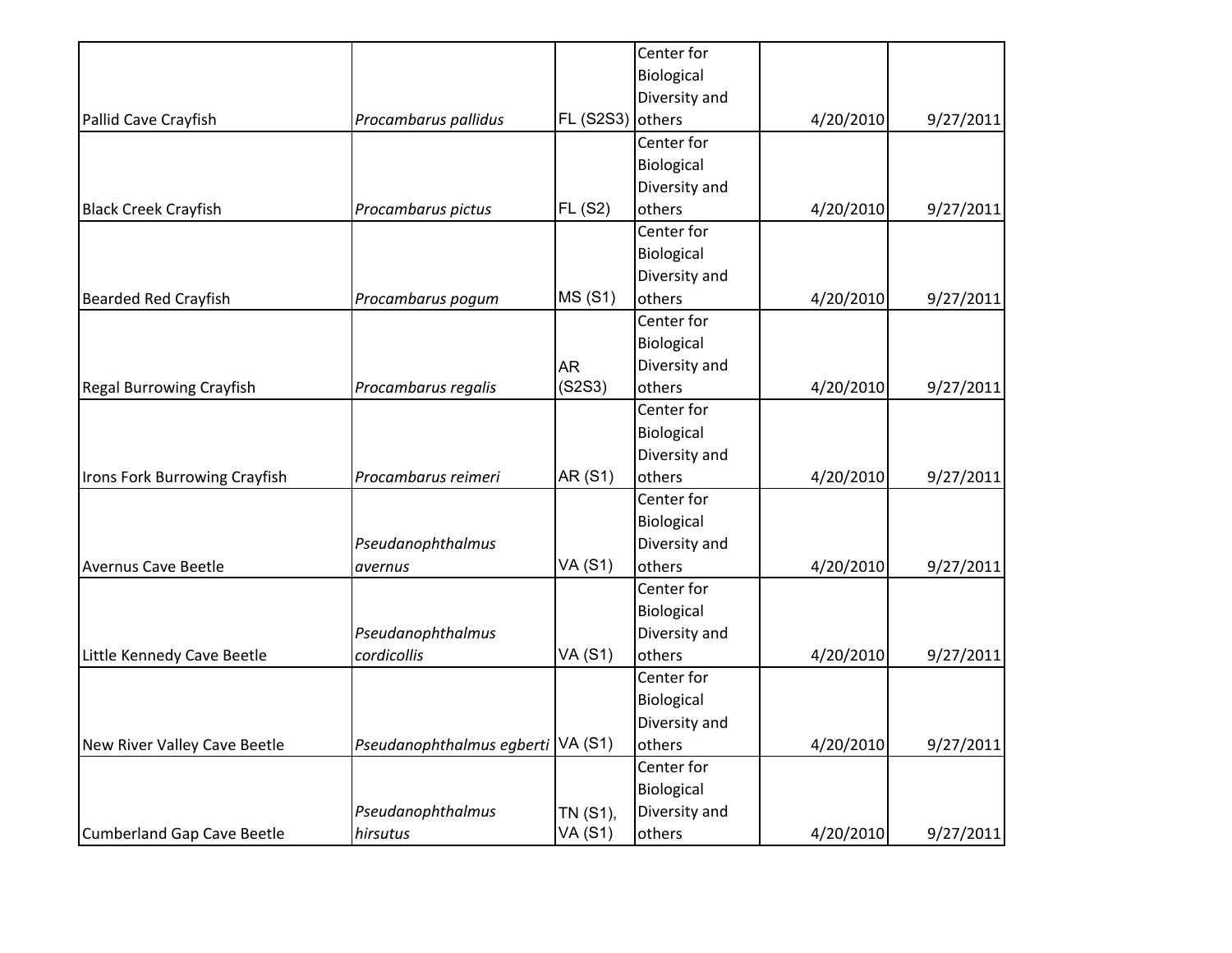|                                 |                          |                | Center for    |           |           |
|---------------------------------|--------------------------|----------------|---------------|-----------|-----------|
|                                 |                          |                | Biological    |           |           |
|                                 | Pseudanophthalmus        |                | Diversity and |           |           |
| Hubbard's Cave Beetle           | hubbardi                 | <b>VA (S1)</b> | others        | 4/20/2010 | 9/27/2011 |
|                                 |                          |                | Center for    |           |           |
|                                 |                          |                | Biological    |           |           |
|                                 | Pseudanophthalmus        |                | Diversity and |           |           |
| Hubricht's Cave Beetle          | hubrichti                | <b>VA (S1)</b> | others        | 4/20/2010 | 9/27/2011 |
|                                 |                          |                | Center for    |           |           |
|                                 |                          |                | Biological    |           |           |
|                                 | Pseudanophthalmus        |                | Diversity and |           |           |
| <b>Crossroads Cave Beetle</b>   | intersectus              | <b>VA (S1)</b> | others        | 4/20/2010 | 9/27/2011 |
|                                 |                          |                | Center for    |           |           |
|                                 |                          |                | Biological    |           |           |
|                                 | Pseudanophthalmus        |                | Diversity and |           |           |
| Maddens Cave Beetle             | limicola                 | <b>VA (S1)</b> | others        | 4/20/2010 | 9/27/2011 |
|                                 |                          |                | Center for    |           |           |
|                                 |                          |                | Biological    |           |           |
|                                 | Pseudanophthalmus        |                | Diversity and |           |           |
| Dry Fork Valley Cave Beetle     | montanus                 | <b>WV (S1)</b> | others        | 4/20/2010 | 9/27/2011 |
|                                 |                          |                | Center for    |           |           |
|                                 |                          |                | Biological    |           |           |
|                                 |                          |                | Diversity and |           |           |
| Natural Bridge Cave Beetle      | Pseudanophthalmus pontis | <b>VA (S1)</b> | others        | 4/20/2010 | 9/27/2011 |
|                                 |                          |                | Center for    |           |           |
|                                 |                          |                | Biological    |           |           |
|                                 | Pseudanophthalmus        | VA (S2),       | Diversity and |           |           |
| South Branch Valley Cave Beetle | potomaca                 | <b>WV (S1)</b> | others        | 4/20/2010 | 9/27/2011 |
|                                 |                          |                | Center for    |           |           |
|                                 |                          |                | Biological    |           |           |
|                                 | Pseudanophthalmus        |                | Diversity and |           |           |
| Overlooked Cave Beetle          | praetermissus            | <b>VA (S1)</b> | others        | 4/20/2010 | 9/27/2011 |
|                                 |                          |                | Center for    |           |           |
|                                 |                          |                | Biological    |           |           |
|                                 | Pseudanophthalmus        |                | Diversity and |           |           |
| Saint Paul Cave Beetle          | sanctipauli              | <b>VA (S1)</b> | others        | 4/20/2010 | 9/27/2011 |
|                                 |                          |                |               |           |           |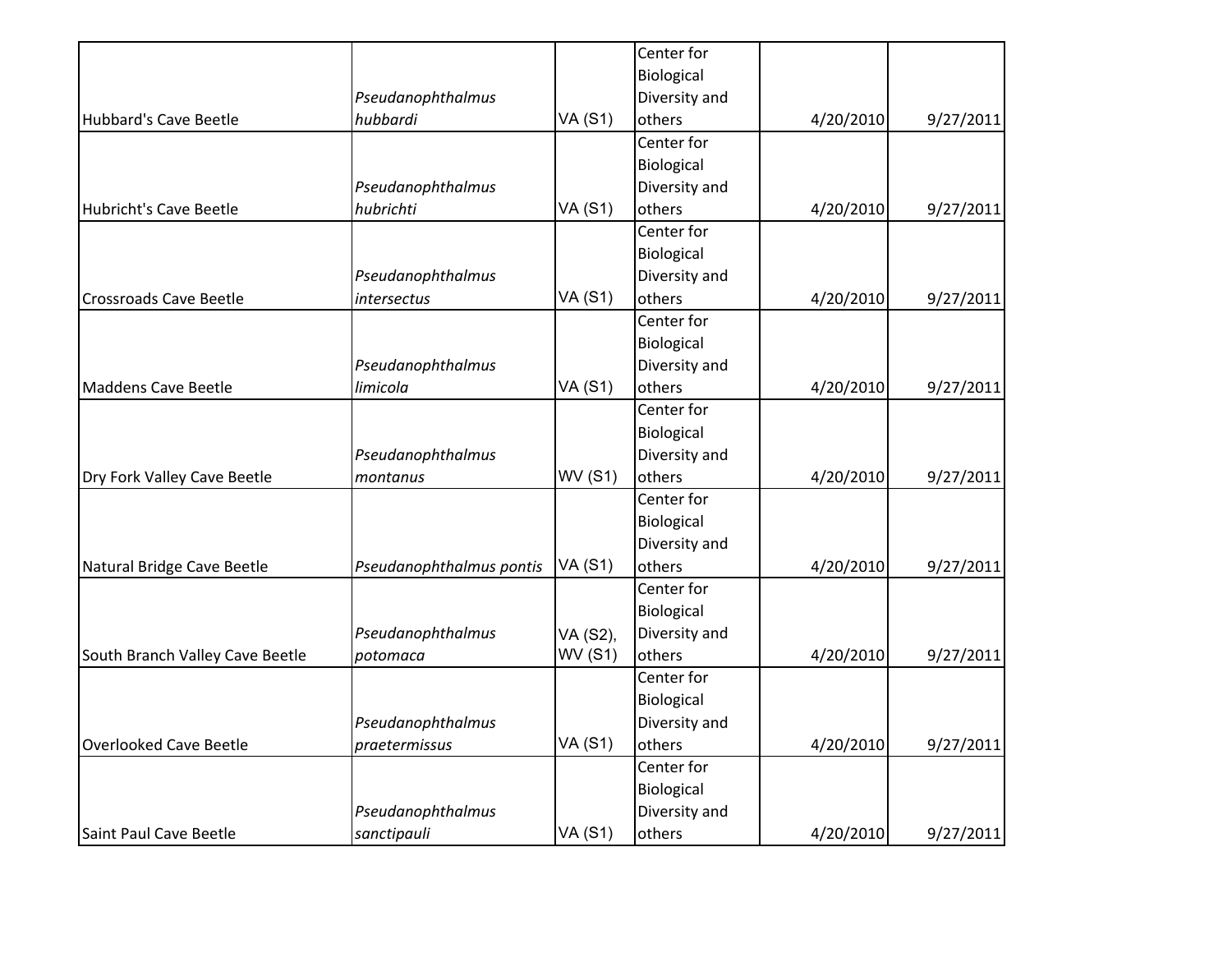|                            |                           |                                                                                                                                                                                 | Center for                                          |           |           |
|----------------------------|---------------------------|---------------------------------------------------------------------------------------------------------------------------------------------------------------------------------|-----------------------------------------------------|-----------|-----------|
|                            |                           |                                                                                                                                                                                 | Biological                                          |           |           |
|                            |                           |                                                                                                                                                                                 | Diversity and                                       |           |           |
| Silken Cave Beetle         | Pseudanophthalmus sericus | <b>VA (S1)</b>                                                                                                                                                                  | others                                              | 4/20/2010 | 9/27/2011 |
|                            |                           |                                                                                                                                                                                 | Center for                                          |           |           |
|                            |                           |                                                                                                                                                                                 | Biological                                          |           |           |
|                            | Pseudanophthalmus         |                                                                                                                                                                                 | Diversity and                                       |           |           |
| Thomas' Cave Beetle        | thomasi                   | <b>VA (S1)</b>                                                                                                                                                                  | others                                              | 4/20/2010 | 9/27/2011 |
|                            |                           |                                                                                                                                                                                 | Center for                                          |           |           |
|                            |                           |                                                                                                                                                                                 | Biological                                          |           |           |
|                            | Pseudanophthalmus         |                                                                                                                                                                                 | Diversity and                                       |           |           |
| Maiden Spring Cave Beetle  | virginicus                | <b>VA (S1)</b>                                                                                                                                                                  | others                                              | 4/20/2010 | 9/27/2011 |
|                            |                           |                                                                                                                                                                                 | Center for                                          |           |           |
|                            |                           |                                                                                                                                                                                 | Biological                                          |           |           |
|                            |                           |                                                                                                                                                                                 | Diversity and                                       |           |           |
| <b>Blueridge Springfly</b> | Remenus kirchneri         | <b>VA (S2)</b>                                                                                                                                                                  | others                                              | 4/20/2010 | 9/27/2011 |
|                            |                           | AR (S1),<br>IA (SX), IL<br>$(S1)$ , IN<br>(S2), KY<br>(S2S3),<br>MI (S1),<br>MN (S2),<br>MO (S1),<br>NY (SH),<br>OH (S3),<br>PA (S1?),<br>TN (S1),<br>WI<br>(S2S3),<br>WV (S1), | Center for<br>Biological<br>Diversity and           |           |           |
| Salamander Mussel          | Simpsonaias ambigua       | ON (S1)                                                                                                                                                                         | others                                              | 4/20/2010 | 9/27/2011 |
| <b>Texas Emerald</b>       | Somatochlora margarita    | LA (SNR),<br><b>TX (S2)</b>                                                                                                                                                     | Center for<br>Biological<br>Diversity and<br>others | 4/20/2010 | 9/27/2011 |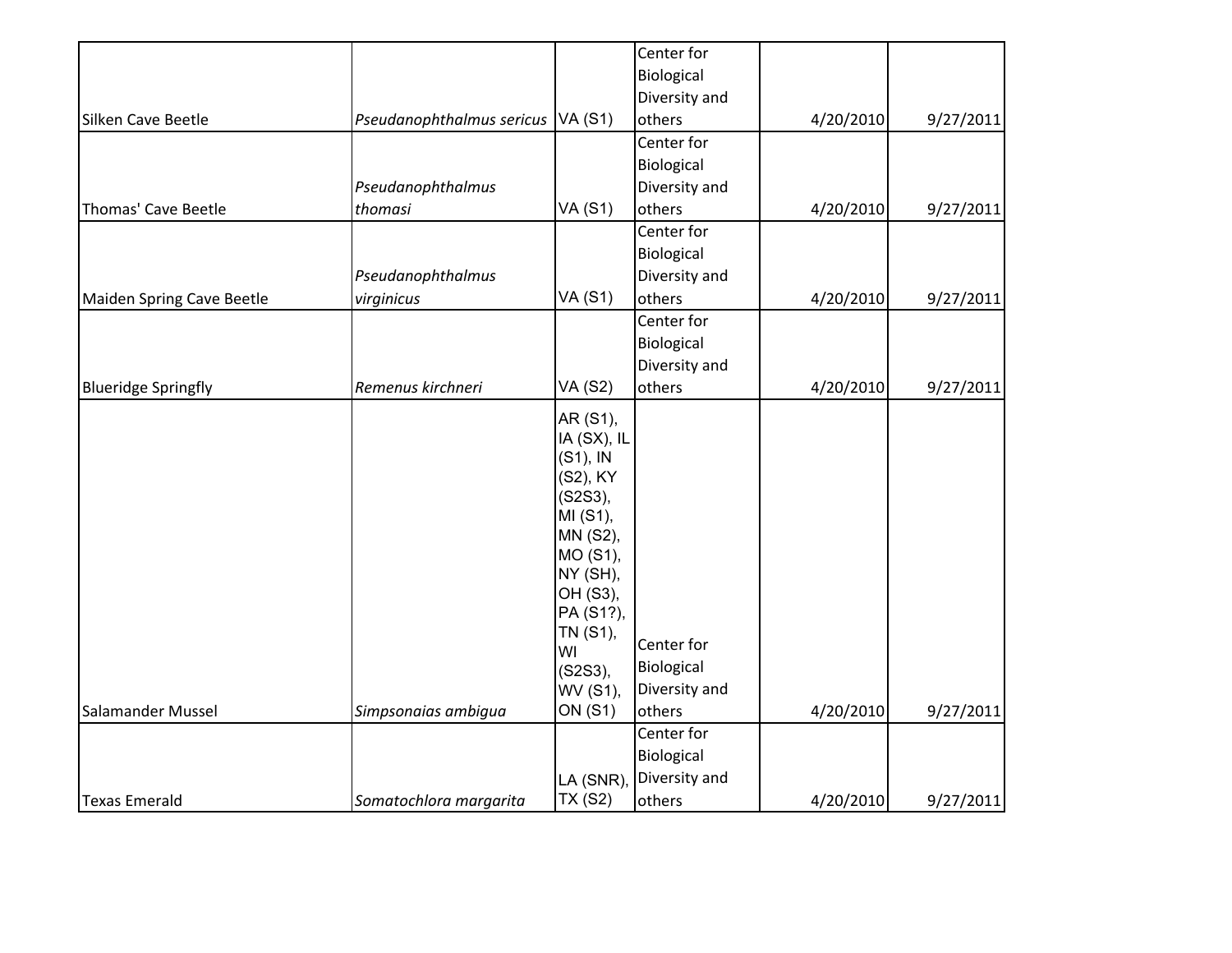| <b>Ozark Emerald</b>               | Somatochlora ozarkensis | AR (S1),<br>KS (S1),<br><b>MO</b><br>(S2S3),<br>OK (SNR) | Center for<br>Biological<br>Diversity and<br>others | 4/20/2010 |           |
|------------------------------------|-------------------------|----------------------------------------------------------|-----------------------------------------------------|-----------|-----------|
|                                    |                         |                                                          | Center for                                          |           | 9/27/2011 |
|                                    |                         |                                                          |                                                     |           |           |
|                                    |                         |                                                          | Biological<br>Diversity and                         |           |           |
| Cooper's Cave Amphipod             | Stygobromus cooperi     | <b>WV (S1)</b>                                           | others                                              | 4/20/2010 | 9/27/2011 |
|                                    |                         |                                                          | Center for                                          |           |           |
|                                    |                         |                                                          | Biological                                          |           |           |
|                                    |                         | MD (S1),<br>NC (SU),                                     | Diversity and                                       |           |           |
| <b>Tidewater Amphipod</b>          | Stygobromus indentatus  | <b>VA (S3)</b>                                           | others                                              | 4/20/2010 | 9/27/2011 |
|                                    |                         |                                                          | Center for                                          |           |           |
|                                    |                         |                                                          | Biological                                          |           |           |
|                                    |                         | VA<br>(S1S2),                                            | Diversity and                                       |           |           |
| Morrison's Cave Amphipod           | Stygobromus morrisoni   | <b>WV (S1)</b>                                           | others                                              | 4/20/2010 | 9/27/2011 |
|                                    |                         |                                                          | Center for                                          |           |           |
|                                    |                         |                                                          | Biological                                          |           |           |
|                                    |                         |                                                          | Diversity and                                       |           |           |
| Minute Cave Amphipod               | Stygobromus parvus      | <b>WV (S1)</b>                                           | others                                              | 4/20/2010 | 9/27/2011 |
|                                    |                         |                                                          | Center for                                          |           |           |
|                                    |                         |                                                          | Biological                                          |           |           |
|                                    |                         | FL (S2),                                                 | Diversity and                                       |           |           |
| Yellow-sided Clubtail              | Stylurus potulentus     | MS (SNR)                                                 | others                                              | 4/20/2010 | 9/27/2011 |
|                                    |                         |                                                          | Center for                                          |           |           |
|                                    |                         |                                                          | Biological                                          |           |           |
|                                    |                         |                                                          | Diversity and                                       |           |           |
| Lobed Roachfly                     | Tallaperla lobata       | VA (S1S2) others                                         |                                                     | 4/20/2010 | 9/27/2011 |
|                                    |                         |                                                          | Center for                                          |           |           |
|                                    |                         |                                                          | Biological                                          |           |           |
|                                    |                         |                                                          | Diversity and                                       |           |           |
| North Florida Spider Cave Crayfish | Troglocambarus maclanei | <b>FL (S2)</b>                                           | others                                              | 4/20/2010 | 9/27/2011 |
|                                    |                         |                                                          | Center for                                          |           |           |
|                                    |                         | AL (S3),                                                 | Biological                                          |           |           |
|                                    |                         | GA (S2),<br>NC (SNA)                                     | Diversity and                                       |           |           |
| Alabama Rainbow                    | Villosa nebulosa        | <b>TN (S2)</b>                                           | others                                              | 4/20/2010 | 9/27/2011 |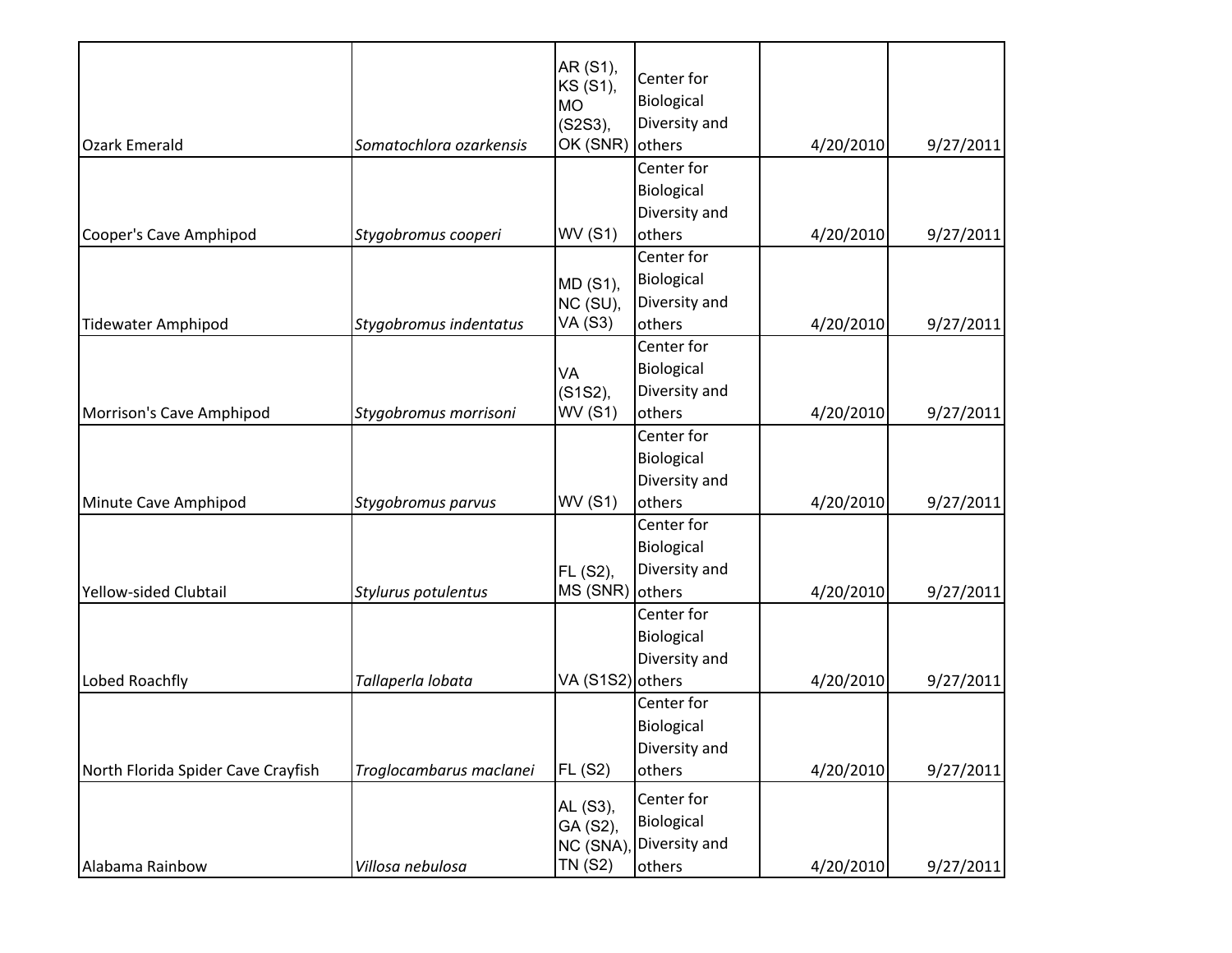|                              |                             | AL (S2),              | Center for               |           |           |
|------------------------------|-----------------------------|-----------------------|--------------------------|-----------|-----------|
|                              |                             | GA                    | Biological               |           |           |
|                              | Villosa vanuxemensis        | (S1S2),               | Diversity and            |           |           |
| Coosa Creekshell             | umbrans                     | <b>TN (S2)</b>        | others                   | 4/20/2010 | 9/27/2011 |
|                              |                             |                       | Center for               |           |           |
|                              |                             |                       | Biological               |           |           |
|                              | <b>Blarina carolinensis</b> |                       | Diversity and            |           |           |
| Sherman's Short-tailed Shrew | shermani                    | FL(S1)                | others                   | 4/20/2010 | 9/27/2011 |
|                              |                             |                       | Center for               |           |           |
|                              |                             |                       | Biological               |           |           |
|                              |                             |                       | Diversity and            |           |           |
| Pine Island Oryzomys         | Oryzomys palustris pop. 1   | FL(S1)                | others                   | 4/20/2010 | 9/27/2011 |
|                              |                             |                       | Center for               |           |           |
|                              |                             |                       | Biological               |           |           |
|                              |                             |                       | Diversity and            |           |           |
| Sanibel Island Oryzomys      | Oryzomys palustris pop. 2   | FL(S1)                | others                   | 4/20/2010 | 9/27/2011 |
|                              |                             |                       | Center for               |           |           |
|                              |                             |                       | Biological               |           |           |
|                              | Sigmodon hispidus           |                       | Diversity and            |           |           |
| Insular Cotton Rat           | insulicola                  | <b>FL (S1S2)</b>      | others                   | 4/20/2010 | 9/27/2011 |
|                              |                             |                       | Center for               |           |           |
|                              |                             |                       | Biological               |           |           |
|                              |                             |                       | Diversity and            |           |           |
| Meadow Joint-vetch           | Aeschynomene pratensis      | FL(S1)                | others                   | 4/20/2010 | 9/27/2011 |
|                              |                             | DE (S3),              | Center for               |           |           |
|                              |                             | GA (S1),<br><b>MD</b> | Biological               |           |           |
|                              |                             |                       | (S3.1), OK Diversity and |           |           |
| Seaside Alder                | Alnus maritima              | (S2)                  | others                   | 4/20/2010 | 9/27/2011 |
|                              |                             |                       | Center for               |           |           |
|                              |                             | GA (S1),              | Biological               |           |           |
|                              | Amorpha georgiana var.      | NC (S2),              | Diversity and            |           |           |
| Georgia Leadplant            | georgiana                   | SC(S1)                | others                   | 4/20/2010 | 9/27/2011 |
|                              |                             |                       | Center for               |           |           |
|                              |                             |                       | Biological               |           |           |
|                              |                             | LA (SNR)              | Diversity and            |           |           |
| Texas Screwstem              | Bartonia texana             | <b>TX (S2)</b>        | others                   | 4/20/2010 | 9/27/2011 |
|                              |                             |                       |                          |           |           |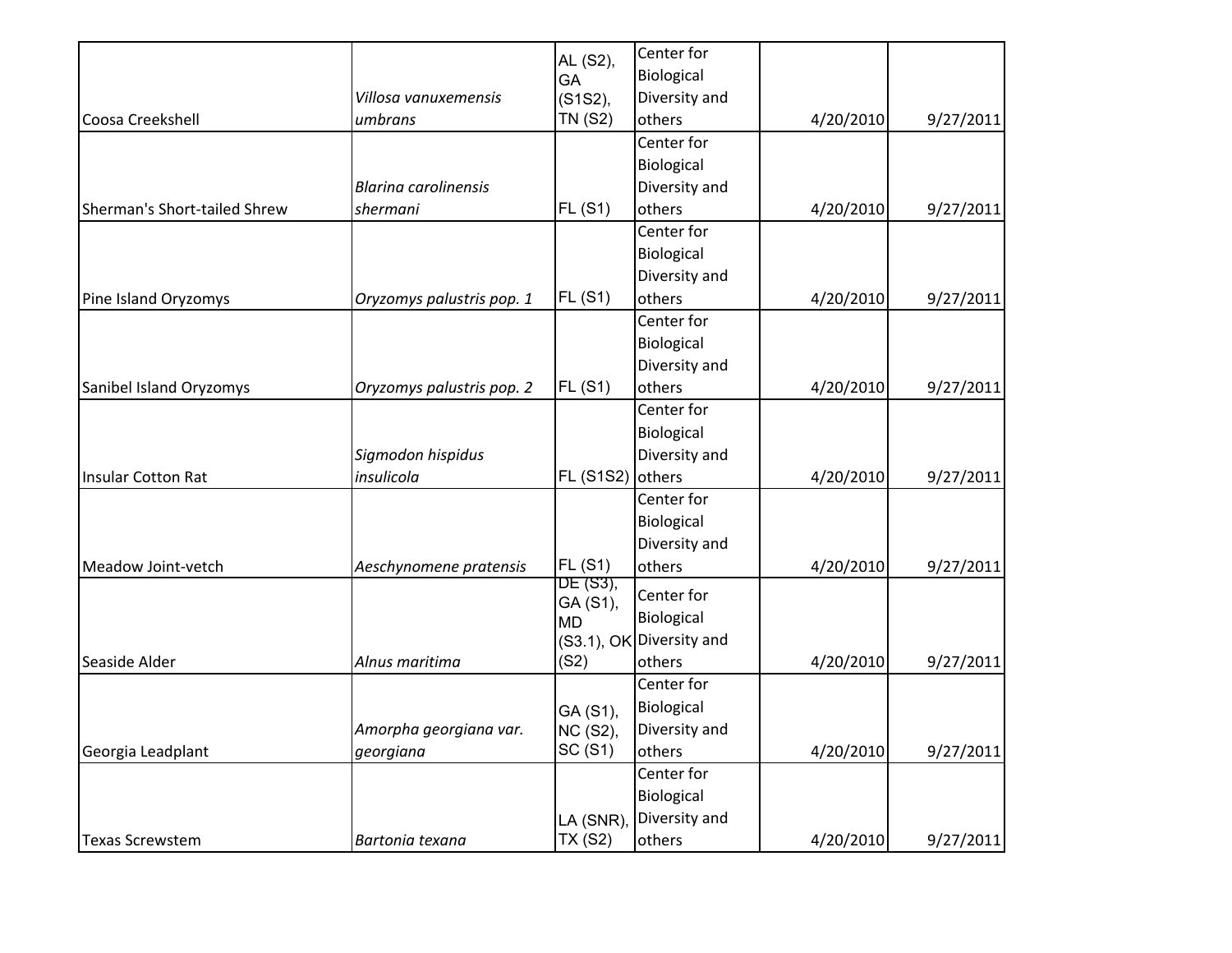|                               |                                      |                  | Center for              |           |           |
|-------------------------------|--------------------------------------|------------------|-------------------------|-----------|-----------|
|                               |                                      | NJ (SNR)         | Biological              |           |           |
|                               |                                      | PA (SH),         | Diversity and           |           |           |
| Doll's-daisy                  | Boltonia montana                     | <b>VA (S1)</b>   | others                  | 4/20/2010 | 9/27/2011 |
|                               |                                      | FL (S1),         | Center for              |           |           |
|                               |                                      | GA               | Biological              |           |           |
|                               |                                      | (S1S2),          | Diversity and           |           |           |
| Ciliate-leaf Tickseed         | Coreopsis integrifolia               | SC(S1)           | others                  | 4/20/2010 | 9/27/2011 |
|                               |                                      |                  | Center for              |           |           |
|                               |                                      |                  | Biological              |           |           |
|                               | Elytraria caroliniensis var.         |                  | Diversity and           |           |           |
| Narrowleaf Carolina Scalystem | angustifolia                         | <b>FL (S2)</b>   | others                  | 4/20/2010 | 9/27/2011 |
|                               |                                      |                  | Center for              |           |           |
|                               |                                      |                  | Biological              |           |           |
|                               | Encyclia cochleata var.              |                  | Diversity and           |           |           |
| Clam-shell Orchid             | triandra                             | <b>FL (S2)</b>   | others                  | 4/20/2010 | 9/27/2011 |
|                               |                                      |                  | Center for              |           |           |
|                               |                                      |                  | Biological              |           |           |
|                               |                                      |                  | Diversity and           |           |           |
| Big Cypress Epidendrum        | Epidendrum strobiliferum             | FL(S1)           | others                  | 4/20/2010 | 9/27/2011 |
|                               |                                      | AR (S2),         | Center for              |           |           |
|                               |                                      | GA (S1),         | Biological              |           |           |
|                               |                                      | OK (S1),         | Diversity and           |           |           |
| Small-headed Pipewort         | Eriocaulon koernickianum             | TX(S1)           | others                  | 4/20/2010 | 9/27/2011 |
|                               |                                      |                  | Center for              |           |           |
|                               |                                      |                  | Biological              |           |           |
|                               |                                      |                  | Diversity and           |           |           |
| <b>Black-bract Pipewort</b>   | Eriocaulon nigrobracteatum   FL (S1) |                  | others                  | 4/20/2010 | 9/27/2011 |
|                               |                                      |                  | Center for              |           |           |
|                               |                                      | <b>NC</b>        | Biological              |           |           |
|                               |                                      |                  | (SNR), SC Diversity and |           |           |
| No common name                | Eupatorium paludicola                | (SNR)            | others                  | 4/20/2010 | 9/27/2011 |
|                               |                                      |                  | Center for              |           |           |
|                               |                                      | KY               | Biological              |           |           |
|                               |                                      | (S1S2),          | Diversity and           |           |           |
| Rockcastle Wood-Aster         | Eurybia saxicastellii                | TN (S1S2) others |                         | 4/20/2010 | 9/27/2011 |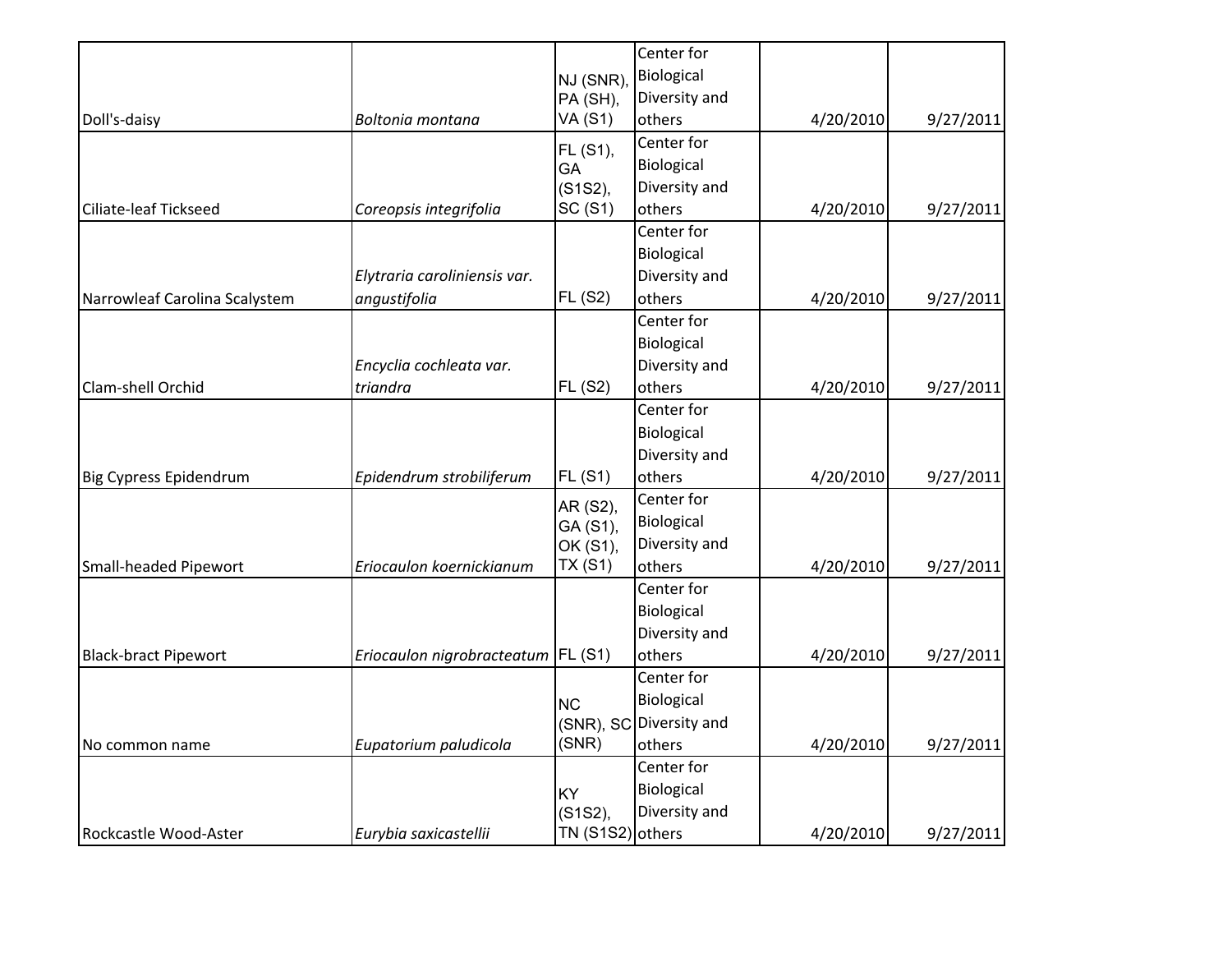|                            |                              | DE (S1),                    |               |           |           |
|----------------------------|------------------------------|-----------------------------|---------------|-----------|-----------|
|                            |                              | GA (S1),                    |               |           |           |
|                            |                              | MD (S2),                    |               |           |           |
|                            |                              | <b>NC (S1),</b>             | Center for    |           |           |
|                            |                              | SC (S2),                    | Biological    |           |           |
|                            |                              | TN (S1),                    | Diversity and |           |           |
| Harper's Fimbristylis      | Fimbristylis perpusilla      | <b>VA (S1)</b>              | others        | 4/20/2010 | 9/27/2011 |
|                            |                              |                             | Center for    |           |           |
|                            |                              | <b>NC</b>                   | Biological    |           |           |
|                            |                              | (S2S3),                     | Diversity and |           |           |
| Appalachian Fissidens Moss | Fissidens appalachensis      | <b>TN (S1)</b>              | others        | 4/20/2010 | 9/27/2011 |
|                            |                              |                             |               |           |           |
|                            |                              | FL (SNR),                   | Center for    |           |           |
|                            |                              | LA (SNR)                    | Biological    |           |           |
|                            |                              | <b>NC (S1),</b>             | Diversity and |           |           |
| Hall's Pocket Moss         | Fissidens hallii             | TX (SNR)                    | others        | 4/20/2010 | 9/27/2011 |
|                            |                              |                             | Center for    |           |           |
|                            |                              | FL (S2),                    | Biological    |           |           |
|                            |                              | GA (S1),                    | Diversity and |           |           |
| Godfrey's Privet           | Forestiera godfreyi          | SC(S1)                      | others        | 4/20/2010 | 9/27/2011 |
|                            |                              |                             | Center for    |           |           |
|                            |                              |                             | Biological    |           |           |
|                            |                              | FL (S2),                    | Diversity and |           |           |
| Hartwrightia               | Hartwrightia floridana       | GA (S1)                     | others        | 4/20/2010 | 9/27/2011 |
|                            |                              |                             | Center for    |           |           |
|                            |                              |                             | Biological    |           |           |
|                            | Helianthus occidentalis ssp. | AR (S1),                    | Diversity and |           |           |
| Shinner's Sunflower        | plantagineus                 | LA (S1?),<br><b>TX (S2)</b> | others        | 4/20/2010 | 9/27/2011 |
|                            |                              |                             | Center for    |           |           |
|                            |                              |                             |               |           |           |
|                            |                              |                             | Biological    |           |           |
|                            |                              |                             | Diversity and |           |           |
| Henry's Spider-lily        | Hymenocallis henryae         | <b>FL (S2)</b>              | others        | 4/20/2010 | 9/27/2011 |
|                            |                              |                             | Center for    |           |           |
|                            |                              |                             | Biological    |           |           |
|                            |                              |                             | Diversity and |           |           |
| Edison's Ascyrum           | Hypericum edisonianum        | <b>FL (S2)</b>              | others        | 4/20/2010 | 9/27/2011 |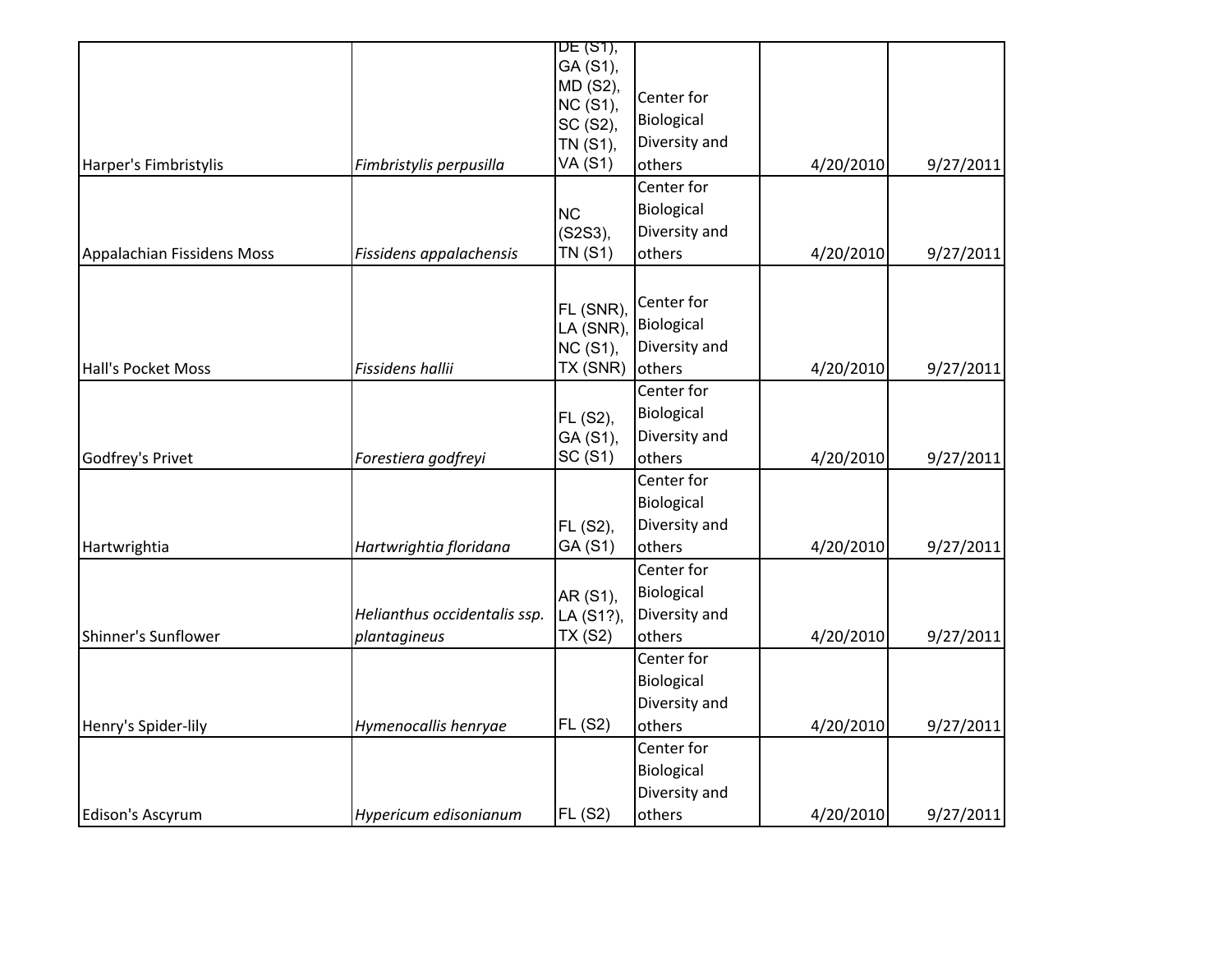|                               |                        |                                                                                                                                 | Center for                                          |           |           |
|-------------------------------|------------------------|---------------------------------------------------------------------------------------------------------------------------------|-----------------------------------------------------|-----------|-----------|
|                               |                        |                                                                                                                                 | Biological                                          |           |           |
|                               |                        |                                                                                                                                 | Diversity and                                       |           |           |
| Smooth-barked St. John's-wort | Hypericum lissophloeus | FL(S2)                                                                                                                          | others                                              | 4/20/2010 | 9/27/2011 |
|                               |                        |                                                                                                                                 | Center for                                          |           |           |
|                               |                        |                                                                                                                                 | Biological                                          |           |           |
|                               |                        | FL (S2),                                                                                                                        | Diversity and                                       |           |           |
| <b>Yellow Anisetree</b>       | Illicium parviflorum   | GA (SH)                                                                                                                         | others                                              | 4/20/2010 | 9/27/2011 |
|                               |                        |                                                                                                                                 | Center for                                          |           |           |
|                               |                        |                                                                                                                                 | Biological                                          |           |           |
|                               |                        |                                                                                                                                 | Diversity and                                       |           |           |
| Thin-wall Quillwort           | Isoetes microvela      | NC(S1)                                                                                                                          | others                                              | 4/20/2010 | 9/27/2011 |
|                               |                        |                                                                                                                                 | Center for                                          |           |           |
|                               |                        |                                                                                                                                 | Biological                                          |           |           |
|                               |                        | FL (S2),                                                                                                                        | Diversity and                                       |           |           |
| <b>West's Flax</b>            | Linum westii           | MS (SNR)                                                                                                                        | others                                              | 4/20/2010 | 9/27/2011 |
| Long Beach Seedbox            | Ludwigia brevipes      | AR (S1),<br>FL (SU),<br>GA<br>(SNR),<br>MD (SU),<br>N <sub>C</sub><br>(S1S2),<br><b>NJ (SX.1)</b><br>SC (S1),<br><b>VA (S2)</b> | Center for<br>Biological<br>Diversity and<br>others | 4/20/2010 | 9/27/2011 |
|                               |                        | FL (S1),<br><b>NC (S1),</b><br>SC (SNR)                                                                                         | Center for<br>Biological<br>Diversity and           |           |           |
| Raven's Seedbox               | Ludwigia ravenii       | VA (S1)                                                                                                                         | others                                              | 4/20/2010 | 9/27/2011 |
|                               |                        |                                                                                                                                 | Center for                                          |           |           |
|                               |                        |                                                                                                                                 | Biological<br>Diversity and                         |           |           |
| Curtis' Loosestrife           | Lythrum curtissii      | FL (S1),<br>GA (S1)                                                                                                             | others                                              | 4/20/2010 | 9/27/2011 |
|                               |                        |                                                                                                                                 | Center for                                          |           |           |
|                               |                        |                                                                                                                                 | Biological                                          |           |           |
|                               |                        |                                                                                                                                 | Diversity and                                       |           |           |
| Lowland Loosestrife           | Lythrum flagellare     | <b>FL (S2)</b>                                                                                                                  | others                                              | 4/20/2010 | 9/27/2011 |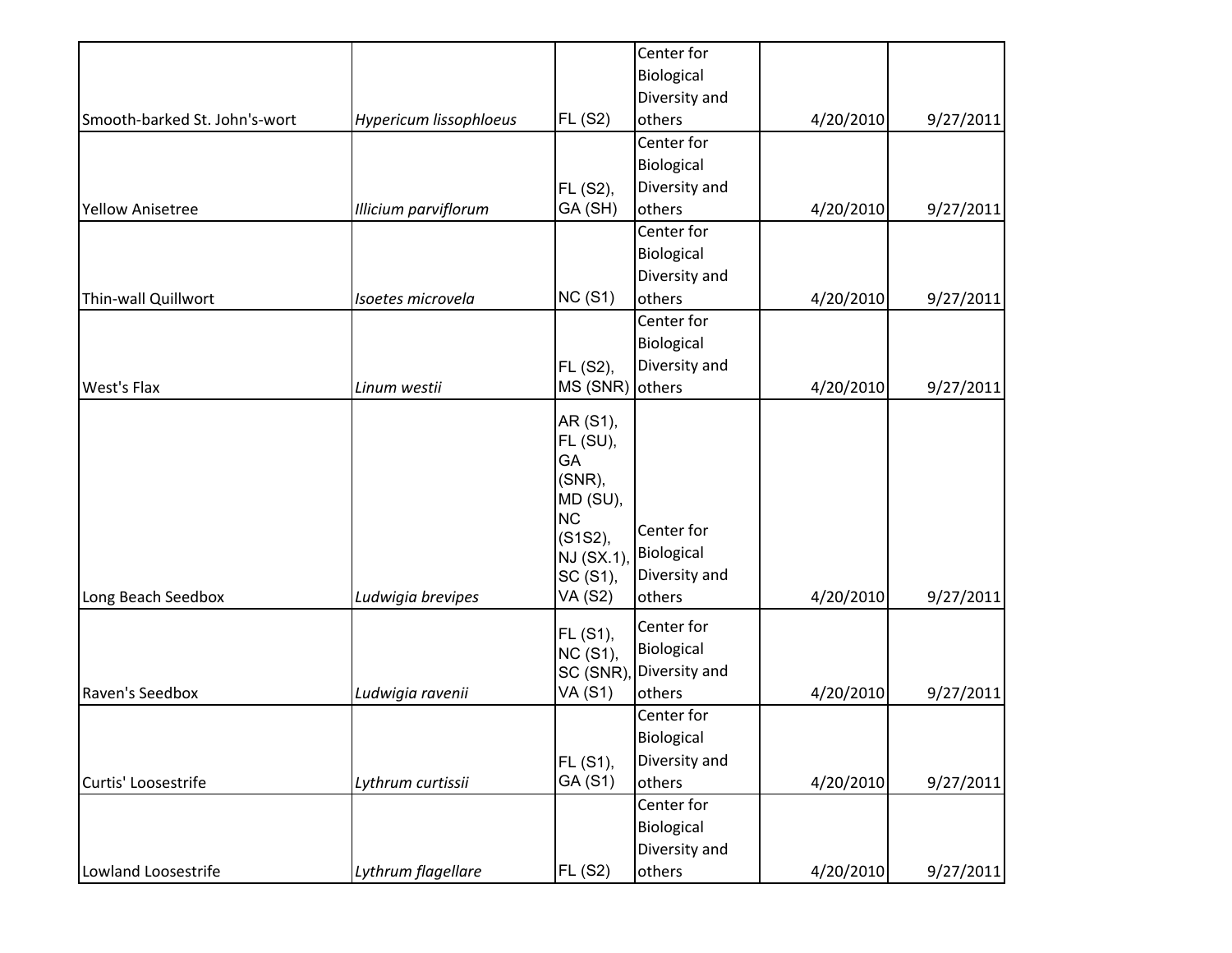|                        | KY (S1),                                                              |                                                                                                                                                                                                     |                                                                                                                                                                                                        |                                     |
|------------------------|-----------------------------------------------------------------------|-----------------------------------------------------------------------------------------------------------------------------------------------------------------------------------------------------|--------------------------------------------------------------------------------------------------------------------------------------------------------------------------------------------------------|-------------------------------------|
|                        |                                                                       |                                                                                                                                                                                                     |                                                                                                                                                                                                        |                                     |
|                        |                                                                       |                                                                                                                                                                                                     |                                                                                                                                                                                                        |                                     |
|                        |                                                                       |                                                                                                                                                                                                     |                                                                                                                                                                                                        |                                     |
|                        |                                                                       |                                                                                                                                                                                                     |                                                                                                                                                                                                        |                                     |
|                        |                                                                       |                                                                                                                                                                                                     |                                                                                                                                                                                                        | 9/27/2011                           |
|                        |                                                                       | Center for                                                                                                                                                                                          |                                                                                                                                                                                                        |                                     |
|                        | <b>NC</b>                                                             | Biological                                                                                                                                                                                          |                                                                                                                                                                                                        |                                     |
|                        | (S2S3),                                                               | Diversity and                                                                                                                                                                                       |                                                                                                                                                                                                        |                                     |
| Megaceros aenigmaticus |                                                                       |                                                                                                                                                                                                     | 4/20/2010                                                                                                                                                                                              | 9/27/2011                           |
|                        |                                                                       | Center for                                                                                                                                                                                          |                                                                                                                                                                                                        |                                     |
|                        |                                                                       | Biological                                                                                                                                                                                          |                                                                                                                                                                                                        |                                     |
|                        | FL (S1),                                                              | Diversity and                                                                                                                                                                                       |                                                                                                                                                                                                        |                                     |
| Najas filifolia        | GA (S1)                                                               | others                                                                                                                                                                                              | 4/20/2010                                                                                                                                                                                              | 9/27/2011                           |
|                        |                                                                       | Center for                                                                                                                                                                                          |                                                                                                                                                                                                        |                                     |
|                        |                                                                       | Biological                                                                                                                                                                                          |                                                                                                                                                                                                        |                                     |
| Nuphar lutea ssp.      |                                                                       | Diversity and                                                                                                                                                                                       |                                                                                                                                                                                                        |                                     |
| sagittifolia           | <b>VA (S1)</b>                                                        | others                                                                                                                                                                                              | 4/20/2010                                                                                                                                                                                              | 9/27/2011                           |
|                        |                                                                       | Center for                                                                                                                                                                                          |                                                                                                                                                                                                        |                                     |
|                        |                                                                       | Biological                                                                                                                                                                                          |                                                                                                                                                                                                        |                                     |
|                        |                                                                       | Diversity and                                                                                                                                                                                       |                                                                                                                                                                                                        |                                     |
| Nyssa ursina           | <b>FL (S2)</b>                                                        | others                                                                                                                                                                                              | 4/20/2010                                                                                                                                                                                              | 9/27/2011                           |
|                        |                                                                       | Center for                                                                                                                                                                                          |                                                                                                                                                                                                        |                                     |
|                        |                                                                       |                                                                                                                                                                                                     |                                                                                                                                                                                                        |                                     |
|                        |                                                                       |                                                                                                                                                                                                     |                                                                                                                                                                                                        |                                     |
| Oncidium undulatum     | <b>FL (S1)</b>                                                        | others                                                                                                                                                                                              | 4/20/2010                                                                                                                                                                                              | 9/27/2011                           |
|                        |                                                                       |                                                                                                                                                                                                     |                                                                                                                                                                                                        |                                     |
|                        |                                                                       | Center for                                                                                                                                                                                          |                                                                                                                                                                                                        |                                     |
|                        |                                                                       |                                                                                                                                                                                                     |                                                                                                                                                                                                        |                                     |
|                        |                                                                       |                                                                                                                                                                                                     |                                                                                                                                                                                                        |                                     |
|                        |                                                                       |                                                                                                                                                                                                     |                                                                                                                                                                                                        | 9/27/2011                           |
|                        |                                                                       |                                                                                                                                                                                                     |                                                                                                                                                                                                        |                                     |
|                        |                                                                       |                                                                                                                                                                                                     |                                                                                                                                                                                                        |                                     |
|                        |                                                                       |                                                                                                                                                                                                     |                                                                                                                                                                                                        |                                     |
|                        |                                                                       |                                                                                                                                                                                                     |                                                                                                                                                                                                        | 9/27/2011                           |
|                        | Marshallia grandiflora<br>Phaeophyscia leana<br>Physostegia correllii | MD (SU),<br>NC (SH),<br>PA (S1),<br>TN (S2),<br><b>WV (S2)</b><br>GA (S1),<br>NC (S2),<br>SC (SNR)<br>IL (S1),<br>KY (S1?),<br>OH (S1),<br>PA (SNR)<br><b>TN (S1)</b><br>LA (S1),<br><b>TX (S2)</b> | Center for<br>Biological<br>Diversity and<br>others<br>TN (S2S3) others<br>Biological<br>Diversity and<br>Biological<br>Diversity and<br>others<br>Center for<br>Biological<br>Diversity and<br>others | 4/20/2010<br>4/20/2010<br>4/20/2010 |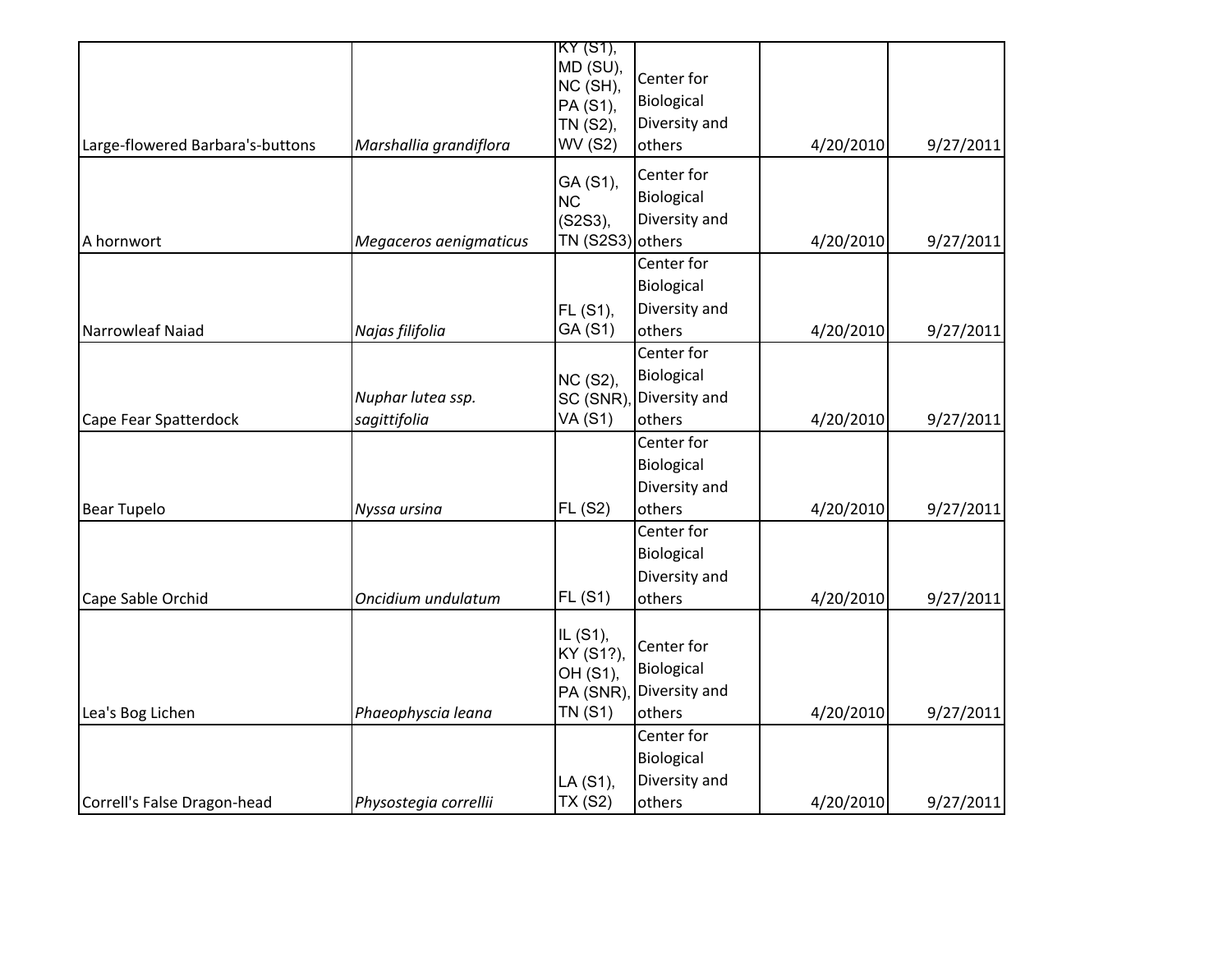| Gorge Leafy Liverwort          | Plagiochila caduciloba              | GA (S1?),<br>NC (S2),<br>SC (S1),<br><b>TN (S2)</b>                        | Center for<br>Biological<br>Diversity and<br>others           | 4/20/2010 | 9/27/2011 |
|--------------------------------|-------------------------------------|----------------------------------------------------------------------------|---------------------------------------------------------------|-----------|-----------|
| Sharp's Leafy Liverwort        | Plagiochila sharpii ssp.<br>sharpii | GA (SNA)<br>NC (SNA)<br>SC (SNR)<br>TN (SNR)                               | Center for<br>Biological<br>Diversity and<br>others           | 4/20/2010 | 9/27/2011 |
| <b>Tennessee Pondweed</b>      | Potamogeton tennesseensis           | NC (S1),<br>OH (S2),<br>PA (S1),<br>TN (S2),<br>VA (S1),<br><b>WV (S2)</b> | Center for<br>Biological<br>Diversity and<br>others           | 4/20/2010 | 9/27/2011 |
| Carolina Bishopweed            | Ptilimnium ahlesii                  | GA (SH),<br><b>NC (S1),</b><br>SC (SNR)                                    | Center for<br>Biological<br>Diversity and<br>others           | 4/20/2010 | 9/27/2011 |
| No common name                 | Sarracenia purpurea var.<br>montana | GA<br>(SNR),<br><b>NC</b><br>(SNR)                                         | Center for<br>Biological<br>(SNR), SC Diversity and<br>others | 4/20/2010 | 9/27/2011 |
| <b>Gulf Sweet Pitcherplant</b> | Sarracenia rubra ssp.<br>gulfensis  | <b>FL (S2)</b>                                                             | Center for<br>Biological<br>Diversity and<br>others           | 4/20/2010 | 9/27/2011 |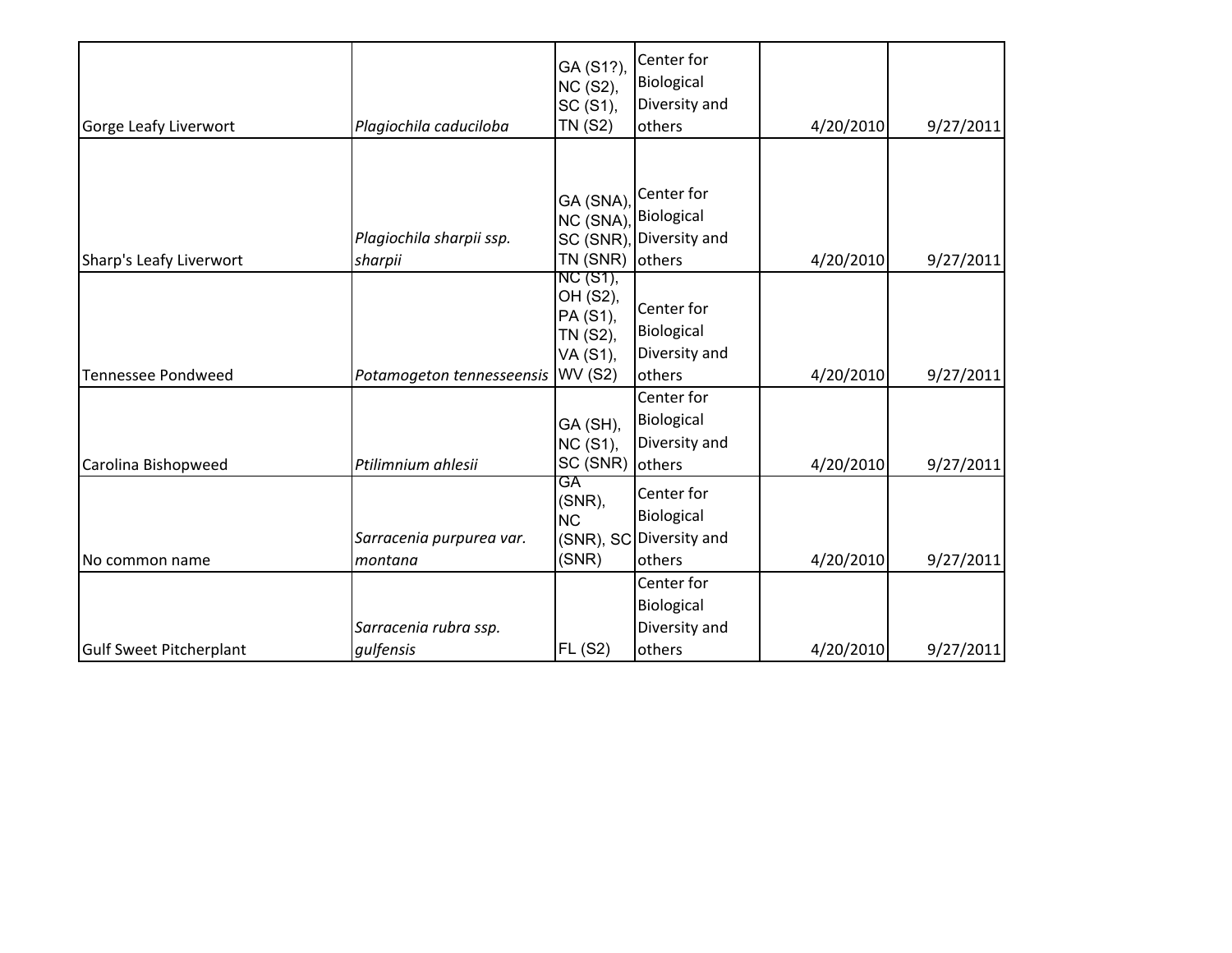|                         |                         | GA (SH),                   |                         |           |           |
|-------------------------|-------------------------|----------------------------|-------------------------|-----------|-----------|
|                         |                         | IA (S1), IL<br>$(S1)$ , IN |                         |           |           |
|                         |                         | (S1), KS                   |                         |           |           |
|                         |                         | (S1), KY                   |                         |           |           |
|                         |                         | (S1), MA                   |                         |           |           |
|                         |                         | (SH), MI                   |                         |           |           |
|                         |                         | (S2), MO                   |                         |           |           |
|                         |                         | (S2), NE                   |                         |           |           |
|                         |                         | (S3), OK                   | Center for              |           |           |
|                         |                         | $(S1)$ , SC<br>(SNR), TX   | Biological              |           |           |
|                         |                         | $(S1)$ , WI                | Diversity and           |           |           |
| Hall's Bulrush          | Schoenoplectus hallii   | (S1)                       | others                  | 4/20/2010 | 9/27/2011 |
|                         |                         |                            | Center for              |           |           |
|                         |                         |                            | Biological              |           |           |
|                         |                         | GA (S2),                   | Diversity and           |           |           |
| Ocmulgee Skullcap       | Scutellaria ocmulgee    | SC (SNR)                   | others                  | 4/20/2010 | 9/27/2011 |
|                         |                         |                            | Center for              |           |           |
|                         |                         |                            | Biological              |           |           |
|                         |                         | KY (S2),                   | Diversity and           |           |           |
| <b>Water Stitchwort</b> | Stellaria fontinalis    | TN (S3)                    | others                  | 4/20/2010 | 9/27/2011 |
|                         |                         | LA (SNR),                  | Center for              |           |           |
|                         |                         | <b>MS</b>                  | Biological              |           |           |
|                         | Symphyotrichum puniceum |                            | (SNR), TX Diversity and |           |           |
| Rough-stemmed Aster     | var. scabricaule        | (S2)                       | others                  | 4/20/2010 | 9/27/2011 |
|                         |                         |                            | Center for              |           |           |
|                         |                         |                            | Biological              |           |           |
|                         |                         | LA (S1),                   | Diversity and           |           |           |
| Texas Trillium          | Trillium texanum        | <b>TX (S2)</b>             | others                  | 4/20/2010 | 9/27/2011 |
|                         |                         | GA (S1),                   |                         |           |           |
|                         |                         | NC (S3),                   | Center for              |           |           |
|                         |                         | SC (SNR)                   | Biological              |           |           |
|                         |                         | TN (S3),                   | Diversity and           |           |           |
| Carolina Hemlock        | Tsuga caroliniana       | <b>VA (S3)</b>             | others                  | 4/20/2010 | 9/27/2011 |
|                         |                         |                            | Center for              |           |           |
|                         |                         |                            | Biological              |           |           |
|                         |                         |                            | Diversity and           |           |           |
| Ocala Vetch             | Vicia ocalensis         | <b>FL (S1)</b>             | others                  | 4/20/2010 | 9/27/2011 |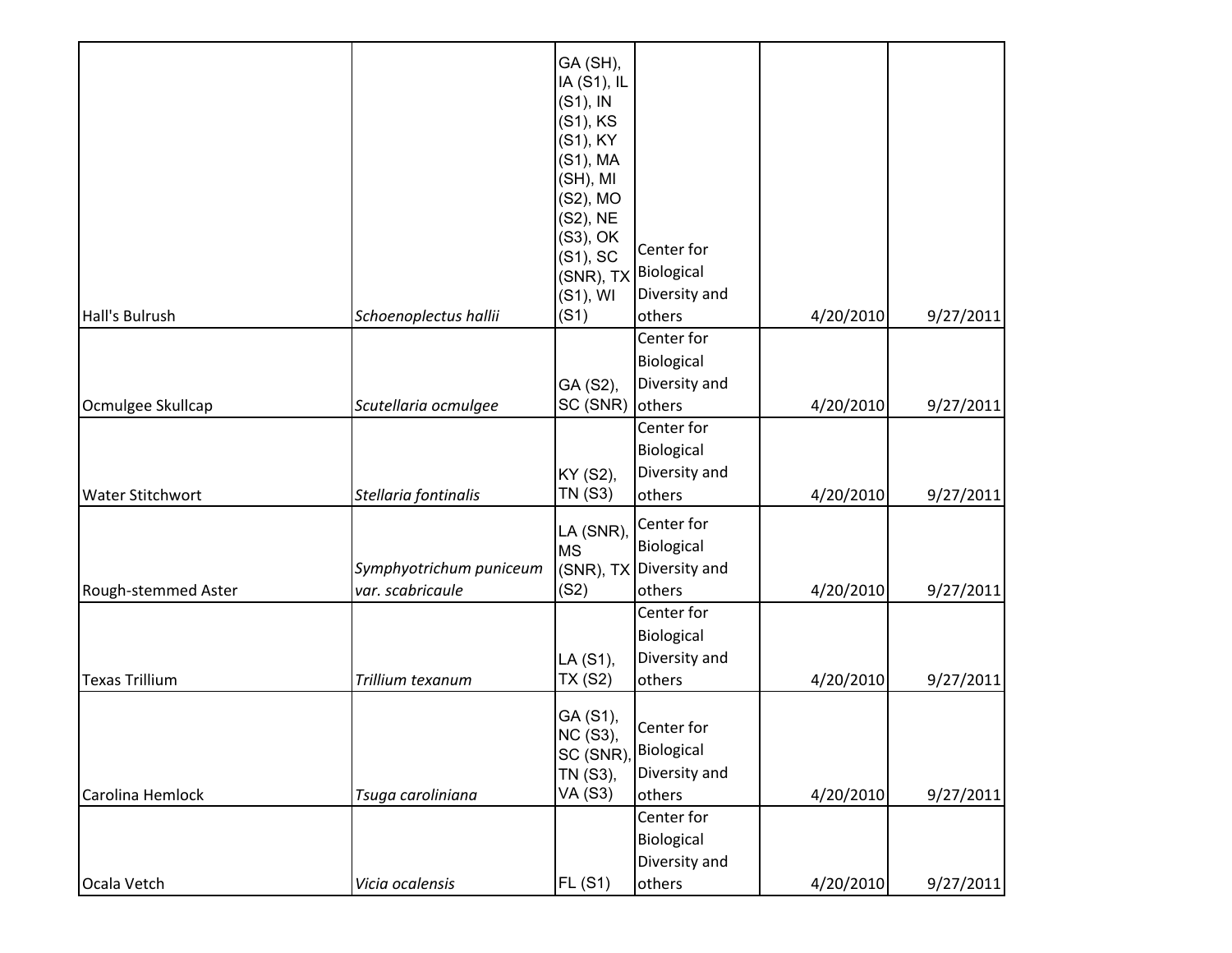|                                      |                                     |                      | Center for           |           |           |
|--------------------------------------|-------------------------------------|----------------------|----------------------|-----------|-----------|
|                                      |                                     |                      | Biological           |           |           |
|                                      | Deirochelys reticularia             | AR (S3),             | Diversity and        |           |           |
| Western Chicken Turtle               | miaria                              | MO (S1),<br>MS (S3?) | others               | 4/20/2010 | 9/27/2011 |
|                                      |                                     |                      | Center for           |           |           |
|                                      |                                     |                      |                      |           |           |
|                                      |                                     |                      | Biological           |           |           |
|                                      |                                     | LA (S3),             | Diversity and        |           |           |
| Pascagoula Map Turtle                | Graptemys gibbonsi                  | <b>MS (S3)</b>       | others<br>Center for | 4/20/2010 | 9/27/2011 |
|                                      |                                     |                      |                      |           |           |
|                                      |                                     |                      | Biological           |           |           |
| Florida Red-bellied Turtle - Florida |                                     |                      | Diversity and        |           |           |
| Panhandle                            | Pseudemys nelsoni pop. 1            | <b>FL (S2)</b>       | others               | 4/20/2010 | 9/27/2011 |
|                                      |                                     | DC (S4),             |                      |           |           |
|                                      |                                     | DE (S5),             |                      |           |           |
|                                      |                                     | <b>MA</b>            |                      |           |           |
|                                      |                                     | (SNR),               |                      |           |           |
|                                      |                                     | MD (S5),             |                      |           |           |
|                                      |                                     | NC (S3),             |                      |           |           |
|                                      |                                     | NJ (S4),             | Center for           |           |           |
|                                      |                                     | NY (SNA)<br>PA (S2), | Biological           |           |           |
|                                      |                                     | VA (S4),             | Diversity and        |           |           |
| Northern Red-bellied Cooter          | Pseudemys rubriventris              | <b>WV (S2)</b>       | others               | 4/20/2010 | 9/27/2011 |
|                                      |                                     |                      | Center for           |           |           |
|                                      |                                     |                      | Biological           |           |           |
| Eastern Ribbonsnake - Lower Florida  |                                     |                      | Diversity and        |           |           |
| <b>Keys</b>                          | Thamnophis sauritus pop. 1  FL (S1) |                      | others               | 4/20/2010 | 9/27/2011 |
|                                      |                                     |                      | Center for           |           |           |
|                                      |                                     |                      | Biological           |           |           |
|                                      |                                     |                      | Diversity and        |           |           |
| Sonoran Talussnail                   | Sonorella magdalenensis             | <b>AZ</b>            | others               | 6/24/2010 | 7/23/2012 |
|                                      |                                     |                      | Center for           |           |           |
|                                      |                                     |                      | Biological           |           |           |
|                                      |                                     |                      | Diversity and        |           |           |
| <b>Bartram Stonecrop</b>             | Graptopetalum bartramii             | AZ                   | others               | 7/7/2010  | 8/8/2012  |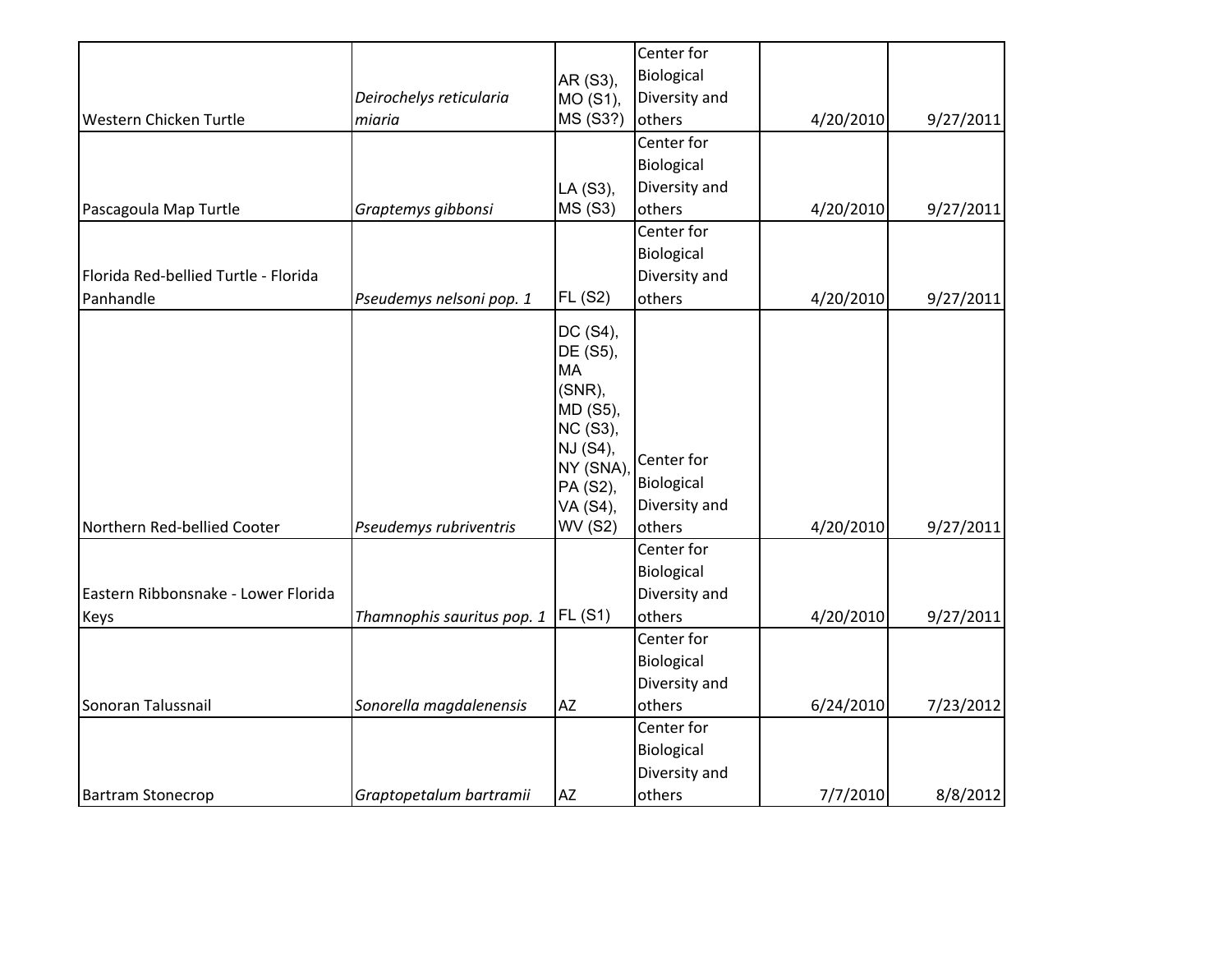|                                    |                              |           | Center for    |           |           |
|------------------------------------|------------------------------|-----------|---------------|-----------|-----------|
|                                    |                              |           | Biological    |           |           |
|                                    |                              |           | Diversity and |           |           |
| <b>Beardless Chinchweed</b>        | Pectis imberbis              | AZ        | others        | 7/7/2010  | 8/8/2012  |
|                                    |                              |           | Center for    |           |           |
|                                    |                              |           | Biological    |           |           |
|                                    |                              |           | Diversity and |           |           |
| Southern White Tailed Ptarmigan    | Lagopus leucura altipetens   | CO        | others        | 8/24/2010 | 6/5/2012  |
|                                    |                              |           | Center for    |           |           |
|                                    |                              |           | Biological    |           |           |
|                                    | Lagopus leucura              |           | Diversity and |           |           |
| Mt. Rainier White Tailed Ptarmigan | rainierensis                 | <b>WA</b> | others        | 8/24/2010 | 6/5/2012  |
|                                    |                              |           | Center for    |           |           |
|                                    |                              |           | Biological    |           |           |
|                                    |                              |           | Diversity and |           |           |
| Eastern Diamondback Rattlesnake    | Crotalus adamanteus          | Southeast | others        | 8/22/2011 | 5/10/2012 |
| Plains Spotted Skunk               |                              | CO        | David Wade,   | 1/6/2012  | 12/4/2012 |
|                                    |                              |           | Dr. Tom Alton |           |           |
| Prairie Gray Fox                   |                              | CO        | David Wade,   | 1/6/2012  | 12/4/2012 |
|                                    |                              |           | Dr. Tom Alton |           |           |
|                                    |                              |           | Center for    |           |           |
|                                    |                              |           | Biological    |           |           |
|                                    |                              | WA, OR,   | Diversity and |           |           |
| <b>Western Pond Turtle</b>         | Actinemys marmorata          | CA        | others        | 7/11/2012 | 4/10/2015 |
|                                    |                              |           | Center for    |           |           |
|                                    |                              | NM, AZ,   | Biological    |           |           |
|                                    |                              | NV, UT,   | Diversity and |           |           |
| Arizona Toad                       | Anaxyrus microscaphus        | CA        | others        | 7/11/2012 | 7/1/2015  |
|                                    |                              |           | Center for    |           |           |
|                                    |                              |           | Biological    |           |           |
|                                    |                              | Eastern   | Diversity and |           |           |
| Green Salamander                   | Aneides aeneus               | US        | others        | 7/11/2012 | 7/1/2015  |
|                                    |                              |           | Center for    |           |           |
|                                    |                              |           | Biological    |           |           |
|                                    |                              |           | Diversity and |           |           |
| Relictual Slender Salamander       | <b>Batrachoseps relictus</b> | <b>CA</b> | others        | 7/11/2012 | 7/1/2015  |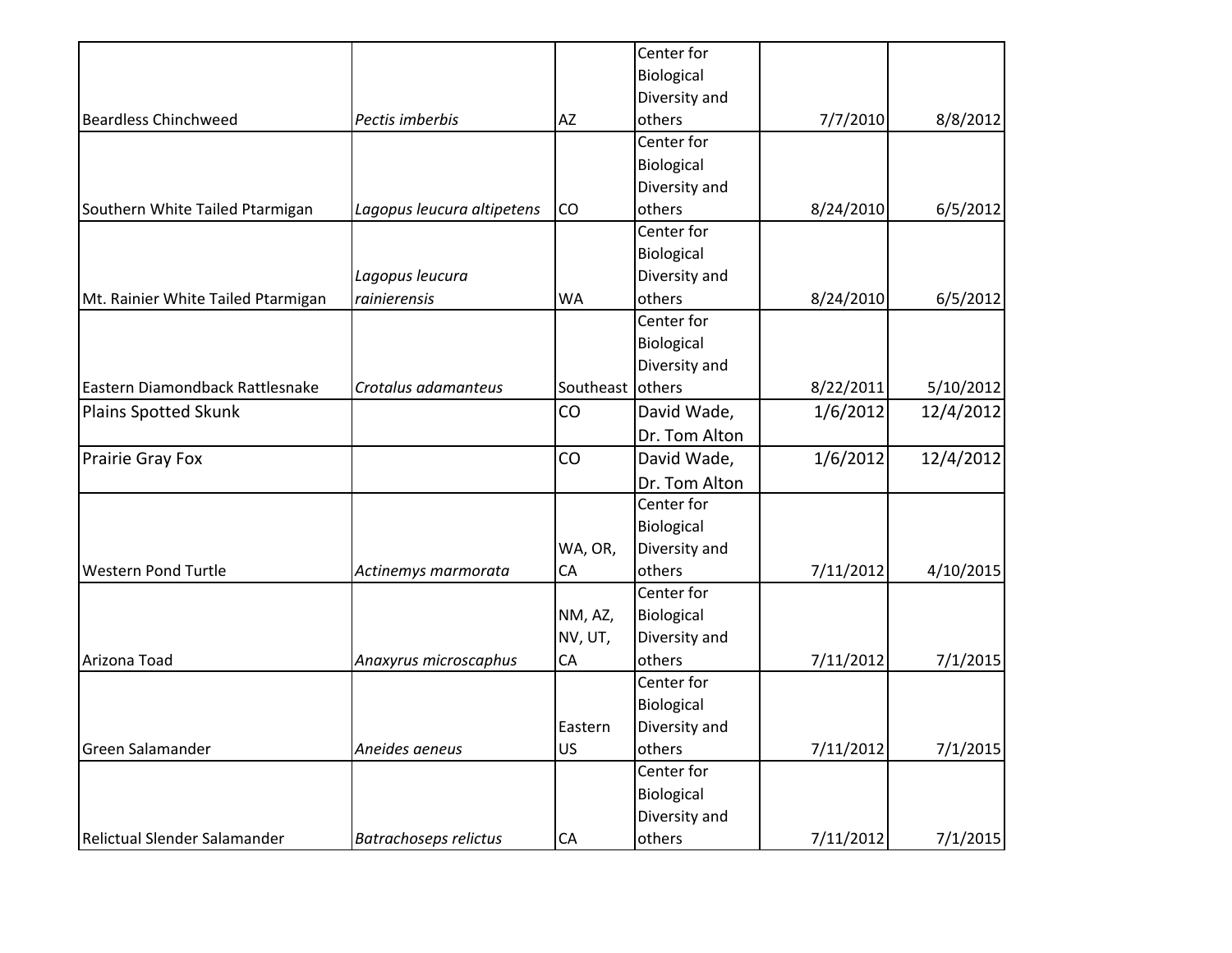|                                |                                  |                  | Center for    |           |          |
|--------------------------------|----------------------------------|------------------|---------------|-----------|----------|
|                                |                                  |                  | Biological    |           |          |
|                                |                                  |                  | Diversity and |           |          |
| Kern Canyon Slender Salamander | <b>Batrachoseps simatus</b>      | CA               | others        | 7/11/2012 | 7/1/2015 |
|                                |                                  |                  | Center for    |           |          |
|                                |                                  |                  | Biological    |           |          |
|                                |                                  |                  | Diversity and |           |          |
| Oregon Slender Salamander      | Batrachoseps wrighti             | OR               | others        | 7/11/2012 | 7/1/2015 |
|                                |                                  |                  | Center for    |           |          |
|                                |                                  |                  | Biological    |           |          |
|                                |                                  | Eastern          | Diversity and |           |          |
| Spotted Turtle                 | Clemmys guttata                  | US               | others        | 7/11/2012 | 7/1/2015 |
|                                |                                  |                  | Center for    |           |          |
|                                |                                  |                  | Biological    |           |          |
|                                |                                  |                  | Diversity and |           |          |
| <b>Key Ringneck Snake</b>      | Diadophis punctatus acricus   FL |                  | others        | 7/11/2012 | 7/1/2015 |
|                                |                                  |                  | Center for    |           |          |
|                                |                                  |                  | Biological    |           |          |
|                                |                                  | Midwest,         | Diversity and |           |          |
| <b>Blandings Turtle</b>        | Emydoidea blandingii             | Northeast        | others        | 7/11/2012 | 7/1/2015 |
|                                |                                  |                  | Center for    |           |          |
|                                |                                  |                  | Biological    |           |          |
|                                |                                  |                  | Diversity and |           |          |
| Cascade Caverns Salamander     | Eurycea latitans                 | TX               | others        | 7/11/2012 | 7/1/2015 |
|                                |                                  |                  | Center for    |           |          |
|                                |                                  |                  | Biological    |           |          |
|                                |                                  |                  | Diversity and |           |          |
| Southern Hog-nosed Snake       | Heterodon simus                  | Southeast        | others        | 7/11/2012 | 7/1/2015 |
|                                |                                  |                  | Center for    |           |          |
|                                |                                  |                  | Biological    |           |          |
|                                |                                  |                  | Diversity and |           |          |
| Apalachicola Kingsnake         | Lampropeltis getula meansi       | <b>IFL</b>       | others        | 7/11/2012 | 7/1/2015 |
|                                |                                  |                  | Center for    |           |          |
|                                |                                  |                  | Biological    |           |          |
|                                |                                  |                  | Diversity and |           |          |
| Gopher Frog                    | Lithobates capito                | Southeast others |               | 7/11/2012 | 7/1/2015 |
|                                |                                  |                  |               |           |          |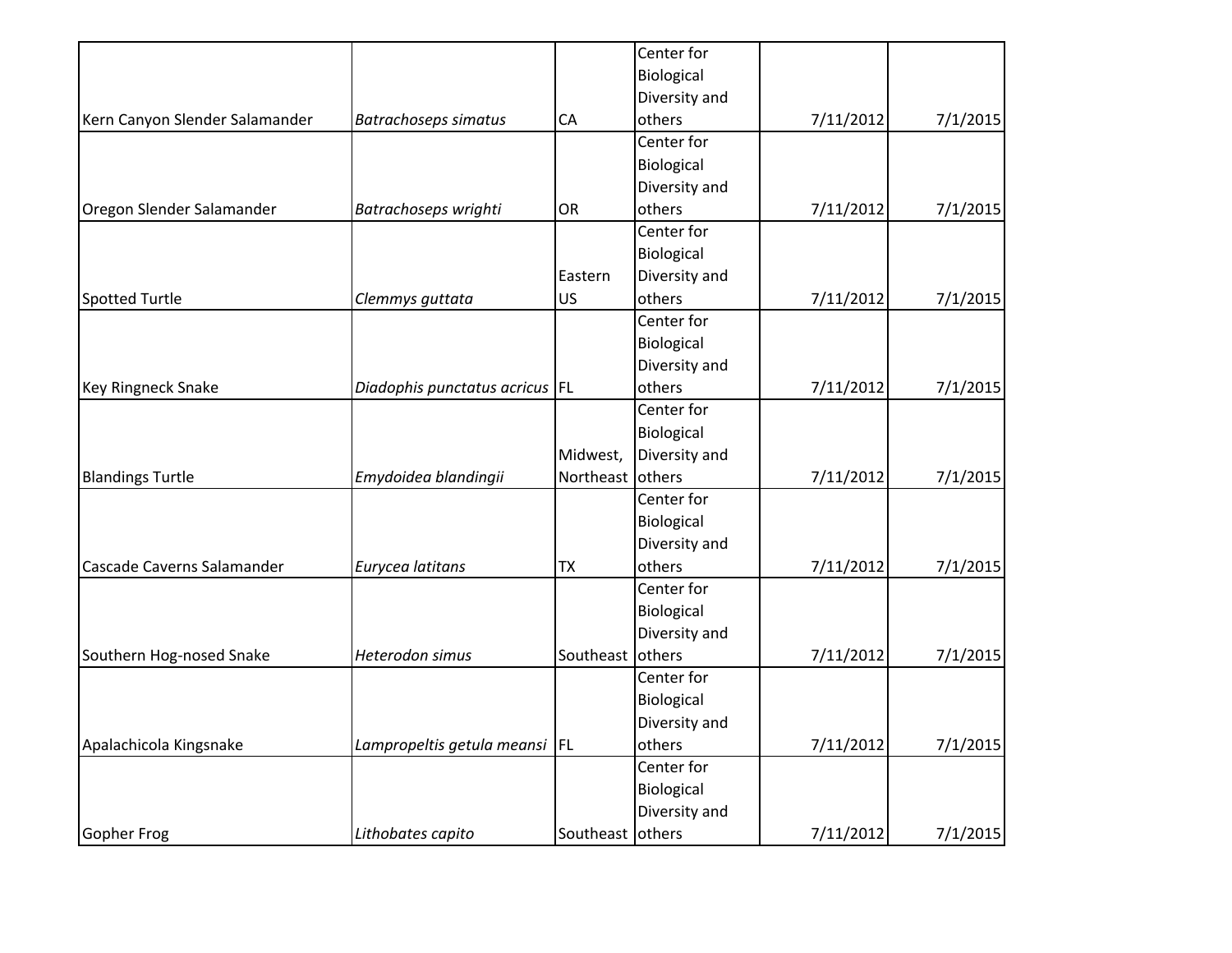|                               |                              |                   | Center for    |           |           |
|-------------------------------|------------------------------|-------------------|---------------|-----------|-----------|
|                               |                              |                   | Biological    |           |           |
|                               | Plestiodon egregius          |                   | Diversity and |           |           |
| Cedar Key Mole Skink          | insularis                    | <b>FL</b>         | others        | 7/11/2012 | 7/1/2015  |
|                               |                              |                   | Center for    |           |           |
|                               |                              |                   | Biological    |           |           |
|                               |                              |                   | Diversity and |           |           |
| Illinois Chorus Frog          | Pseudacris illinoensis       | IL, MO, AR others |               | 7/11/2012 | 7/1/2015  |
|                               |                              |                   | Center for    |           |           |
|                               |                              |                   | Biological    |           |           |
|                               |                              |                   | Diversity and |           |           |
| Rio Grande Cooter             | Pseudemys gorzugi            | NM, TX            | others        | 7/11/2012 | 7/1/2015  |
|                               |                              |                   | Center for    |           |           |
|                               |                              |                   | Biological    |           |           |
|                               |                              | WA, OR,           | Diversity and |           |           |
| <b>Cascades Frog</b>          | Rana cascadae                | CA                | others        | 7/11/2012 | 7/1/2015  |
|                               |                              |                   | Center for    |           |           |
|                               |                              |                   | Biological    |           |           |
|                               |                              |                   | Diversity and |           |           |
| Western Spadefoot Toad        | Spea hammondii               | CA                | others        | 7/11/2012 | 7/1/2015  |
|                               |                              |                   | Center for    |           |           |
|                               |                              |                   | Biological    |           |           |
|                               |                              |                   | Diversity and |           |           |
| <b>Rim Rock Crowned Snake</b> | Tantilla oolitica            | <b>FL</b>         | others        | 7/11/2012 | 7/1/2015  |
|                               |                              |                   | Center for    |           |           |
|                               |                              |                   | Biological    |           |           |
|                               |                              |                   | Diversity and |           |           |
| Inyo Mountains Salamander     | Batrachoseps campi           | CA                | others        | 7/11/2012 | 9/18/2015 |
|                               |                              |                   | Center for    |           |           |
|                               |                              |                   | Biological    |           |           |
|                               |                              |                   | Diversity and |           |           |
| Lesser Slender Salamander     | <b>Batrachoseps minor</b>    | CA                | others        | 7/11/2012 | 9/18/2015 |
|                               |                              |                   | Center for    |           |           |
|                               |                              |                   | Biological    |           |           |
|                               |                              |                   | Diversity and |           |           |
| Kern Plateau Salamander       | <b>Batrachoseps robustus</b> | CA                | others        | 7/11/2012 | 9/18/2015 |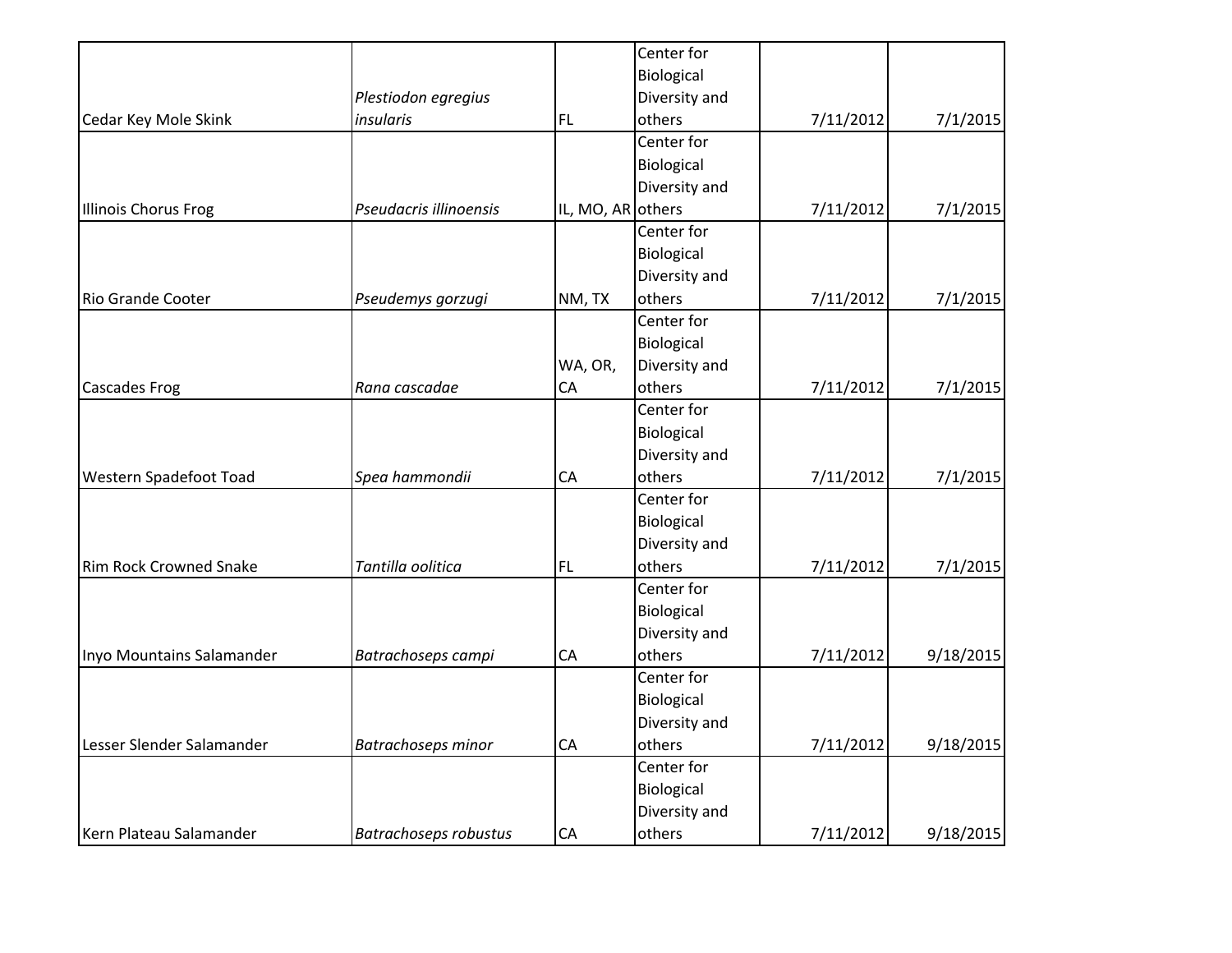|                           |           | Center for    |           |           |
|---------------------------|-----------|---------------|-----------|-----------|
|                           |           | Biological    |           |           |
|                           |           | Diversity and |           |           |
| Charina umbratica         | CA        | others        | 7/11/2012 | 9/18/2015 |
|                           |           | Center for    |           |           |
|                           |           | Biological    |           |           |
|                           |           | Diversity and |           |           |
| Elgaria panamintina       | CA        | others        | 7/11/2012 | 9/18/2015 |
|                           |           | Center for    |           |           |
|                           |           | Biological    |           |           |
|                           | Eastern   | Diversity and |           |           |
| Glyptemys insculpta       | US        | others        | 7/11/2012 | 9/18/2015 |
|                           |           | Center for    |           |           |
|                           |           | Biological    |           |           |
|                           |           | Diversity and |           |           |
| <b>Hydromantes brunus</b> | CA        | others        | 7/11/2012 | 9/18/2015 |
|                           |           | Center for    |           |           |
|                           |           | Biological    |           |           |
|                           |           | Diversity and |           |           |
| Hydromantes shastae       | CA        | others        | 7/11/2012 | 9/18/2015 |
|                           |           | Center for    |           |           |
|                           |           | Biological    |           |           |
|                           |           | Diversity and |           |           |
| Lampropeltis extenuata    | <b>FL</b> | others        | 7/11/2012 | 9/18/2015 |
|                           |           | Center for    |           |           |
|                           |           | Biological    |           |           |
| Pituophis melanoleucus    |           | Diversity and |           |           |
| mugitus                   | Southeast | others        | 7/11/2012 | 9/18/2015 |
|                           |           | Center for    |           |           |
|                           |           | Biological    |           |           |
|                           |           | Diversity and |           |           |
| Plethodon hubrichti       | VA        | others        | 7/11/2012 | 9/18/2015 |
|                           |           | Center for    |           |           |
|                           |           | Biological    |           |           |
|                           |           | Diversity and |           |           |
| Rhyacotriton cascadae     | WA, OR    | others        | 7/11/2012 | 9/18/2015 |
|                           |           |               |           |           |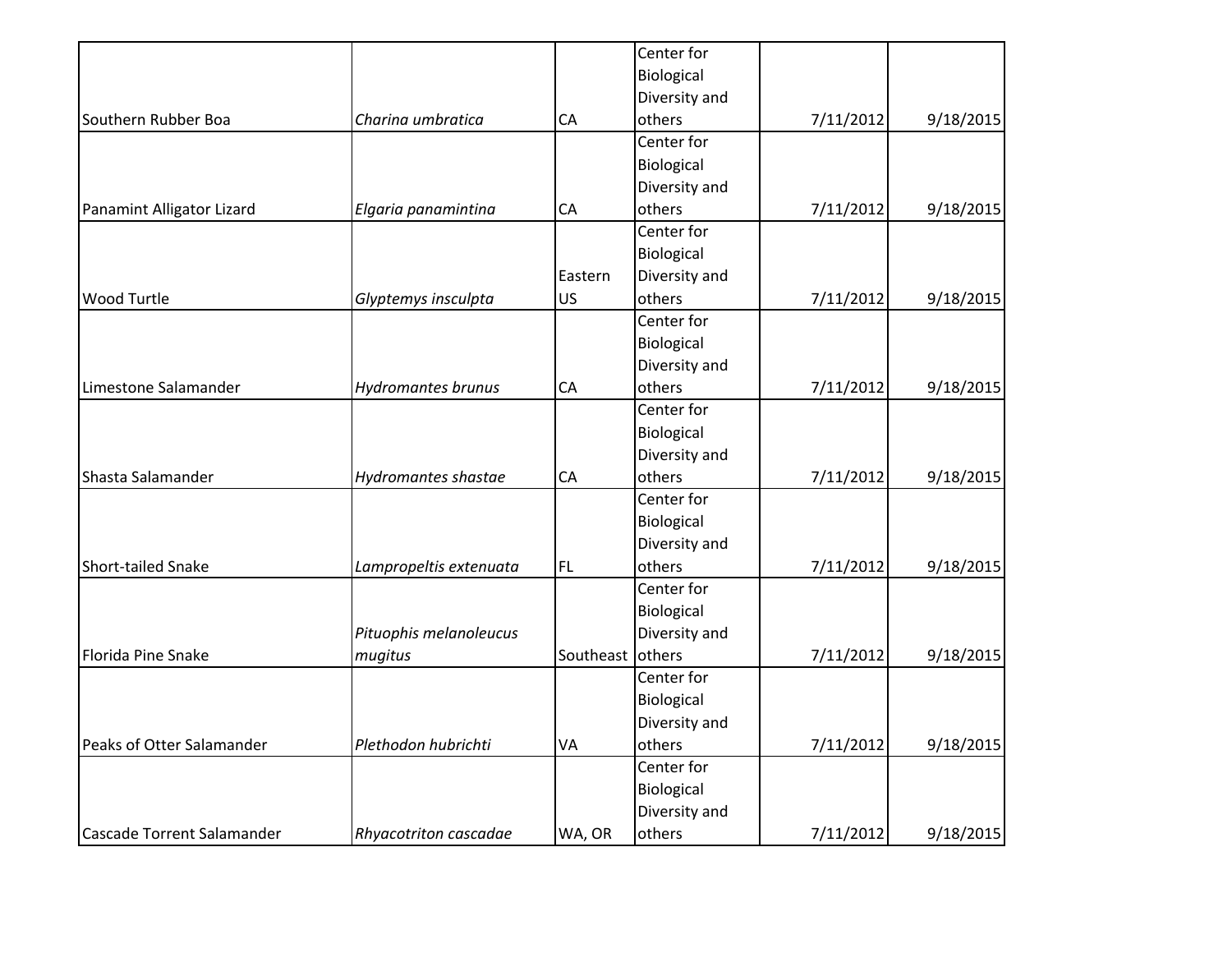|                                  |                         |                  | Center for          |           |           |
|----------------------------------|-------------------------|------------------|---------------------|-----------|-----------|
|                                  |                         |                  | Biological          |           |           |
|                                  |                         |                  | Diversity and       |           |           |
| Columbia Torrent Salamander      | Rhyacotriton kezeri     | WA, OR           | others              | 7/11/2012 | 9/18/2015 |
|                                  |                         |                  | Center for          |           |           |
|                                  |                         |                  | Biological          |           |           |
|                                  |                         |                  | Diversity and       |           |           |
| Yuman Desert Fringe-toed Lizard  | Uma rufopunctata        | AZ               | others              | 7/11/2012 | 9/18/2015 |
| False-foxglove, Leoncita         | Agalinis calycina       | NM, TX           | <b>Native Plant</b> | 9/19/2012 | 3/16/2016 |
|                                  |                         |                  | Society of New      |           |           |
|                                  |                         |                  | Mexico              |           |           |
|                                  |                         |                  | Center for          |           |           |
|                                  |                         |                  | Biological          |           |           |
|                                  |                         |                  | Diversity and       |           |           |
| Clear Lake Hitch                 | Lavinia exilicauda chi  | CA               | others              | 9/25/2012 | 4/10/2015 |
|                                  |                         |                  | Center for          |           |           |
|                                  |                         |                  | Biological          |           |           |
|                                  |                         |                  | Diversity and       |           |           |
| Culebra Skink                    | Spondylurus culebrae    | Caribbean        | others              | 2/11/2014 | 1/12/2016 |
|                                  |                         |                  | Center for          |           |           |
|                                  |                         |                  | Biological          |           |           |
|                                  |                         |                  | Diversity and       |           |           |
| <b>Greater Saint Croix Skink</b> | Spondylurus magnacruzae | Caribbean        | others              | 2/11/2014 | 1/12/2016 |
|                                  |                         |                  | Center for          |           |           |
|                                  |                         |                  | Biological          |           |           |
|                                  |                         |                  | Diversity and       |           |           |
| Mona Skink                       | Spondylurus monae       | Caribbean        | others              | 2/11/2014 | 1/12/2016 |
|                                  |                         |                  | Center for          |           |           |
|                                  |                         |                  | Biological          |           |           |
|                                  |                         |                  | Diversity and       |           |           |
| Puerto Rican Skink               | Spondylurus nitidus     | Caribbean        | others              | 2/11/2014 | 1/12/2016 |
|                                  |                         |                  | Center for          |           |           |
|                                  |                         |                  | Biological          |           |           |
|                                  |                         |                  | Diversity and       |           |           |
| Virgin Islands Bronze Skink      | Spondylurus sloanii     | Caribbean others |                     | 2/11/2014 | 1/12/2016 |
|                                  |                         |                  |                     |           |           |